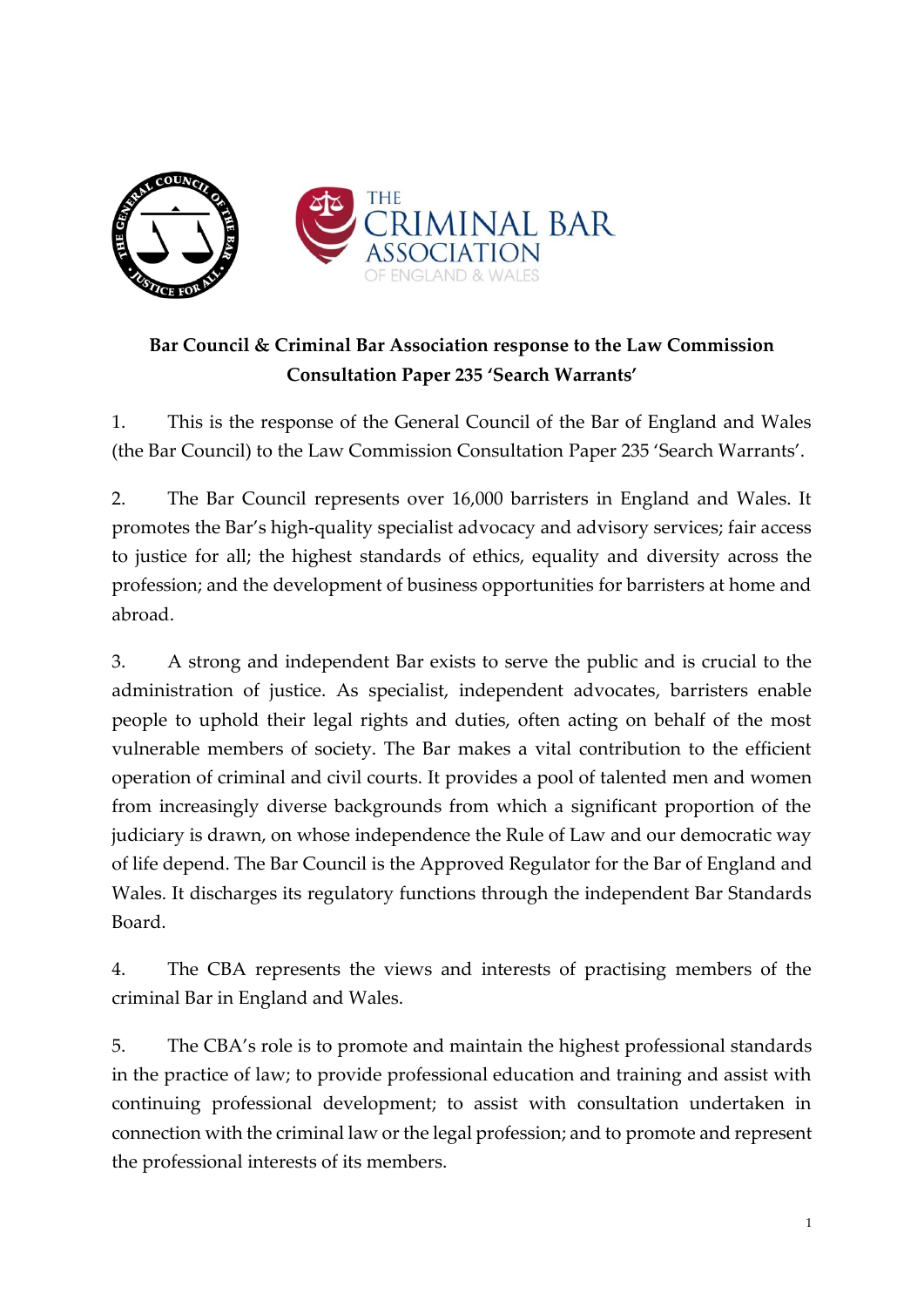6. The CBA is the largest specialist Bar association, with over 3,500 subscribing members; and represents all practitioners in the field of criminal law at the Bar. Most practitioners are in self-employed, private practice, working from sets of Chambers based in major towns and cities throughout the country. The international reputation enjoyed by our Criminal Justice System owes a great deal to the professionalism, commitment and ethical standards of our practitioners. The technical knowledge, skill and quality of advocacy all guarantee the delivery of justice in our courts, ensuring that all persons receive a fair trial and that the adversarial system, which is at the heart of criminal justice in this jurisdiction, is maintained.

7. We are grateful for the Law Commission for the opportunity to respond to this important consultation paper, concerning an area of law which has generated much judicial scrutiny. Much of the consultation paper concerns important practical matters rather than law reform. Nonetheless we have sought to respond to as many questions as possible.

8. The purpose of the Law Commission project is –

*"to consider ways in which the law of search warrants can be simplified, clarified and rationalised. This is in order to reduce the number of errors and challenges and to assist both those applying for search warrants and those against whom search warrants are sought in understanding and using the system." [para 1.3]*

*"This project does not concern powers of stop and search or police powers more generally." [para 1.9]*

*"We do not make any recommendations for law reform at this stage" [para 1.11]. Despite this, the aim is to simplify the law; make the law fairer; modernise the law and make the law cost-effective [para 1.29].* 

9. The purpose of the project is worthwhile and should be supported. There are myriad provisions creating powers of search, many including powers of entry onto premises. The Law Commission identified 176 search warrant provisions as well as ancillary provisions in the Police and Criminal Evidence Act 1984 and Part 2 of the Criminal Justice and Police Act 2001. [para 1.6]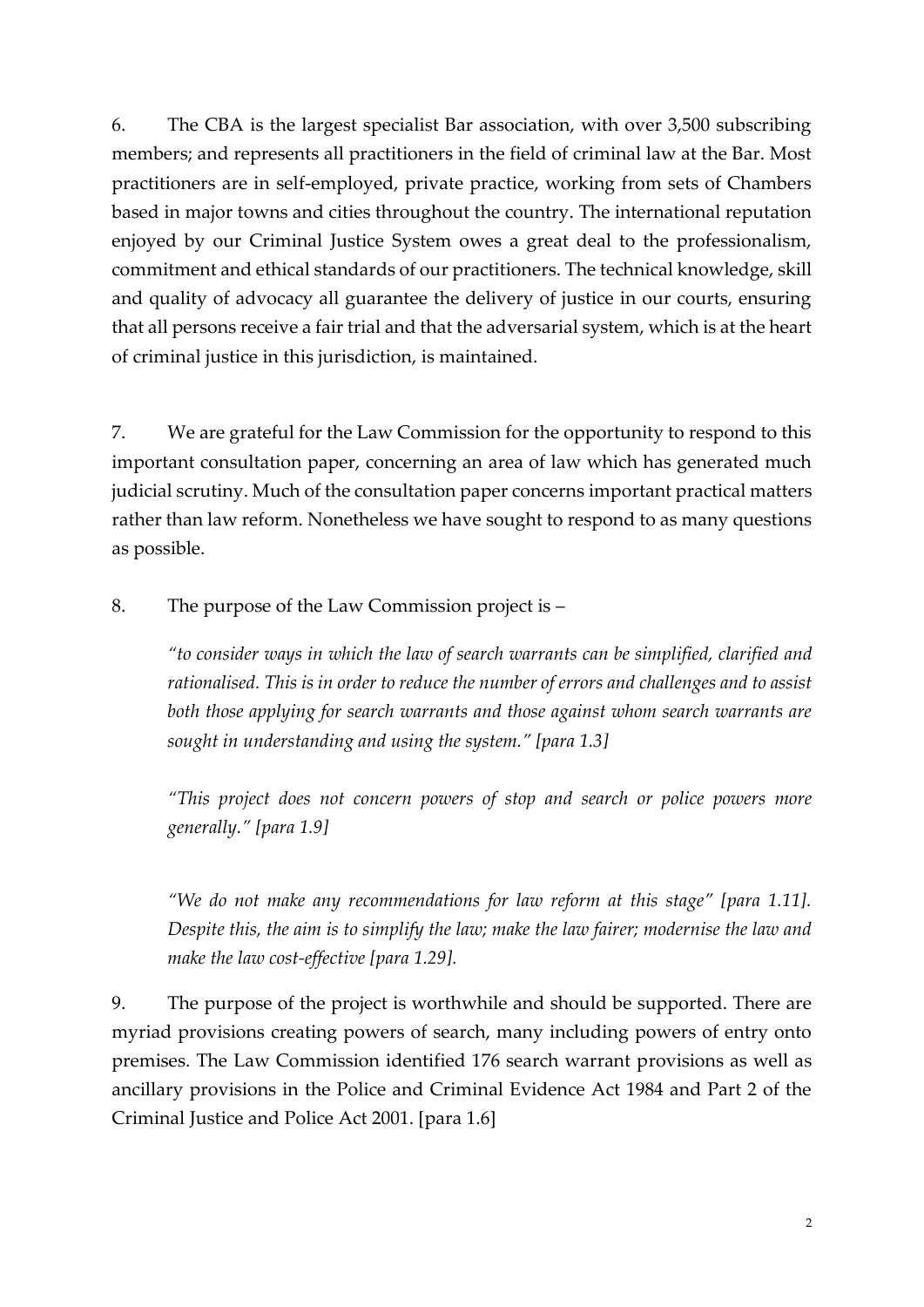### **CHAPTER 3: OPERATION OF THE STATUTORY SAFEGUARDS**

# **Q1: We provisionally propose that the statutory safeguards in sections 15 and 16 of the Police and Criminal Evidence Act 1984 should apply to all search warrants that relate to a criminal investigation. Do consultees agree?**

10. Yes. The manner in which sections 15 and 16 were drafted indicates that Parliament's intention was for the statutory safeguards to apply to all criminal investigation warrant applications, whether sought under PACE or a subsequent statutory enactment and whether sought by a constable or other applicant. In constitutional terms it is surprising, and therefore highly indicative, that the intention to govern legislation passed by future Parliaments should have been so boldly expressed. Moreover, whilst the fact that search warrants were primarily sought by constables at the time when PACE was enacted; this has been overtaken by legislation that allows persons other than constables to apply, that should not mask the reality that the section 15 and 16 safeguards were intended to apply to all warrants of this particular nature. We further agree in principle that the provisions of a Code of Practice (similar to Code B) should apply to all search warrants that relate to a criminal investigation.

11. We suggest that consideration is given to whether all of the statutory safeguards are necessary or whether some of the more administrative safeguards could be removed from the statute and incorporated into the Codes of Practice (i.e. section 16(10)  $\&$  s.16 (11) return to and retention by the court).

# **Q2: We provisionally propose that anyone who applies for a search warrant that relates to a criminal investigation should be required to follow Code B of PACE 1984. Do consultees agree?**

12. Yes. The Code complements the statutory safeguards and we agree in principle that those who apply for a search warrant should follow a relevant Code of Practice. The PACE codes are designed for those with police powers and in accordance with the police rank structure. The Codes would have to be reconsidered to take account of a multitude of investigative agencies if they are to apply to all as opposed to those other agencies simply having to "have regard" to their provisions.

**Q3: We provisionally propose that the definition of a "search warrant that relates to a criminal investigation" should be any search warrant in which the grounds for the application include facts or beliefs which (if true) would show that:**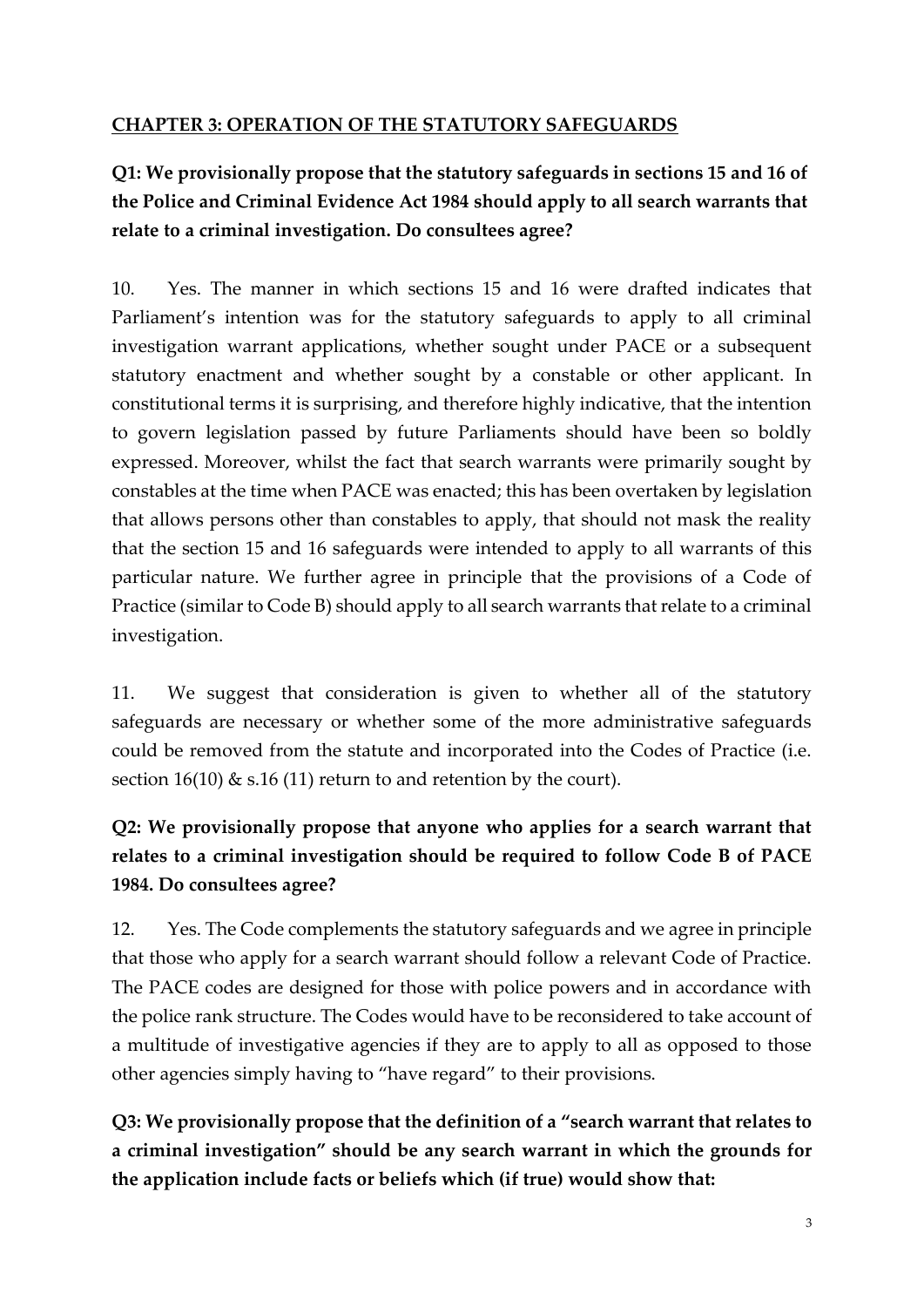- **(1) A criminal offence has been, is being or is about to be committed; or**
- **(2) There is to be found on the premises:**
	- **a. Evidence of the commission of a criminal offence;**
	- **b. Material which it is a criminal offence to possess;**
	- **c. Material obtained by means of a criminal offence or representing the proceeds of crime;**
	- **d. Material which has been, is being or is about to be used in connection with a criminal offence; or**
	- **e. Material connected to an ongoing criminal investigation.**

## **Do consultees agree?**

13. We query the need to define a phrase as simple as "a search warrant that relates to a criminal investigation". These words themselves make clear that the application should concern an investigation into potential criminality and the warrant should relate to a particular investigation.

14. Moreover, it is respectfully suggested that the current proposed definition is somewhat disjointed. The first part relates to criminal offences generally, is very broad and would encompass each of the scenarios contained within the second part. For example, if it is believed that there is material on premises that represents the proceeds of crime then there must also be a belief that a crime has been committed or is being committed (such as handling stolen goods). The second part, in contrast, relates more specifically to the premises to be searched and reads more like a threshold to be attained than a definition. We therefore suggest that the first part of the definition could stand alone with the addition of words to the effect that the application must relate to that offence/those offences.

# **Q4: We invite consultees' views on whether the statutory safeguards in sections 15 and 16 of PACE 1984 should apply to entry or inspection warrants conferring or giving rise to a power of search that relate to a criminal investigation. If so, to which provisions should this apply?**

15. We agree that warrants conferring a power of search should be subject to the statutory safeguards. Different concerns will apply to warrants that have a purpose other than to search and consequently different safeguards should apply.

**Q5: We provisionally propose that section 15(1) of PACE 1984 should be amended to clarify that an entry on, search of, or seizure of materials from, any premises**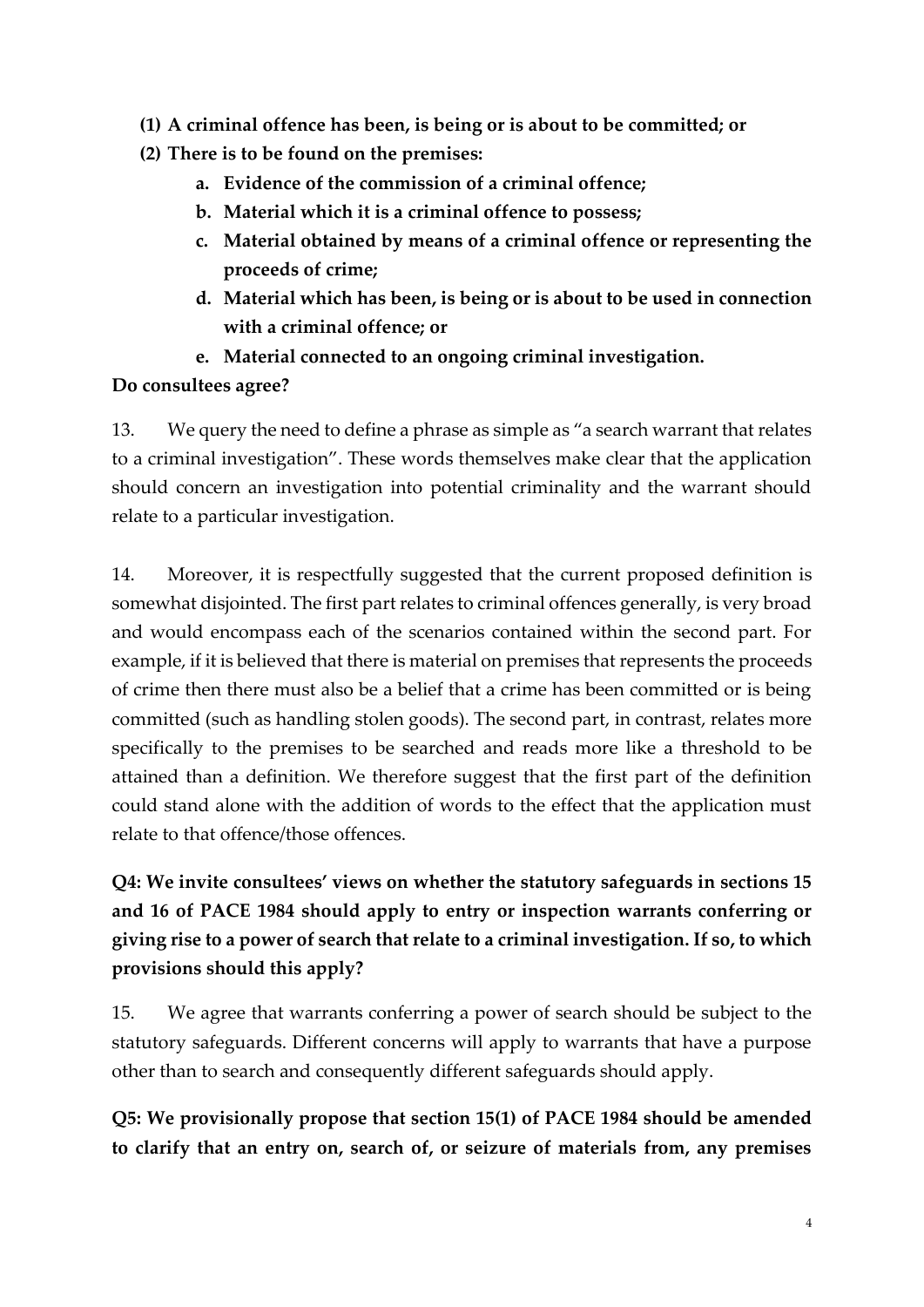**under a warrant is unlawful unless it complies with sections 15 and 16 of PACE 1984. Do consultees agree?**

**Q6: We provisionally proposed that section 15(1) of PACE 1984 should be amended to clarify that entry, search and seizure are unlawful unless the warrant, entry and search comply with sections 15 and section 16 of PACE 1984. Do consultees agree?**

**Q7: We invite consultees' views on whether every breach of section 15 or 16 of PACE 1984 ought to have the effect that the search and seizure of material are unlawful. If not, which breaches should not have this effect? In particular, we are interested in consultees views in respect of:**

- **(1) Section 15(6) of PACE 1984; and**
- **(2) Section 16(9) to (12) of PACE 1984.**

## **We also invite consultees' views on whether it is desirable to confirm the above position in statute.**

16. We consider questions 5, 6 & 7 together. We agree that safeguards designed to protect an occupier's right to privacy and to understand the scope of the warrant should be set out in statute and that a failure to comply with such statutory safeguards should render the entry, search and seizure unlawful. We see merit in making it clear to those applying for and executing warrants that a failure to comply with the safeguards will render a warrant unlawful.

17. Our concern is that a failure to comply with some of the more technical requirements of ss.15 and 16 safeguards (as presently enacted) should not automatically result in the warrant being unlawful. We therefore do not think that every breach of section 15 or 16 should have the effect that the search and seizure of material is unlawful. We are concerned that such rigidity could encourage technical and unmeritorious challenges whilst unduly limiting the ability of the state to combat serious crime. There should be scope to distinguish between those breaches that are material and important (an extreme example might be the wrong address) and those that are immaterial, such as an error in the date of the enactment under which the warrant was issued. Detailed consideration would need to be given as to what would constitute a technical as opposed to a material safeguard, but in our view it is vital that the warrant sets out to the occupier that it has been issued by a judicial authority, the premises to which it relates and, so far as is practicable specifies the articles sought. That enable the occupier to know where the warrant applies, what can be searched for and seized and that the warrant was lawfully issued. Other so called "safeguards"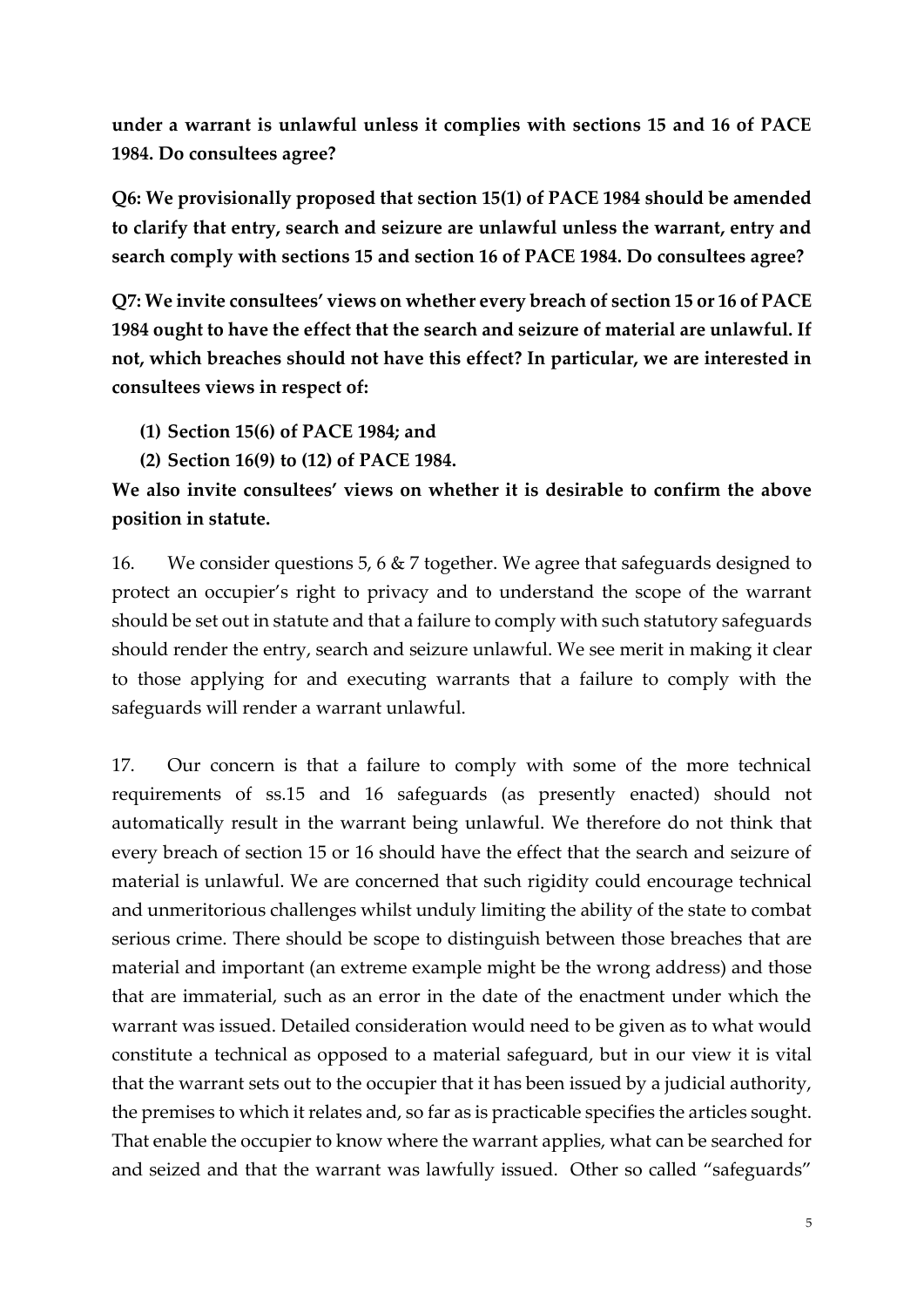could be regarded as administrative technicalities. Provided that the warrant was in fact issued by a judicial authority we query whether the failure by the court to certify *each* copy of the warrant should render the warrant unlawful (s.15(8). Court certification is an important stage in issuing the warrant because it is currently the only means to provide certainty and reassurance to the unsuspecting occupier that the warrant has been issued by a judicial authority. The copy provided to the occupier of each premises should be certified. Whilst it is inexcusable for a warrant to contain an error as to the enactment under which it was granted, we again query whether a minor error in referring to the date of the legislation should automatically render the warrant unlawful (e.g. an incorrect reference to section 8 of the Police & Criminal Evidence Act 1983 rather than 1984) (s.15(6).

18. In our view it would not necessarily be appropriate for a search warrant that was executed in accordance with section 16 (1) to (8) to be automatically unlawful because of; a failure to endorse the warrant (s.16(9); a copy of the warrant was not returned to the appropriate court (s.16(10); the appropriate court did not retain the returned warrant for 12 months (s.16(11); or an occupier is refused permission to inspect the warrant over the course of the following 12 months (s.16(10).

19. We would therefore propose that consideration is given as to which provisions constitute safeguards. A failure to comply with a safeguard, which causes prejudice to the occupier, should render the warrant unlawful but a failure to comply with a technical or procedural provision should not. The technical requirements could be removed from statute and incorporated into a Code of Practice.

20. The Bar Council in its role as Approved Regulator is itself subject to search powers by the Legal Services Board, set out in the Legal Services Act 2007 (Warrant) (Approved Regulator) Regulations 2015. At the point that these regulations were consulted on, we expressed concern about the level of protection conferred in statute. Our key concerns are summarised, in broad terms, in our consultation response<sup>1</sup> to the Ministry of Justice as follows:

"First, the revised draft regulations omit provisions designed to confine warrants within their proper scope under the Act. The February 2010 draft regulations did contain some such provisions, although they needed

**.** 

<sup>1</sup> P3, Bar Council (2012) '*[The General Council Of The Bar Response Of The Bar Council to the Draft Legal](https://www.barcouncil.org.uk/media/161819/bar_council_response_to_lsa_warranrt_regulations_consultation_august_2012_final.pdf)  [Services Act 2007 \(Warrant\) Regulations 2012'](https://www.barcouncil.org.uk/media/161819/bar_council_response_to_lsa_warranrt_regulations_consultation_august_2012_final.pdf)*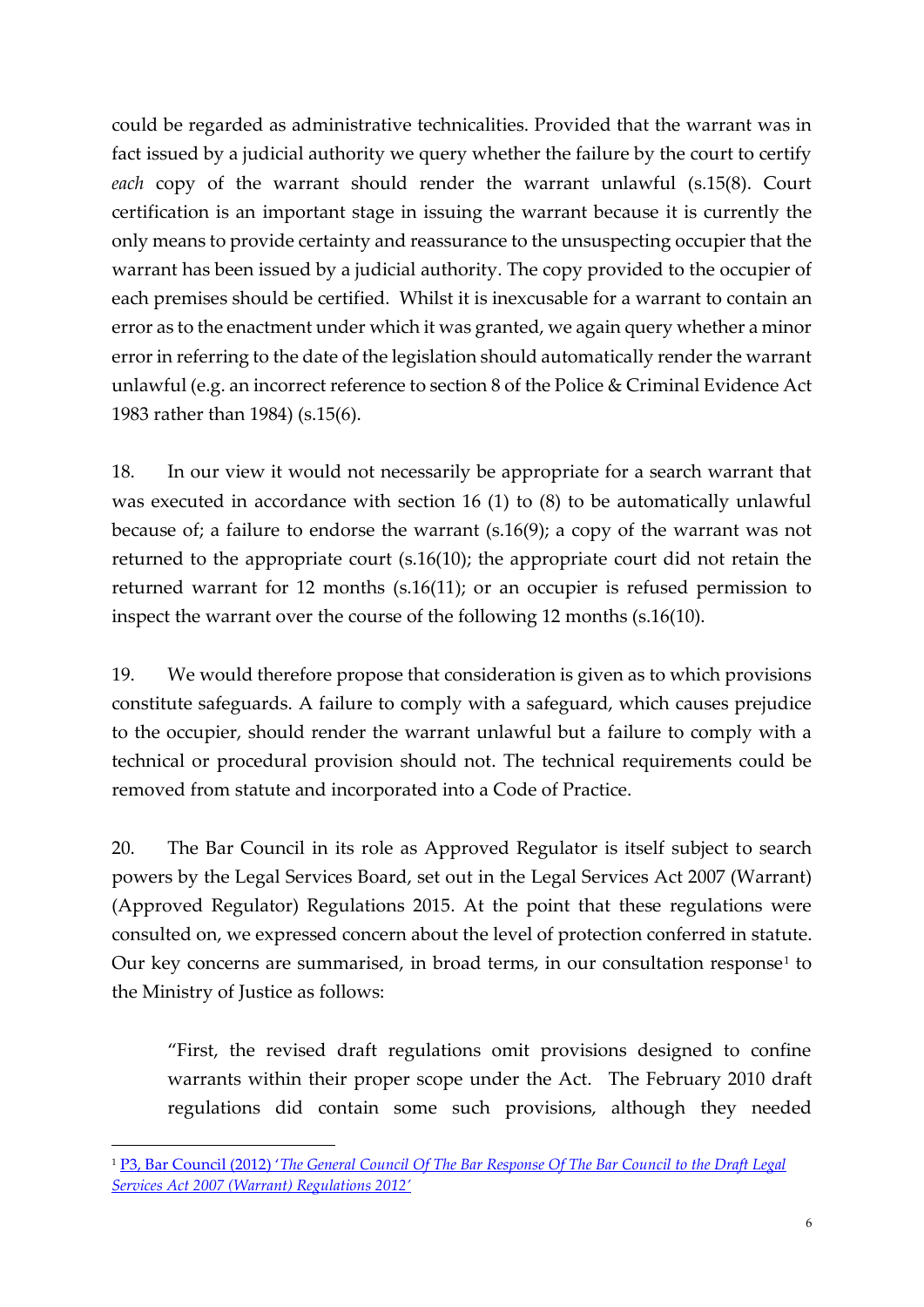improvement; but even these have now been removed. Second – but with some overlap with the first concern – the revised draft regulations omit provisions in the February 2010 draft regulations which were designed to ensure that warrants are obtained only where appropriate, and are restricted to the purposes for which they were needed. This has removed important safeguards and protections. It has also left significant gaps."

#### **CHAPTER 4: APPLYING FOR A SEARCH WARRANT**

**Q8: We invite consultees' views on whether the power to apply for a search warrant should be extended to government agencies currently unable to apply for a search warrant but which are charged with the duty of investigating offences. If so we invite consultees' views on:**

- **(1) Which agencies ought to be able to apply for a search warrant; and**
- **(2) For which types of investigations the agency ought to be able to apply for a search warrant.**

21. We agree that the power to apply for a search warrant should be extended to all government agencies which are charged with the duty of investigating criminal offences. There should be no limit to the particular agencies empowered to make an application but they should be limited to those offences within the remit of their own investigative responsibilities. It is of concern that some agencies, such as the Department of Work and Pensions, have no power to apply for a search warrant and are therefore obliged to seek the cooperation of a constable who may have limited knowledge of the investigation. We agree that a constable placed in such a position may not be able to give a full and coherent picture and may consequently, albeit inadvertently, present the Court with skewed or inaccurate information. It is also difficult to reconcile the satisfactory discharge of the duty of candour with a constable who has a limited working knowledge of a case.

22. Further, we suggest the Law Commission should think in slightly broader terms asthere are non-government agencies such as the Financial Conduct Authority (body corporate) that have the power to apply for search warrants (the FCA's power is under s.176 Financial Services & Markets Act 2000). There may be a case for extending search warrant powers to incorporated bodies exercising public functions or duties designated by statute. Not all of the Code of Practice applicable to police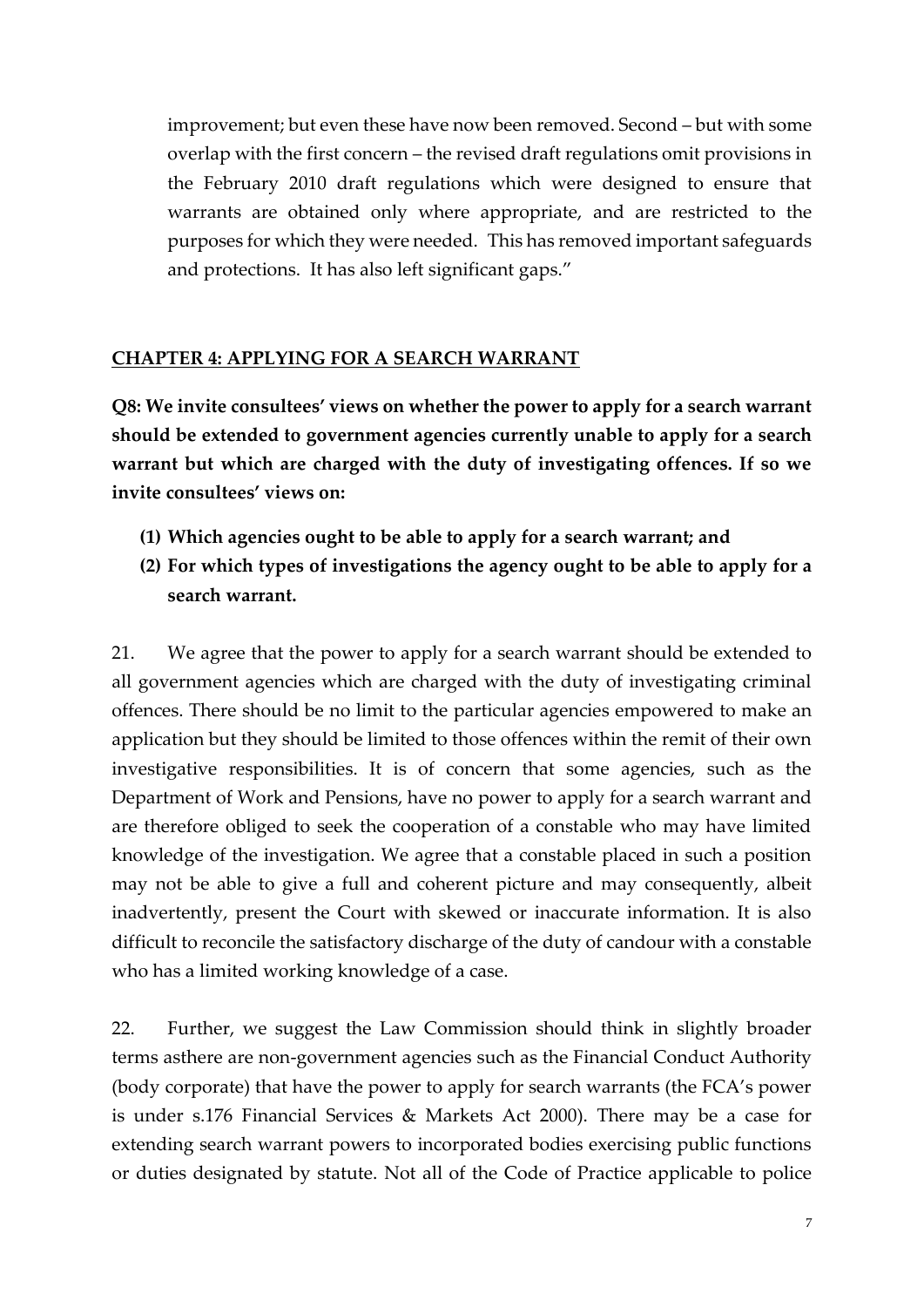forces will be relevant to other agencies. We do, however, consider that similarly worded Codes of Practice with provisions applicable to those other government agencies / incorporated bodies exercising public functions or duties should apply.

## **Q9: We invite consultees' views on whether the lack of prescribed application forms causes problems in practice. If so, for which search warrant provisions?**

23. We have no direct experience of applying for warrants outside the eight search warrant provisions that use a prescribed form under the Criminal Procedure Rules. The applicability of the prescribed form (r.47.26 Crim PR) to warrants to which the ss.15 & 16 PACE safeguards apply means that many applicants are required to use that form.

### **We also invite consultees' views on whether:**

- **(1) In principle, application forms should be prescribed for all search warrant provisions;**
- **(2) Application forms should be prescribed for only the most common types of warrant;**
- **(3) There should be generic application forms not linked to particular types of warrant; or**
- **(4) There should be no prescribed forms and applicants should simply set out all the relevant information in narrative form.**

24. We agree that all search warrant applications should be in a prescribed form. It would be undesirable to have a mixed system whereby the more common applications were dealt with in one form, but that the rarer applications had no form. Moreover, whilst we recognise the benefit in having specific application forms for each search warrant provision, we incline to the view that generic forms are to be preferred. Whist specific forms would assist those who are filling them out to address the specific legal requirements of the warrant they seek, it is incumbent on the applicant to ensure that submissions are accurate and contain the necessary information. We do not think that the feared greater risk that is perceived to exist around warrants that are rarely used will emerge in practice, for it is likely that officers utilising those powers would have greater levels of expertise and may seek legal advice before submitting an application.

25. An example of a generic form that addresses a wide range of different scenarios across a wide spectrum of practice areas is the European Investigation Order (EIO).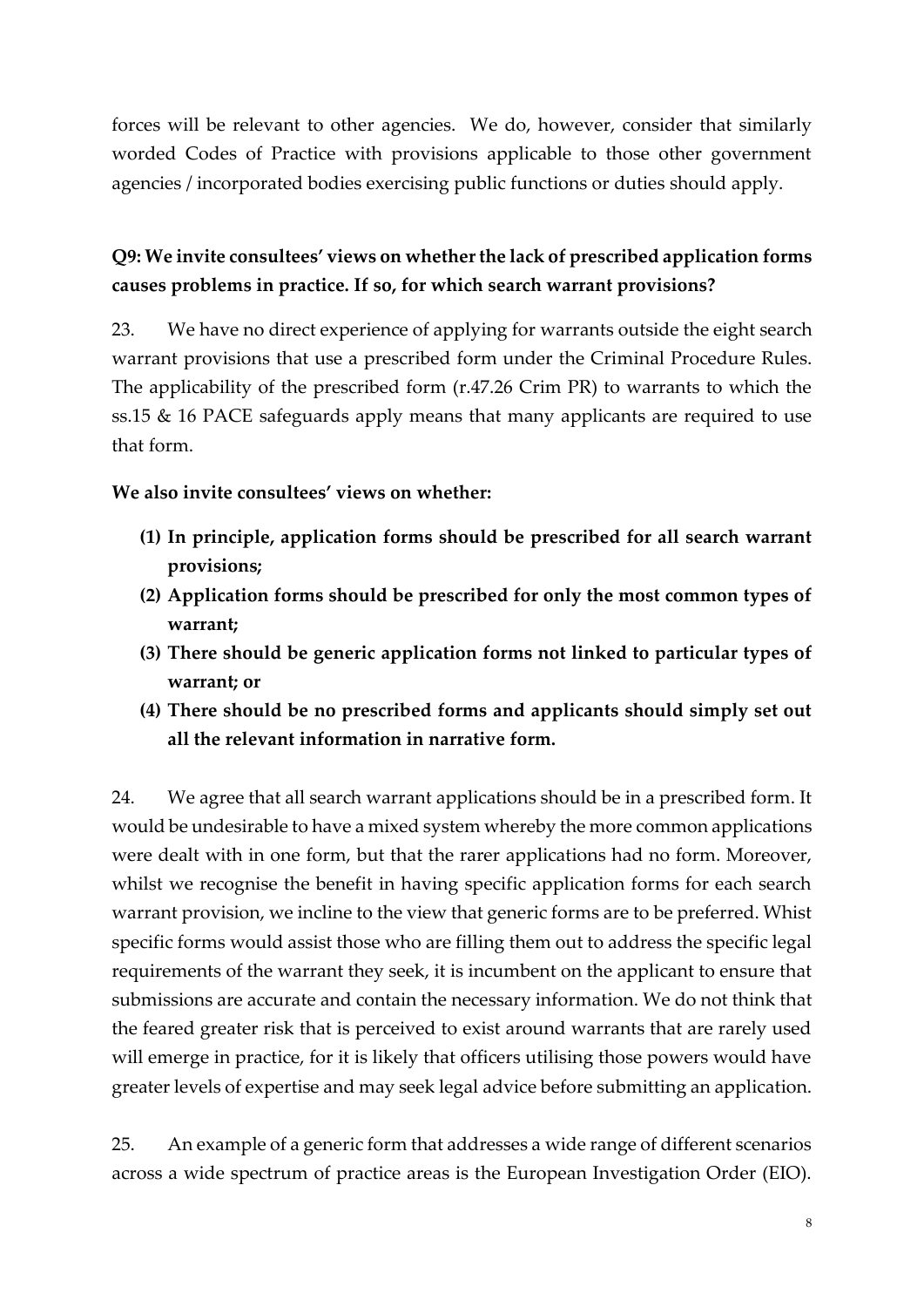The need for consistency across a range of jurisdictions has resulted in a simple document that caters for all scenarios and allows the applicant to add such particulars as are necessary to demonstrate the legal basis of the order. It is incumbent on the applicant to demonstrate that the EIO meets the criteria contained in the Directive.

26. The search warrant template forms under Pt 47 Crim PR are useful but it is not always clear what forms are used and by which agencies across the enforcement sector. A standardised application form that applies (where possible) to all search warrants would assist applicants and the Court.

# **We also invite consultees' views on whether online application forms ought to be devised that are interactive and guide the applicant through the appropriate questions.**

27. We agree that online application forms would be beneficial but caution against drifting into an online application procedure. The latter course would need very careful consideration to ensure security of information and sufficient flexibility within the form to enable all relevant information to be included. The structured document currently available on the MoJ website for applications for non-s.8 PACE warrants that are still subject to the ss.15  $\&$  16 statutory safeguards (iw003) contains specific boxes requiring the input of information about the subjects, the alleged offences, the facts relied on, the property to be searched, the material that is thought to be present and any facts that may support a Court rejecting the application ('full and frank disclosure') such as the subjects' good character. If this was available online to securely populate there may be some merit in tracking the application through the court system.

# **Q10: We provisionally propose that all search warrant application forms should be amended to require the issuing authority to record the time taken to consider the application. This should be divided into time for pre-reading and the hearing itself. Do consultees agree?**

28. Yes. Given the criticism of the procedure in *Newcastle United Football Club Ltd and Ors v HMRC [2017] EWHC 2402 (Admin)* we think that it would be wise for there to be a minimum number of hours between service of papers on the Court and the application itself (assuming the Court listing officers are able to protect judicial reading time) to ensure that applications are properly considered. This, of course, could be waived in emergency situations (see answer to Q14).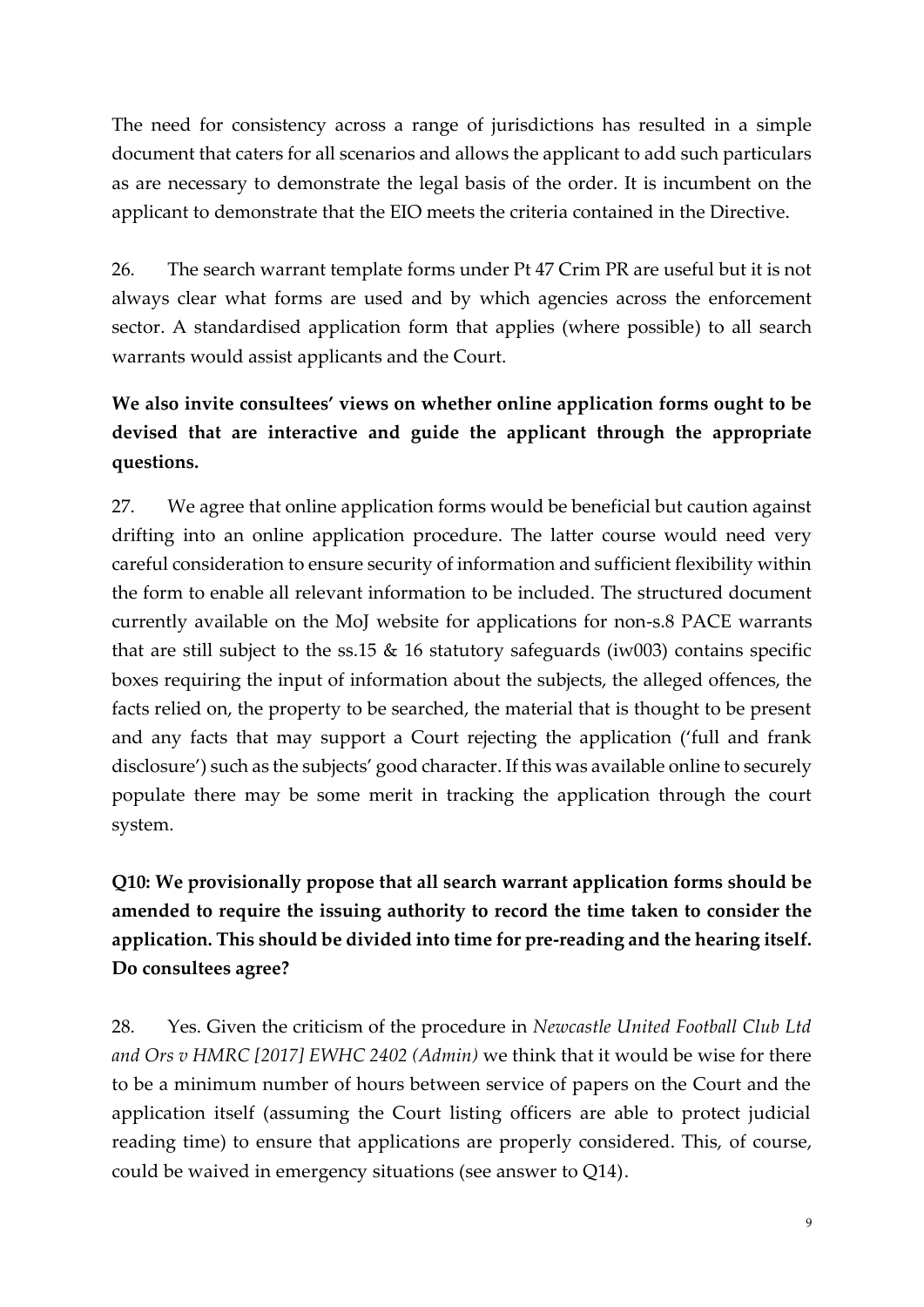# **Q11: We provisionally propose that the duty of candour ought to be made more accessible and comprehensible to ensure that investigators comply with the legal duty. Do consultees agree?**

29. We agree that steps should be taken to ensure that applicants understand and comply with their duty of full and frank disclosure when applying for a search warrant. In an *ex parte* application it is essential that the applicant presents the information in a fair and balanced way and presents a full and clear picture of what lay behind the application.

## **We invite consultees' views on whether the scope of the duty of candour ought to be enshrined in:**

- **(a) Primary legislation;**
- **(b) Rules of Court; or**
- **(c) Code B of the PACE 1984.**

30. We doubt the need for primary legislation, for the Court will have to consider factors both for and against the granting of the warrant in relation to each of the statutory criteria. The duty of the applicant to inform the Court and not to mislead, thereby presenting a fair and balanced picture, would encompass the presentation of information that might undermine as well as that which would assist the request. Moreover, we envisage scenarios where the viewpoints of different individuals may differ on whether information might undermine a case and there will be cases where information not disclosed would have undermined the application but would not have made a material difference to the outcome (for example, the fact that a suspect in a serious organised crime network has no previous convictions). It would be disproportionate to render the warrant obtained as a result of such an application unlawful and, consequently, deem the material seized following execution unlawfully obtained (which would in turn give rise to admissibility arguments at trial). We therefore conclude that the duty of full and frank disclosure should be contained within a Code of Practice. This approach also reflects the fact that there are a range of sanctions within the context of a criminal trial to address bad faith, negligence, incompetence or mistake and any resulting unfairness to a defendant and allows the Court to impose a sanction that is proportionate to the wrong done.

## **We also invite consultees' views on whether any amendments ought to include a list of the information which must always, if it exists, be disclosed.**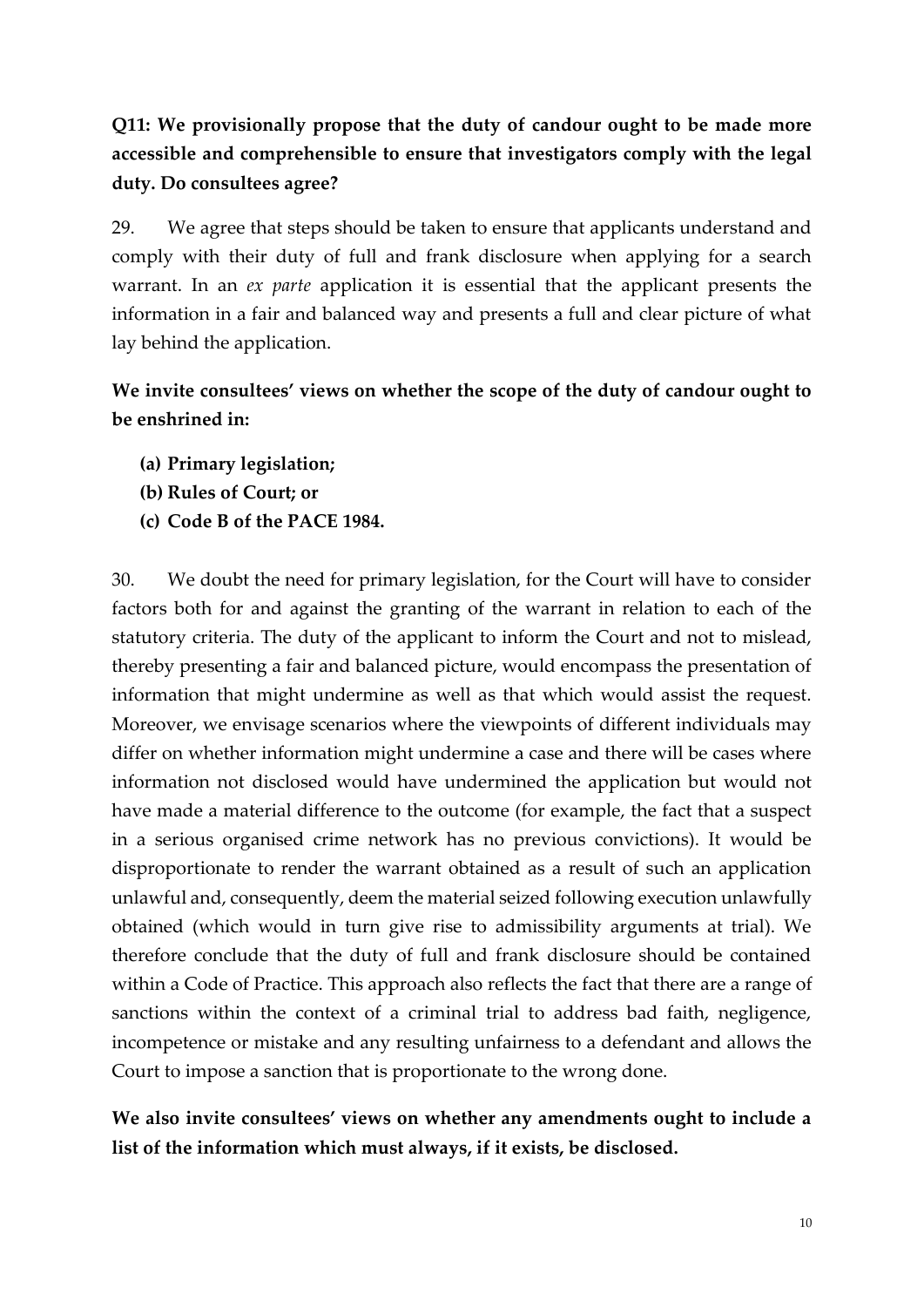31. A non-exhaustive list of information which should always be disclosed should be incorporated within a Code of Practice.

**Q12: We provisionally propose that search warrant application forms should include the following questions to assist with the duty of full and frank disclosure, namely that the applicant should be required to specify on the application form:**

- **(1) Any previous search warrant applications for the same premises of which he or she is aware which concern the same investigation;**
- **(2) Whether any reason exists to suspect that legally privileged material might be on the premises;**
- **(3) The agency which it is intended will be responsible for prosecuting the suspected offence; and**
- **(4) Any known circumstances which might weigh against the warrant being issued.**

### **Do consultees agree?**

32. We agree with the theoretical basis for disclosing any previous search warrant applications relating to the same premises or suspects but doubt whether such a reform is necessary in practice. The Law Commission consultation concedes that 'forum shopping' is not an issue in England and Wales, which begs the question as to the mischief that this change would address. The general duty of full and frank disclosure would oblige an applicant to disclose if an identical application had been recently refused. Moreover, we are also concerned that such a requirement could prove unduly onerous and could create practical difficulties. For example, an investigation into ongoing multi-handed organised crime or terrorism might involve the need for a number of inter-related warrants at short notice for nomadic suspects that flit between different premises. This concern is in addition to the other reservations expressed in the consultation paper which we share.

33. We anticipate that applications for warrants under section 8 of PACE will already address whether privileged material might be found on premises. We see no reason why this requirement should not be extended to other warrant applications.

34. We see no harm in indicating the agency that is expected to prosecute a case if charges result. However, the mischief that this particular provision seems intended to address is where applications are made by constables that might result in private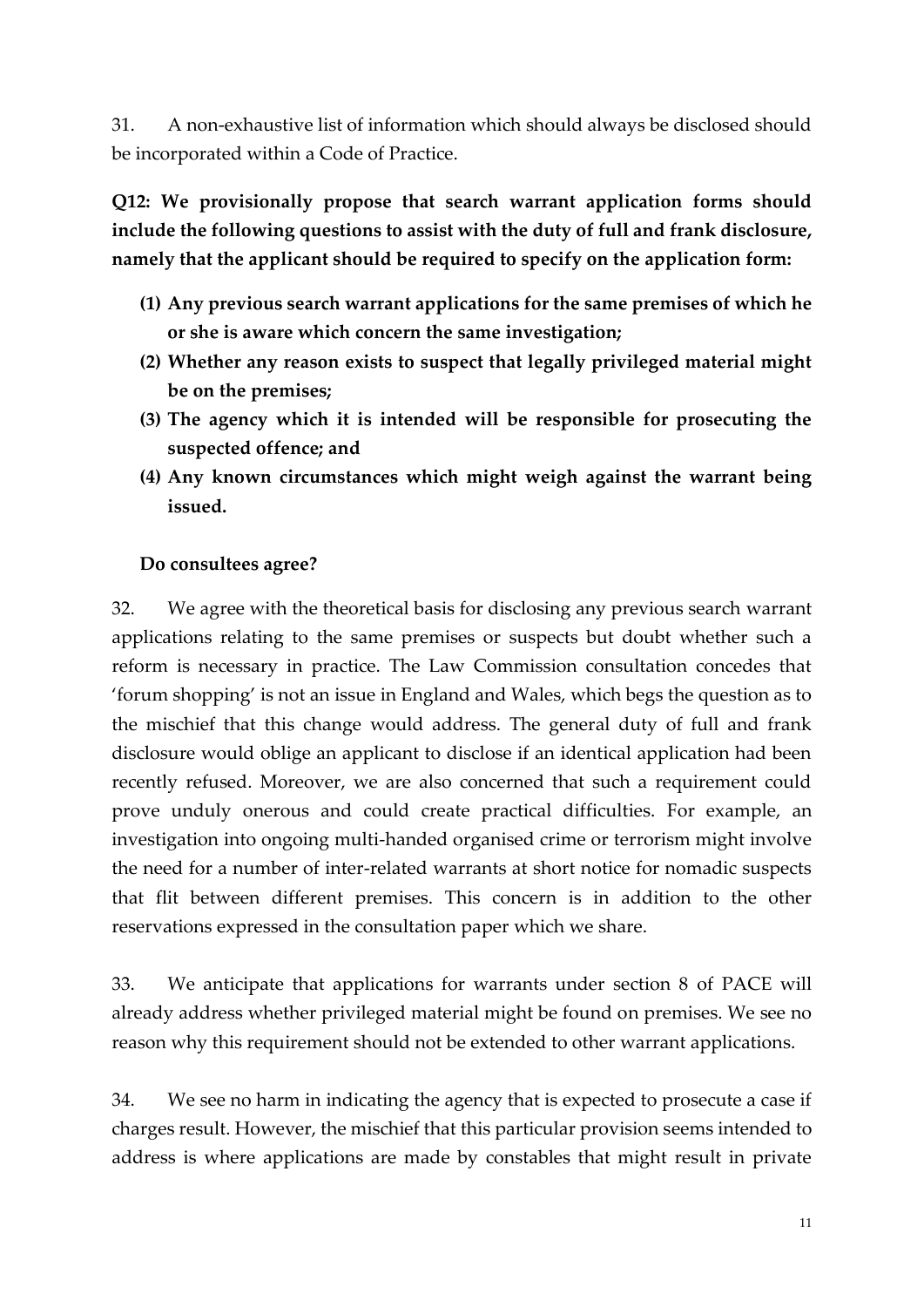prosecutions. We envisage increasing numbers of private prosecutions, particularly for fraud-related offences, where large multinational corporations might conclude that their best interests are served by hiring the services of private legal representatives rather than reporting to the police. This is particularly the case where publicly-funded investigation and prosecution services are perceived to lack resources or the necessary expertise. We therefore advise that this concern could be properly addressed in the application procedure by an indication of whether there has been early engagement with a prosecution service (which is now routine in large or complex cases) and whether it is envisaged that the case will result in a private prosecution.

35. We agree that applicants should be required to disclose "any known circumstances which might weigh against the warrant being issued".

**Q13: We provisionally propose that the Criminal Procedure Rules Committee should prescribe a standard search warrant template to ensure compliance with section 15(5) to (6) of the PACE 1984. Do consultees agree? If so, should this be accompanied by non-statutory guidance about the level of detail required on the actual search warrant?**

36. We agree that a standard form that can be adapted to the particular circumstances of a case is the answer to the problems outlined in the consultation paper.

## **Q14: We invite consultees to share their experience of how search warrant hearings are arranged.**

37. Our members have vastly differing experiences of this. Those instructed by the FCA and SFO will make applications in front of Crown Court Judges (sitting as DJs under s66) at hearings where a full set of papers has been served at least 24 hours in advance of the hearing, and call the senior investigator to swear to the application's truth and deal in broad terms with each section of the form (the subject, the offence, the facts, full and frank disclosure etc). These hearings are almost always transcribed by an external stenographer so that there is an immediate record. For the vast majority of warrant applications, though the police officer will simply attend either the Magistrates' Court or Crown Court and make the application on their own, there will be no instant record of the exchange between Judge and officer nor record of the time that the judge has had to read the application in advance (if there has been any). Clearly, there will be many good practical reasons why the police operate in this way,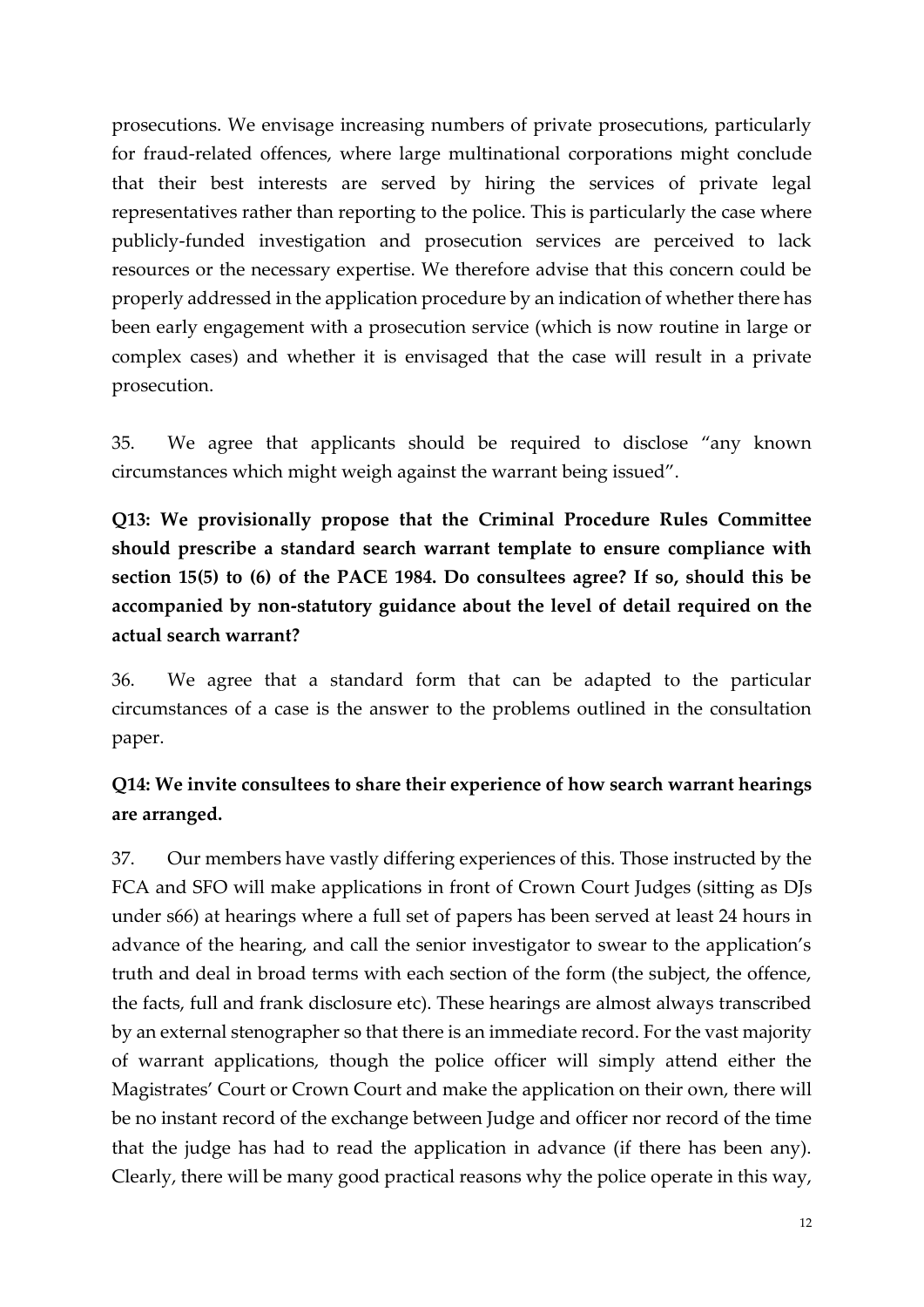but some thinking may be needed into ensuring they adopt the FCA/SFO approach more often in non-emergency situations: not necessarily instructing counsel but putting the Court in a better position to make a more informed judgment of the merits of the application.

**Q15: We invite consultees' views on whether problems commonly arise because applicants for search warrants do not have sufficient knowledge to answer questions on oath. If so, do consultees consider that reform is needed to increase the likelihood that a person will have sufficient knowledge to answer questions asked?**

**We also invite consultees' views on whether there ought to be more detail in rules of Court or Code B of PACE 1984 on what is required from an applicant at a hearing for a search warrant.** 

38. The concern is that someone with insufficient knowledge swears to the application and is unable to answer judicial questions. The individual making the application should therefore have sufficient knowledge of the investigation to answer questions from the bench. Any applicant must understand their responsibility to give a fair and balanced presentation of the circumstances on the basis of which a warrant is sought. Adopting a uniform term to identify such an individual is problematic. Requiring an application to be sworn by someone of a certain rank would not work because of the different structures across the multitude of organisations able to apply for warrants. The most senior investigator leading a large investigation may not know the most detailed parts of the evidence but the court should have before them an individual who is able to explain and take responsibility for decisions made in the investigation.

39. It is our view that the safeguard is the judiciary. The judiciary should scrutinise the application and if questions asked are not answered then they can (and should) adjourn the application until such information is available or refuse to grant the warrant. Judicial scrutiny should reveal if someone is unable to fulfil their obligations. In large investigations it will often be the case that more than one investigator will attend the application; this can be very useful if technical or specialised knowledge is needed to explain certain parts of the application.

**Q16: We provisionally propose that the intended search of premises under section 18 of the PACE 1984 should, absent other intentions, be capable of constituting lawful grounds for arrest under section 24(5)(e) of PACE 1984 provided there are**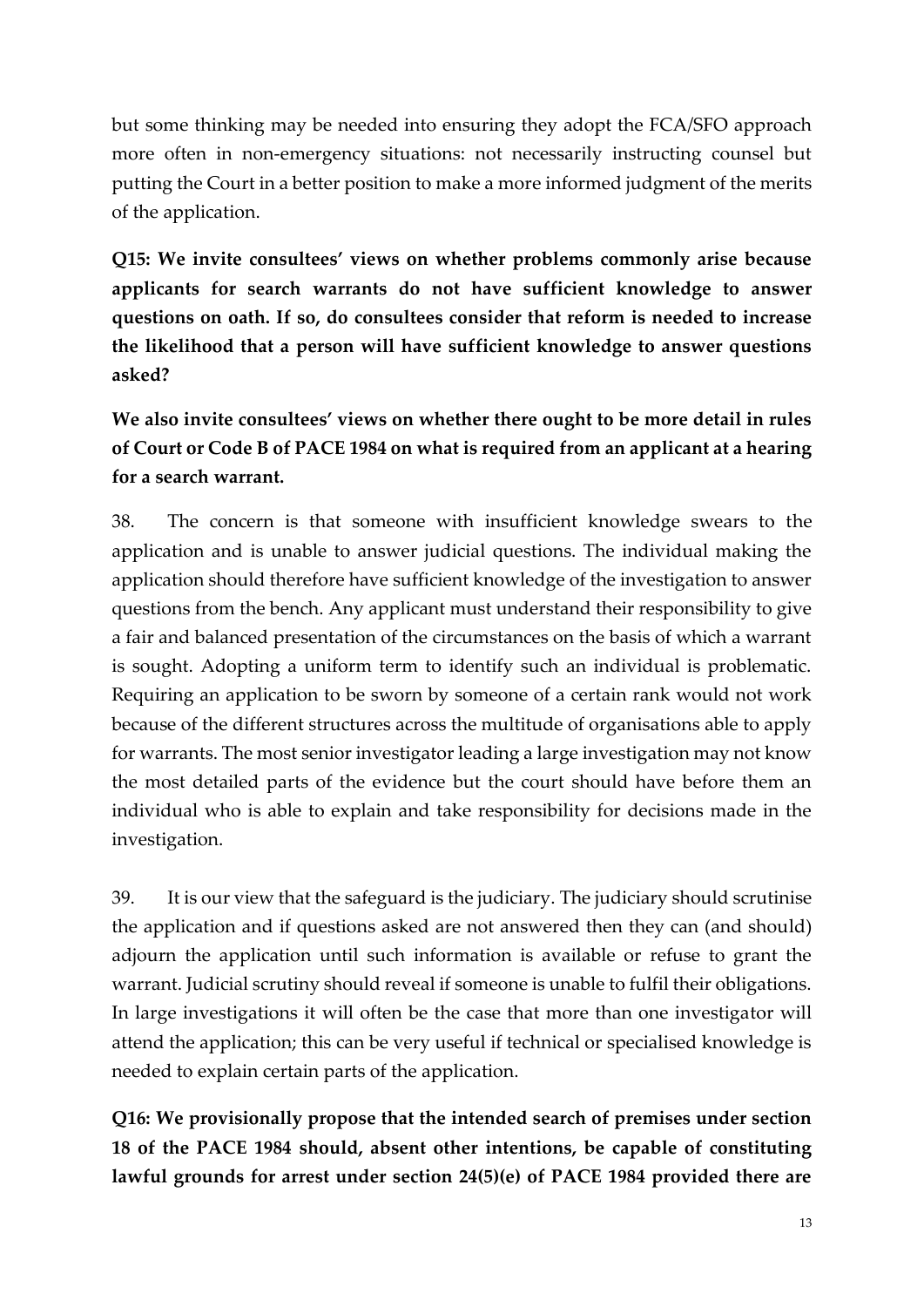## **reasonable grounds for believing that it is not practicable to obtain the evidence through other means. Do consultees' agree?**

40. Yes. We agree but caution that the power to arrest in order to conduct a search, followed by the power to search premises occupied or controlled by a person who is under arrest for an indictable offence, could mean that fewer applications need to be made for a search warrant to a judge (with the ensuing safeguards). The current structure outlined in section 18 PACE 1984- that search may follow arrest- strikes the right balance. A reform of the nature currently proposed could reverse that sequence because the need to search could prompt an arrest. Moreover, the proposed safeguard –"there are reasonable grounds for believing that it is not practicable to obtain the evidence through other means"- may be of limited effect because constables utilising a power of this nature will often be acting reactively and under pressure of time.

41. In passing, we query how this reform would sit alongside other powers of search such as the power to stop and search a person or vehicle for stolen or prohibited articles: section 1 PACE 1984. The section 1 power is accompanied by a power to detain but not a power of arrest (unless the search is obstructed, which is a separate criminal offence). Parliament has concluded that the need to search a person in certain circumstances does not require a power of arrest; it may seem disjointed if the need to search premises, despite the existence of other powers to conduct a search, did confer such a power.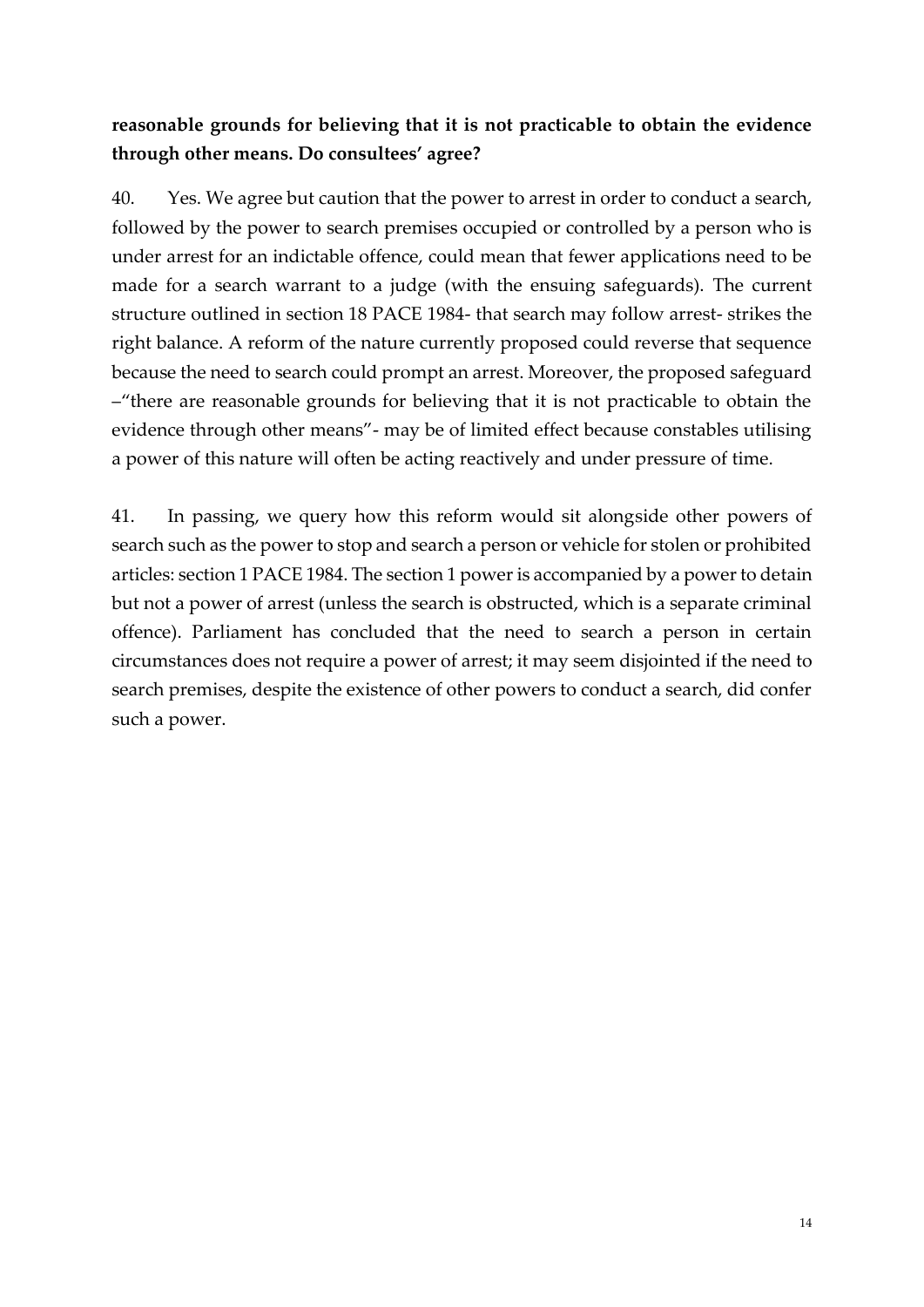#### **CHAPTER 5: ISSUING A SEARCH WARRANT**

**Q17: We invite consultees' views on whether, in certain cases, it ought to be compulsory for a search warrant application to be made to the Crown Court or District Judges (Magistrates' Courts) rather than the lay magistracy.**

**If so, we welcome views on:**

**(1) to which types of cases this rule ought to apply; and**

**(2) whether the distinction between such cases and routine cases requires to be in legislation.**

42. The Bar recognises the important role played by the lay magistracy and that it is before their jurisdiction that most applications for searches are determined. Save for one possible exception (when restraint applications are also being sought) we do not consider that it is necessary to make it a rule that certain applications should have to be made to the Crown Court or a District Judge. We consider that the better approach is to ensure that the lay magistracy receive adequate training and that they are afforded adequate time to consider applications and are assisted by a legal adviser to make all relevant inquiries of the applicant. A compulsory rule that applications must be heard in the Crown Court based upon factors such as the nature of the offences being investigated, volume of material already obtained or nature of material sought could be too restrictive. We would prefer applicants to be responsible and ensure that they are applying to the appropriate tribunal for their investigation. Applicants know best the complexity of their application and whether an application to a Crown Court Judge is more appropriate.

# **Q18: We provisionally propose that only those lay magistrates who have undergone specialist training should have the power to issue a search warrant. Do consultees agree?**

43. Yes, but they should also sit with a legal adviser.

**Q19: We invite consultees' views on whether, when a search warrant application is made in court, there should be a requirement for a magistrate to be advised by a legal adviser. If so, should this requirement also apply to a magistrate who is a District Judge (Magistrates' Courts)?**

44. Yes, lay magistrates should sit with a legal adviser.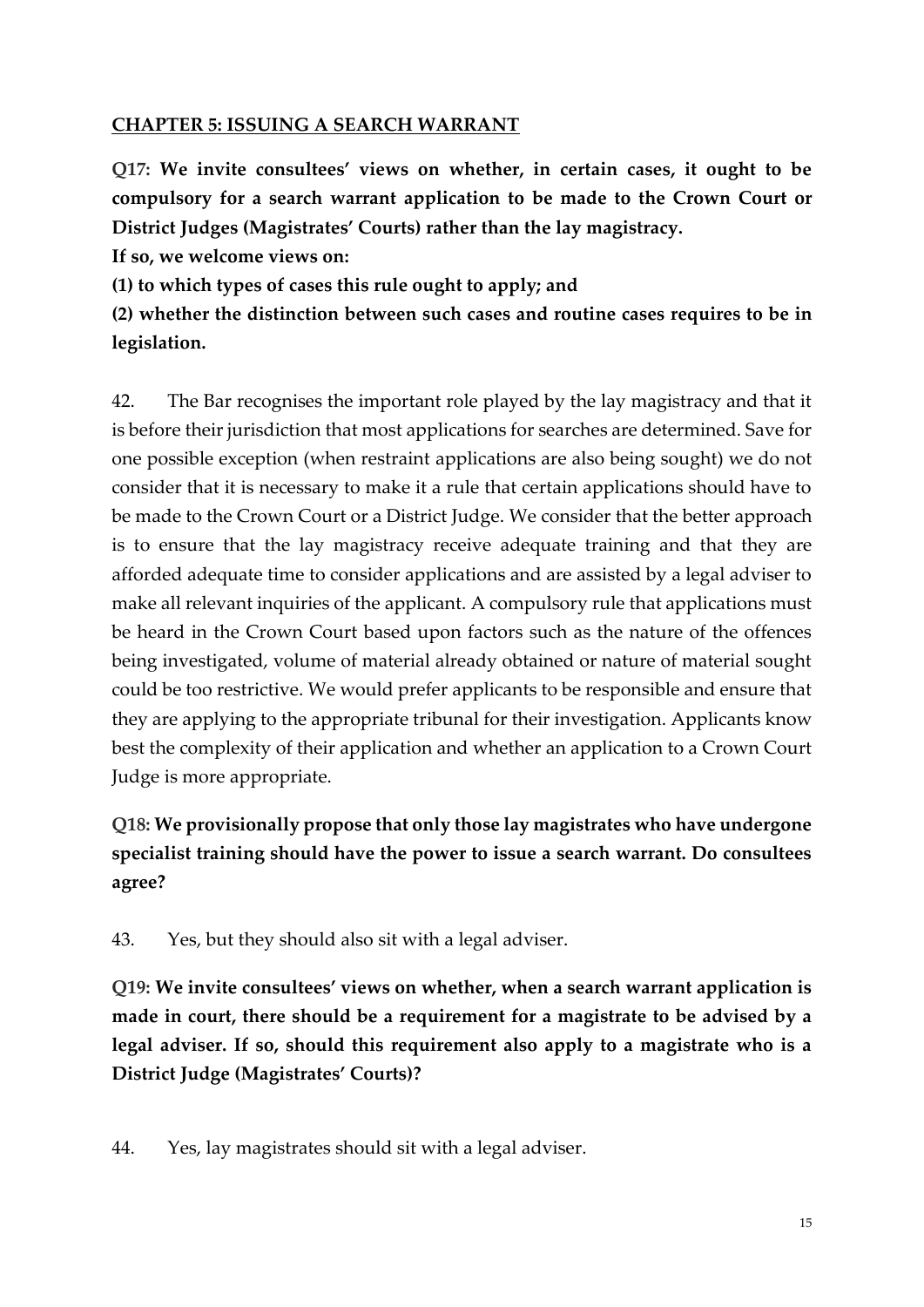45. So far as a District Judge is concerned, this is not necessary. A District Judge is legally qualified.

46. We would point out, however, that in cases where counsel are not instructed, problems arise if a legally-qualified decision maker (whomever they are) is unfamiliar with the legislation and has insufficient time to prepare. As with Crown Court Judges determining applications without the assistance of a legal advice, a District Judge should be afforded sufficient time to research the legislative provisions and consider the papers.

**Q20: We invite consultees' views on whether, when a search warrant application is made in court to a lay magistrate, there ought to be a minimum of two lay magistrates on a bench to consider the application.**

47. No. Whilst more than one lay person scrutinising an application is always preferable, we do not consider it necessary if proper training is given, and legal advice available. Consideration could be given to providing detailed guidance in the Adult Court Bench Book.

**Q21: We invite consultees' views on whether, when applications for search warrants are made to magistrates out of court sitting hours, the magistrates are able to obtain the legal advice they need.**

48. We have no direct experience of this.

Q**22: We invite consultees' views on the desirability of formalising the magistrates' courts' out of hours procedure for hearing search warrant applications. In particular, should applications for warrants be:**

**(1) submitted and heard remotely, unless otherwise directed; and**

**(2) always made to a legally qualified judge on a regional rota system.**

49. We agree with both of those proposals. With secure email / conference telephone and video facilities applications should be capable of being considered remotely. Submitting applications (and underlying material) to the court should be via a dedicated secure email address which is monitored.

50. Our view is that, a legally qualified Judge should be available to determine out of hours applications. If that proposal is not adopted then we would urge the necessity of legal advice being available to a lay magistrate out of court hours. It should be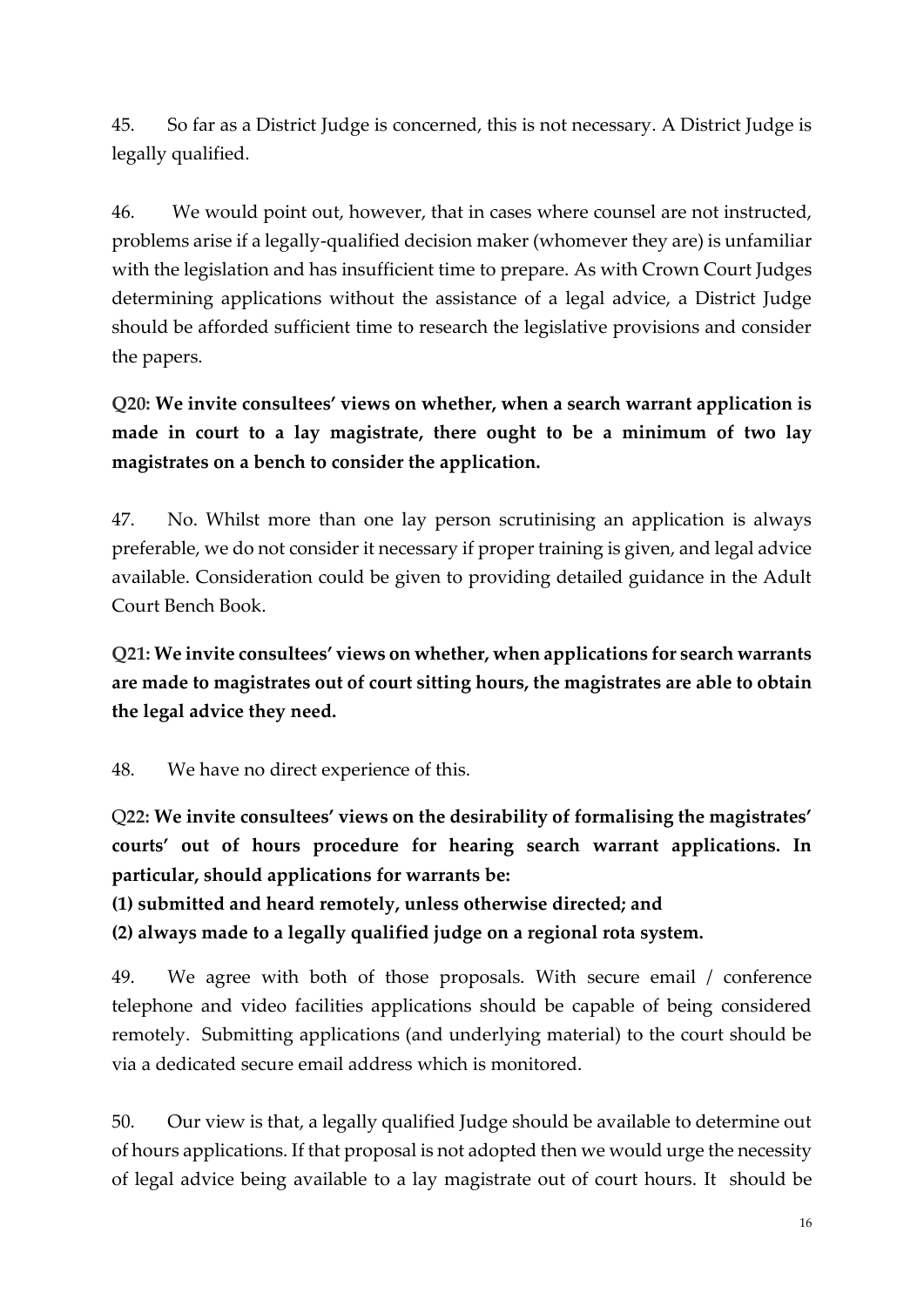relatively simple to ensure that the on-duty legal adviser has the information they need about the application and can listen to the application. Out of court emergency applications work well in the High Court and a similar model could be adopted.

# **Q23: We provisionally propose formalising the following application process to improve judicial scrutiny:**

**(1) applications for a search warrant to a magistrates' court or the Crown Court should be submitted electronically, unless it is not practicable in the circumstances to do so;** 

51. We agree that applications should be submitted electronically. An application for a search warrant is often one of the most sensitive stages in an investigation and control of the information at all stages (including through the court system) is essential to avoid jeopardising the investigation. We therefore propose a dedicated secure email address that is monitored as opposed to applications being sent to the standard Crown Court or Magistrates Court general office address.

# **Q23(2) applications to a magistrates' court should be filtered by legal advisers who would:**

**(a) return applications that do not comply with statutory criteria;**

**(b) forward simple applications to the magistrate or judge, to be decided on the documents alone; or**

**(c) list other cases for a hearing by video link, telephone, or in court, to be arranged with sufficient notice to read the documents in advance and sufficient time at the hearing for adequate scrutiny.**

## **Q23(2) (a)**:

52. We question whether returning applications that do not comply with statutory criteria is in fact creating an additional layer of unnecessary bureaucracy and delay. Errors could be brought to the Judge's attention and a hearing listed in order for any mistakes to be rectified. We suspect that most applications for search warrants are made relatively shortly before it is intended to execute them, the process will become prolonged if time is to be set aside for a legal adviser to read all applications and return those that do not comply so that they can be re-submitted and the process repeated. The current application form includes a box for the applicant to tick whether they request a hearing. We agree that a legal adviser should be able to review the papers to provide an initial filter on those applications that require a hearing. The lay magistrate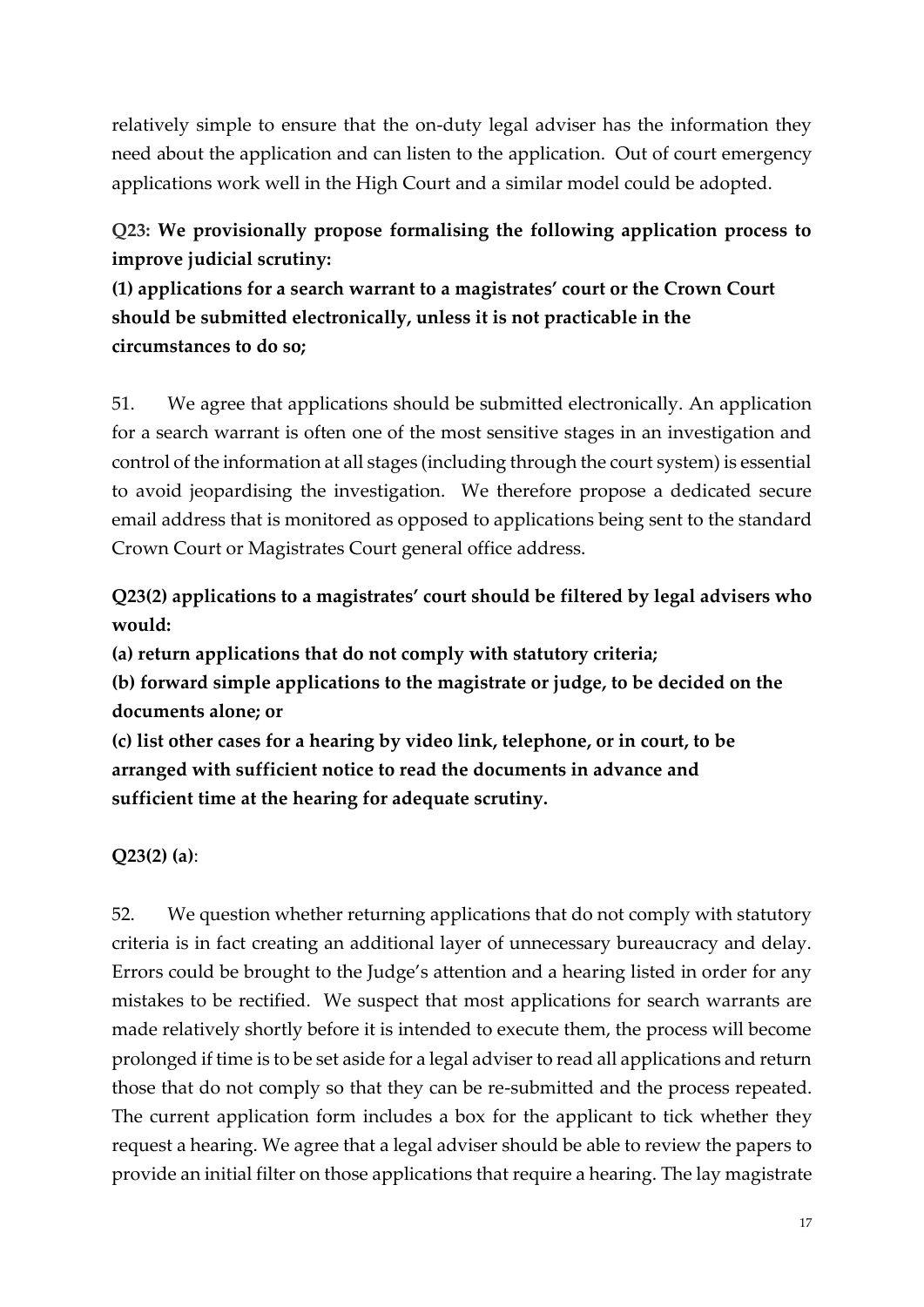or District Judge should always be able to order a hearing if they are unable to determine the application on the papers.

**Q24: We invite consultees' views on whether all search warrant applications should in the first instance be sent to a magistrates' court legal adviser who would: (1) determine whether the application meets the statutory criteria; and (2) send on those which do comply to a Circuit judge or District Judge (Magistrates' Courts) or lay justices as appropriate given the complexity of the case.**

53. We are not aware of Crown Courts being burdened by straightforward warrant applications. As set out above at paragraph 41 we consider it to be the applicant's responsibility to recognise whether their application is sufficiently complex to be better suited to the Crown Court or to request a District Judge. Sensibly, the Pt. 47 application form requires applicants to provide a time estimate for reading and the hearing itself. This requirement is essential and provides some indication as to the case complexity. We consider that triage by a legal adviser in the magistrates' court would over burden an already busy magistrates court system, whilst adding an unnecessary layer of bureaucracy and delay.

### **Q25: We provisionally propose that:**

# **(1) there ought to be a standard procedure for audio recording search warrant hearings; and**

**(2) this should only be transcribed and made available to the occupier in the same way, and on the same conditions, as the Information sworn in support of the warrant under the Criminal Procedure Rules.**

**Do consultees agree?**

54. Yes, we would welcome this although note that it would result in increased costs. Moreover, as the magistrates' court is not a court of record we consider that this could open the door to other proceedings being recorded.

**Q26: We provisionally propose that the requirement for the issuing authority to provide written reasons for issuing or refusing a search warrant should be enshrined in statute. This should not displace the current position in law that a failure to give reasons does not necessarily invalidate a search warrant if it is clear that the court was presented with evidence of sufficient grounds to issue the warrant. Do consultees agree? If not, we invite consultees' views on by which other means the issuing authority ought to be encouraged to give reasons.**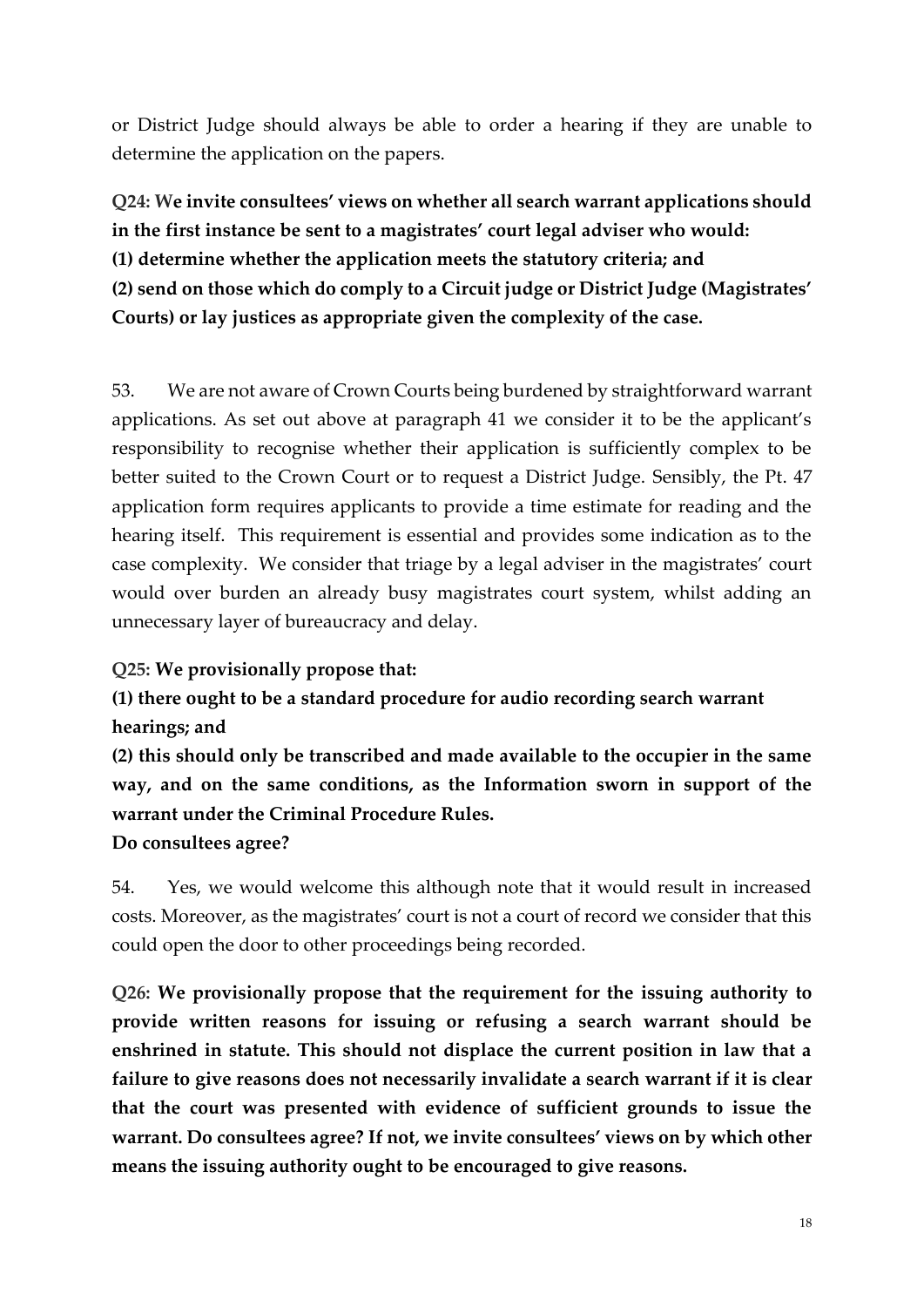55. Yes. Increasingly it is the practice for reasons to be provided for rulings in both the magistrates and Crown Courts. It assists all parties to understand the reasoning for the issuing authority's decision which is another reason why it would be beneficial for proceedings related to search warrants to be recorded.

**Q27: We provisionally propose that data on the number of search warrant applications received under each statutory basis, together with the number of warrants granted and refused should be gathered for each court centre. Do consultees agree? If so, we invite consultees' views on what other data ought to be collected.**

56. This is not a matter of law reform but we can see the benefit of obtaining such data. This data could be used to analyse whether certain statutory powers to obtain search warrants are being used and therefore whether such powers continue to be necessary.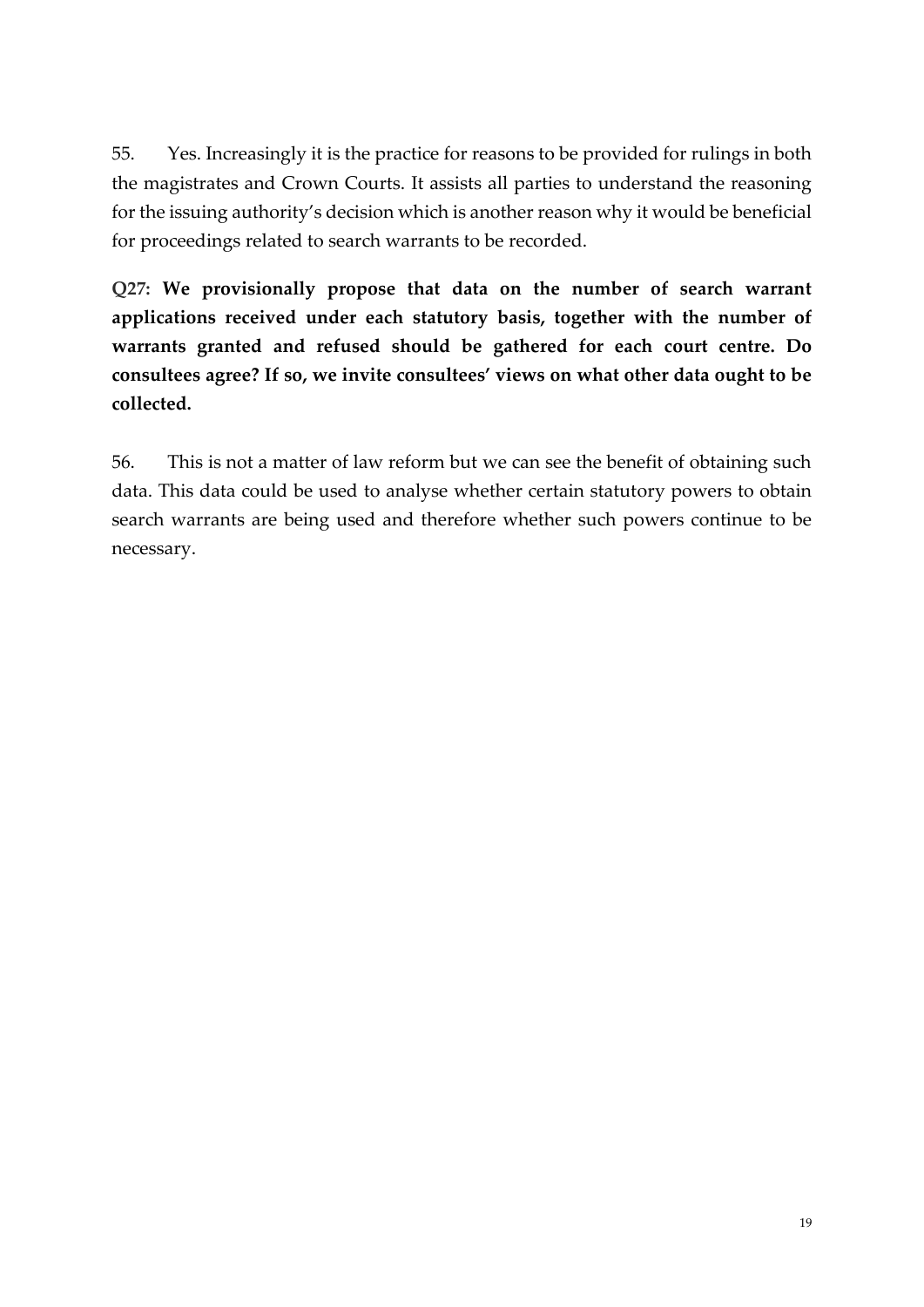### **CHAPTER 6: CONDUCT OF A SEARCH UNDER A WARRANT**

**Q28: We invite consultees' views on whether, in light of their experiences in practice, there are investigative agencies whose investigatory or enforcement powers are unnecessarily hindered because they are unable to execute a search warrant.**

57. We do not have experience of this in practice but a police force may be unable to assist an investigatory authority to execute a warrant.

58. The police are not under a duty to assist and so their co-operation is a matter of good will.

**Q29: We provisionally propose that section 16(2) of the Police and Criminal Evidence Act 1984 should permit a search warrant relating to a criminal investigation to authorise the agency executing the warrant to be accompanied either by a named individual or by a person exercising the role or position specified in the warrant. Do consultees agree?**

**Do consultees agree that this should not displace current statutory provisions which enable persons executing a warrant to take others with them without this being specified in the warrant?**

59. Yes.

**Q30: We invite consultees' views on whether there should be uniformity in relation to the period for which a search warrant remains valid. If so, what should this period be?**

**If consultees do not consider that it is necessary to have complete uniformity, we invite views on whether the period of validity for any particular search warrant provision ought to be altered.**

60. At present the 3 month time period applies to all warrants within section 16 of PACE. We see no reason to change such period from 3 months. We consider it important that between the warrant being issued and the execution of the warrant there is an ongoing duty to bring any undermining material to the attention of the court. However other statutes such as the Psychoactive Substances Act maintains one month periods for search warrants- specifically provided for by Parliament and respondees have some concerns that uniformity would lead to a substantial increase in the length of time for which some search warrants are valid.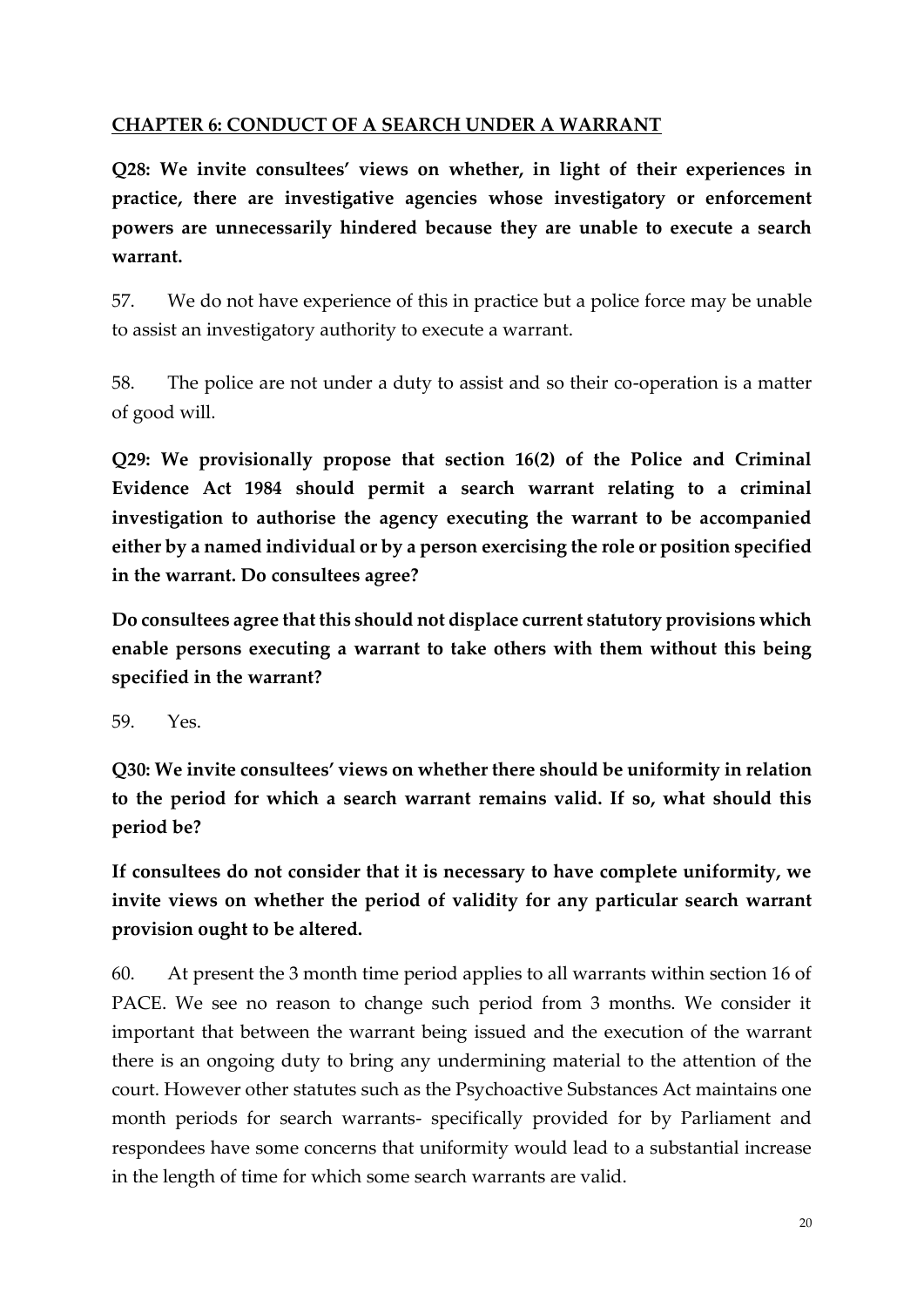**Q31: We invite consultees' views on whether the issuing authority should have the power to authorise multiple searches for all search warrants relating to a criminal investigation.**

**If not, are there particular search warrant provisions that should allow for multiple entry warrants?**

61. The amendment post SOCPA 2005 of section 8 and section 15(5) of PACE allows the authorisation of entry and search on more than one occasion.

62. The main concern about extending the power to apply for multiple entries across other acts is to ensure the same stringent test is applied throughout – namely that the court must be satisfied that 'it is necessary to authorise multiple entries in order to achieve the purpose of the warrant.'

63. It is fully accepted that sometimes the size of a premises to be searched might necessitate this, such as a farmyard or large warehouse.

64. However, where the premises is a residential one, particularly for example where children reside and is a small home, it is critical that the test of 'necessity' is not diluted, nor that applications are made for multiple entries 'just in case.' The test for ensuring it is necessary to authorise multiple entries must be carefully considered should there be an extension and with specific reference and consideration to balance Article 8 rights and UN convention of the rights of the child.

65. It is agreed that an important way the above multiple entry warrant could be tempered and guided in its use is by requiring a police officer of at least the rank of inspector to authorise in writing entry or search for the second or subsequent time (this would also thereby ensure consistent application of safeguards of section 16(3B) to all areas of extension of multiple entry).

66. If it is the instance that multiple entry warrants are seldom used in practice because of seize and sift procedures- then pragmatically an extension of such powers might not be of practical benefit at all.

67. If an extension of power to authorise multiple searches were to be adopted, then it might be useful in determining and applying the test of 'is it necessary' to ask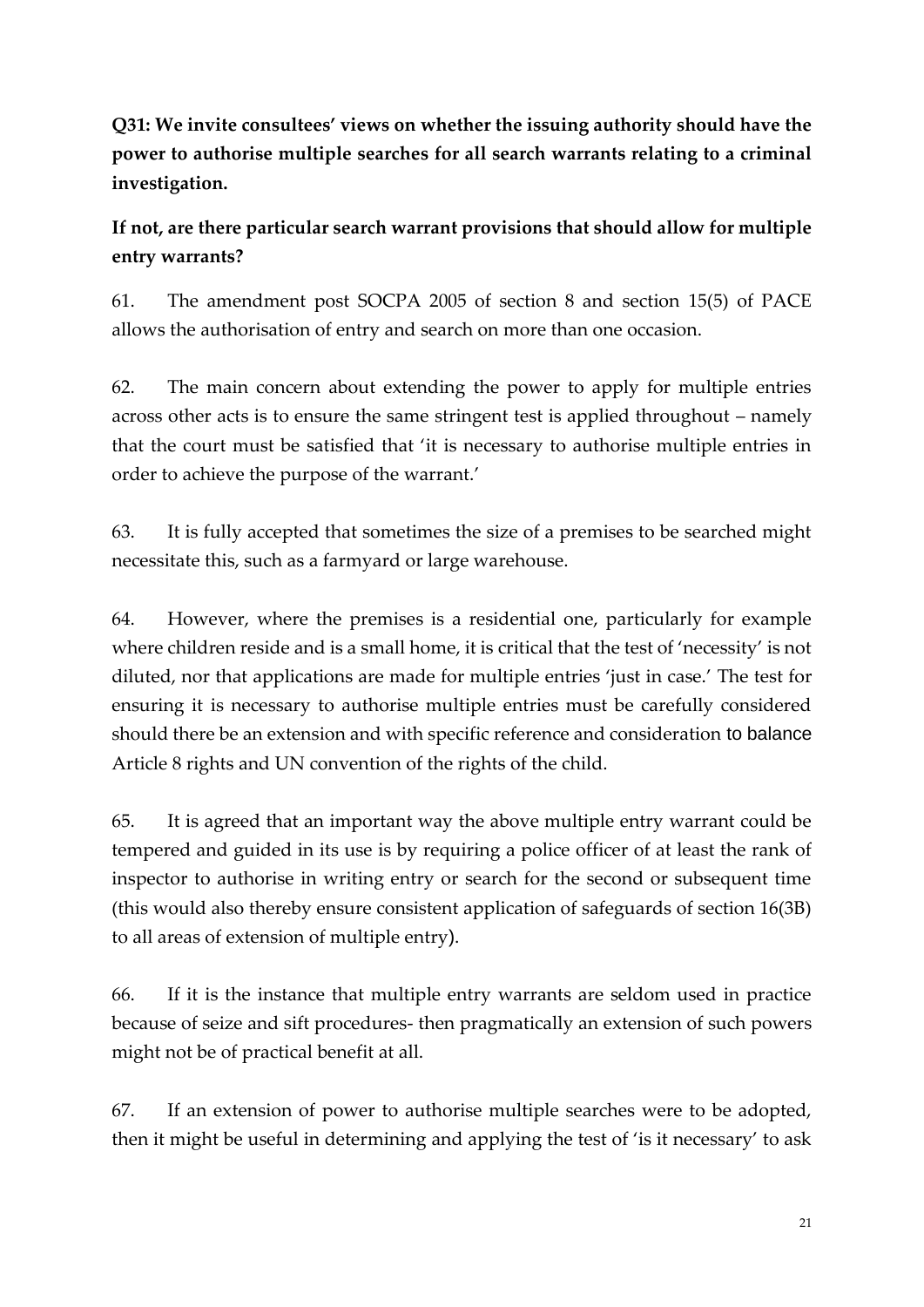the question first as to whether or not the seize and sift procedure could be used instead of multiple entry warrant at first being issued.

68. It is of important that any search is undertaken expeditiously and we would not want the availability of multiple searches to encourage the sluggish execution of warrants. This is particularly so if it has been shown in practice that multiple entry warrants are seldom used in practice.

## **Q 32: We provisionally propose that:**

**(1) where an investigator seeks to execute a search warrant between the hours of 10pm and 6am, prior judicial authorisation to do so should be required;**

**(2) the existing rule, that searches under warrant must take place at a reasonable hour unless it appears to the constable that the purpose of a search may otherwise be frustrated, should continue to apply; and**

**(3) a search warrant should be required to state whether it authorises a search only between 6am and 10pm or at any time.**

## **Do consultees agree?**

**We also invite consultees' views on whether further guidance should be provided on what is likely to constitute a reasonable hour in the case of residential and commercial premises.**

69. It is agreed that there ought to be prior judicial authorisation before the execution of a search warrant in hours such as between 10pm-6am. Should the applicant have information that suggests an occupant may leave the house before 6am (e.g. for shift work, commuting or to attend the gym) then this can be referenced in the application and permission sought to execute the warrant before 6am.

70. We share the concern voiced by academics such as Helen Fenwick that there needs to be clarity as to what could be viewed as reasonable, particularly to ensure protection of individuals from the non-urgent entry and search of property at night by state agents.

71. This is particularly so in relation to ensuring the protection of the rights of children who may reside at property being searched (both in relation to Article 8 of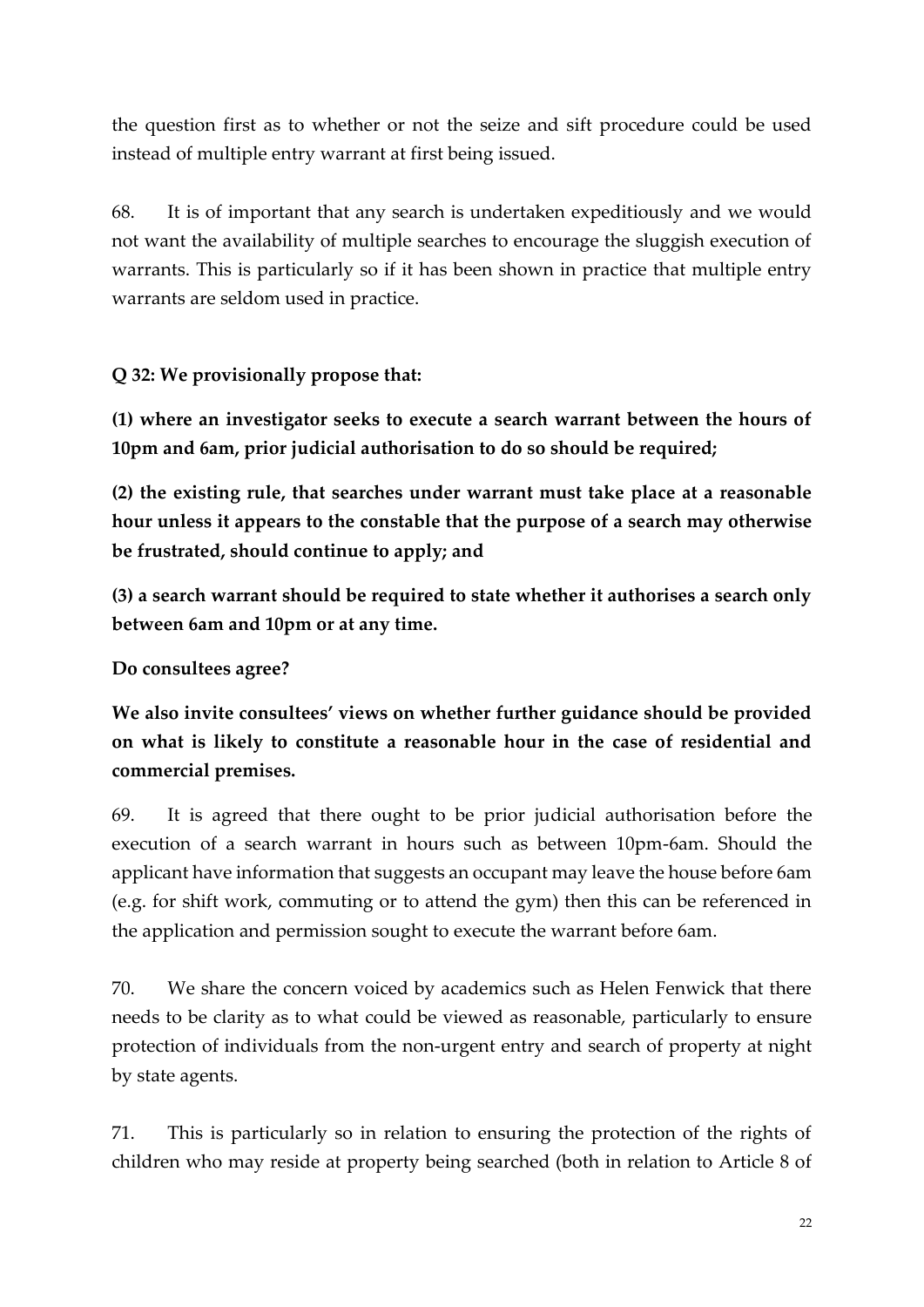ECHR as incorporated by HRA 1998 and the UN Convention on the rights of the child, Article 3). There are real concerns that a differing approach needs to be adopted in relation to residential property, as opposed to commercial premises.

72. For example, in considering the search of a business premises there may in fact be less collateral intrusion between 10pm & 6am (i.e. a search of a business premises in shared offices before others arrive at work). It might in some instances be of hindrance to provide a cut-off time. The entry should not be between 10pm and 6am but once on the premises investigators must be entitled to remain until the search is complete (or secure the premises and return the next day under the multiple search provisions).

73. We would agree with the considerations at 6.48 of the consultation. This is particularly in terms of the impact that night and early morning searches could have upon children in a household and it may be considered that the times when most children leave for school for example may be more reflective of a 'reasonable hour.' We would agree with approach adopted by Viscount Dilhorne in *Inland Revenue Commissioners v Rossmeister* [1980] AC 952).

**Q33: We provisionally propose that section 16(5) of the Police and Criminal Evidence Act 1984 ought to be amended to take account of developments in case law, namely to specify that:**

**(1) a copy of the full warrant must be supplied, including any schedule appended to it;**

**(2) a warrant is 'produced' where the occupier is given a chance to inspect it;**

**(3) non-compliance with section 16(5)(a) and (b) of the Police and Criminal Evidence Act 1984 may be justified where it appears to the officer, once lawful entry is effected, that the search may be frustrated; and**

**(4) it is permissible for all premises warrants to be redacted to omit the identity of other premises to be searched.**

**Do consultees agree?**

74. Yes we agree with the above proposals.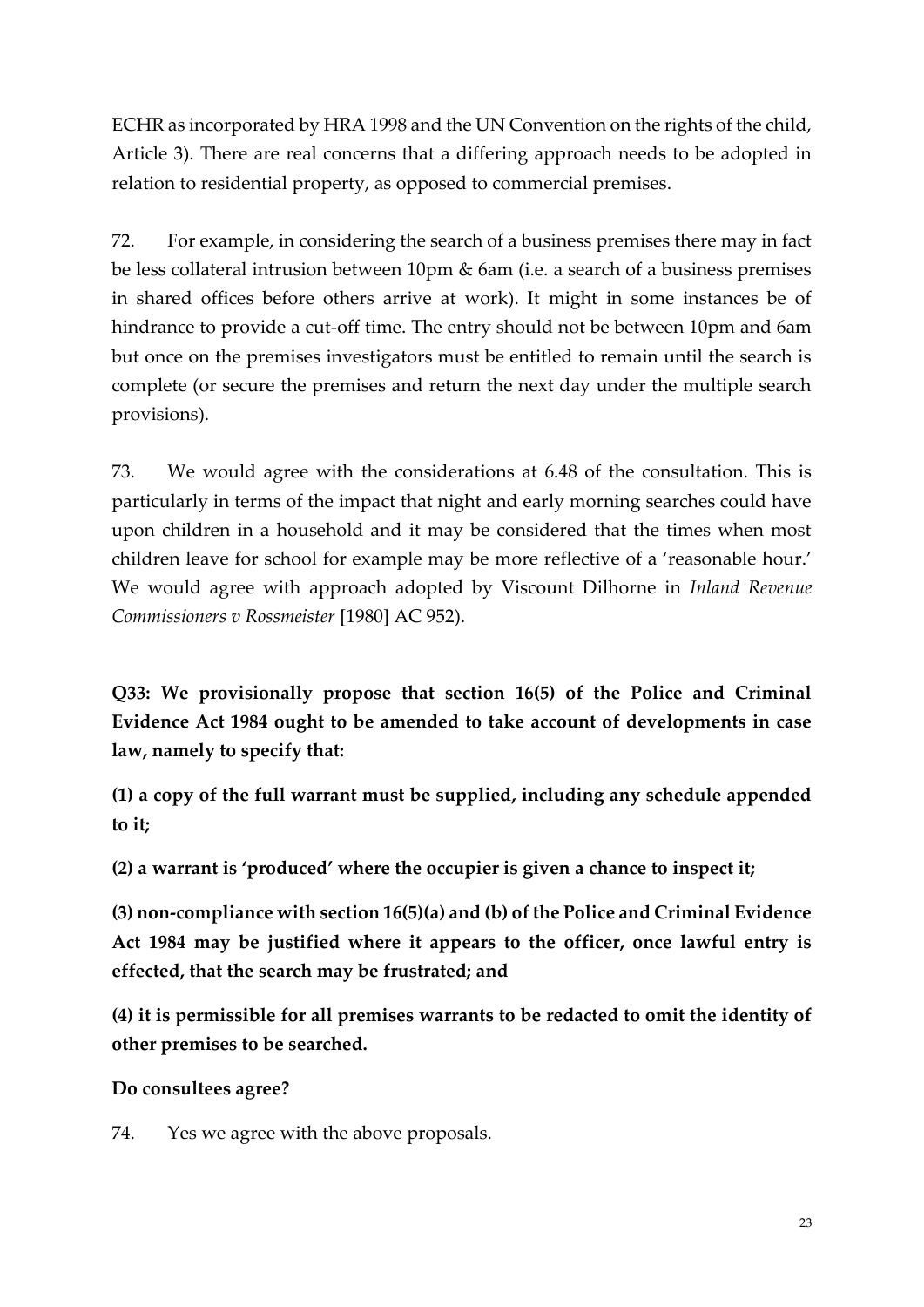**Q34: We provisionally propose that a person carrying out a search should provide the occupier with an authoritative guide to search powers, written in plain English for non-lawyers and available in other languages. Do consultees agree?**

**We agree that an occupier and individuals in that property be provided with in simple terms a lay guide to search powers and their rights. In addition where possible this should be provided to them in a language they understand.**

**PACE Code B currently sets out that such a notice should specify if a search is made under warrant, the extent of powers of search and seizure conferred, the rights of the occupier and owner of property and compensation payable in appropriate cases for damage caused in entering and searching premises.** 

**It would be useful to also provide a website link to an online guide for individuals, rather than stating individuals can attend a police station to find a copy of Code B.**

**Such a guide ought to include for those present at the time of execution of the warrant, that an individual can request to have a legal adviser present at the search.** 

**It ought to also set out in easily understood wording how a search should be conducted and if multiple visits/entries have been authorised.** 

**Q35: We provisionally propose that a search warrant should be required to state that the person is entitled to the information sworn in support of the warrant and how to apply for a copy. Do consultees agree?**

75. Yes. We agree that a search warrant should state an individual's rights include an entitlement to information sworn in the warrant, and further explain in basic terms how they can apply for a copy.

76. It is of course noted, that in practical terms, where there is sensitive material or items concerning issues relating to a third party, that this may well involve redaction.

**Q36: We provisionally propose that Code B of the Police and Criminal Evidence Act 1984 be amended to state that:**

**(1) if the occupier asks for a legal adviser or support to be present during the search, this should be allowed if it can be done without unduly delaying the search; and**

**(2) if present, a legal adviser or assistant has the right to observe the search and seizure of material in order to make their own notes.**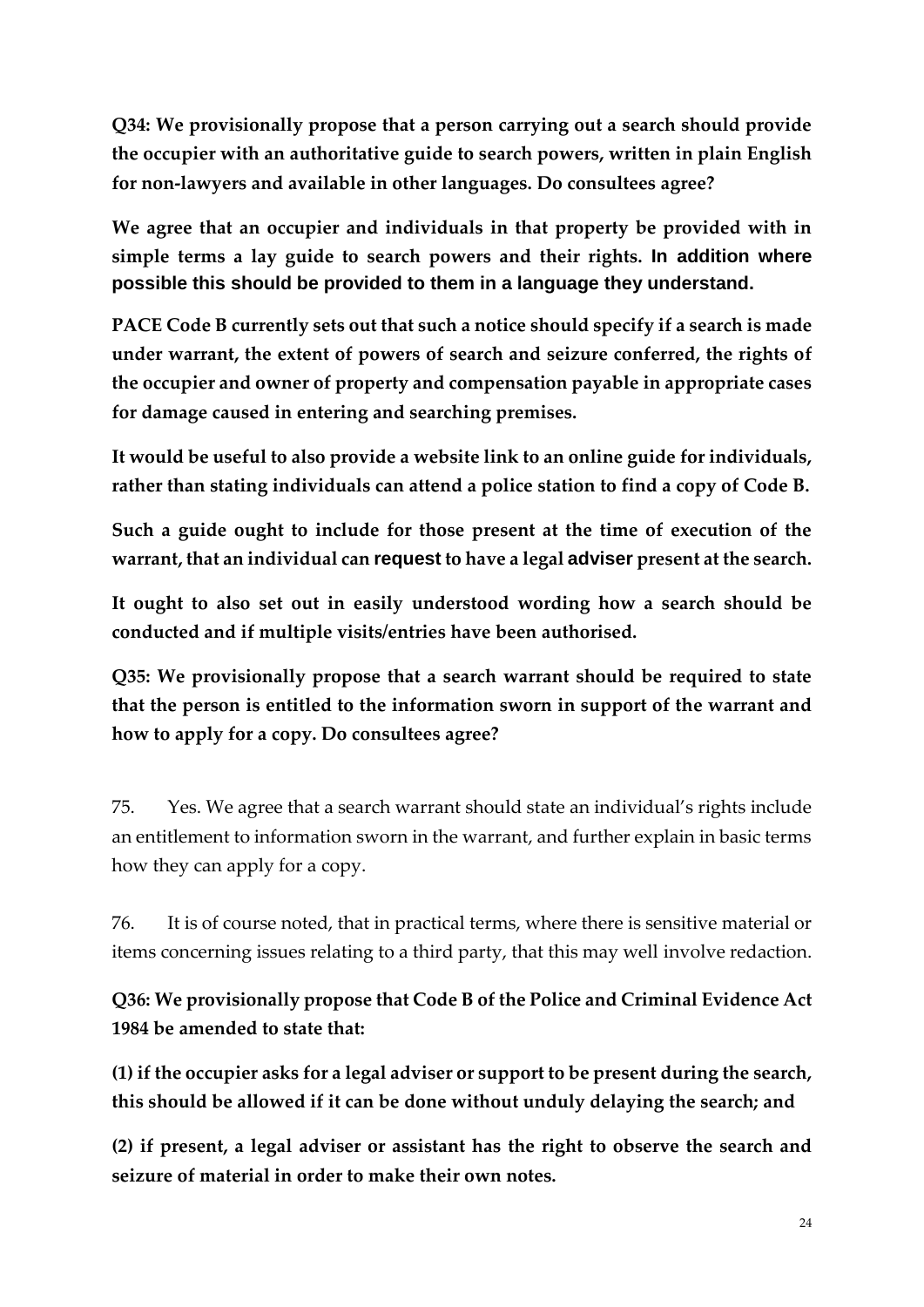**Code B of the Police and Criminal Evidence Act 1984 should also provide guidance on how far it is reasonable to delay a search to wait for a legal representative to attend.** 

### **Do consultees agree?**

77. It is critical if the power relating to the execution of search warrants be extended to other bodies that the underlying principles within Code B apply to all agencies. Some of the provisions of Code B are specific to police or law enforcement agencies and as such care should be taken to ensure that the Code is sufficiently flexible to be adapted for use by other agencies.

78. We do agree that Code B be amended to state that if an occupier asks for a legal adviser to be present during the search then this should be allowed. It is appreciated that the caveat is that this should be allowed if it can be done without unduly delaying the search and that entry into the premises should not be delayed in relation to the above at all.

79. One school of thought may be that there should not be delay in the execution of the warrant in order to await the attendance of a legal adviser. It is vital that those executing search warrants are able to enter and secure the premises swiftly. Searches (even of relatively modest residential premises) can regularly take 12 hours; any delay whilst awaiting legal advice could result in the search not being completed within the day or means that the search would still be being executed into the evening. It is not known though currently in practice, in what proportion of searches undertaken if any delays result whilst awaiting a legal adviser and what difficulties this might have caused to the searching investigating authorities.

80. It is also fully appreciated that the increased usage of body worn cameras, for example by many police officers, has now somewhat altered the landscape somewhat as searches could well be video recorded.

81. It is noted that currently a blanket 'entitlement' to have a legal adviser present is not considered appropriate. However, a real concern arises in terms of the lack of knowledge individuals have as to their ability to seek/request for a legal adviser to be present. We note the reasoning at 6.72 of the consultation paper that this might create a different approach as between stop and search powers. However, it may be that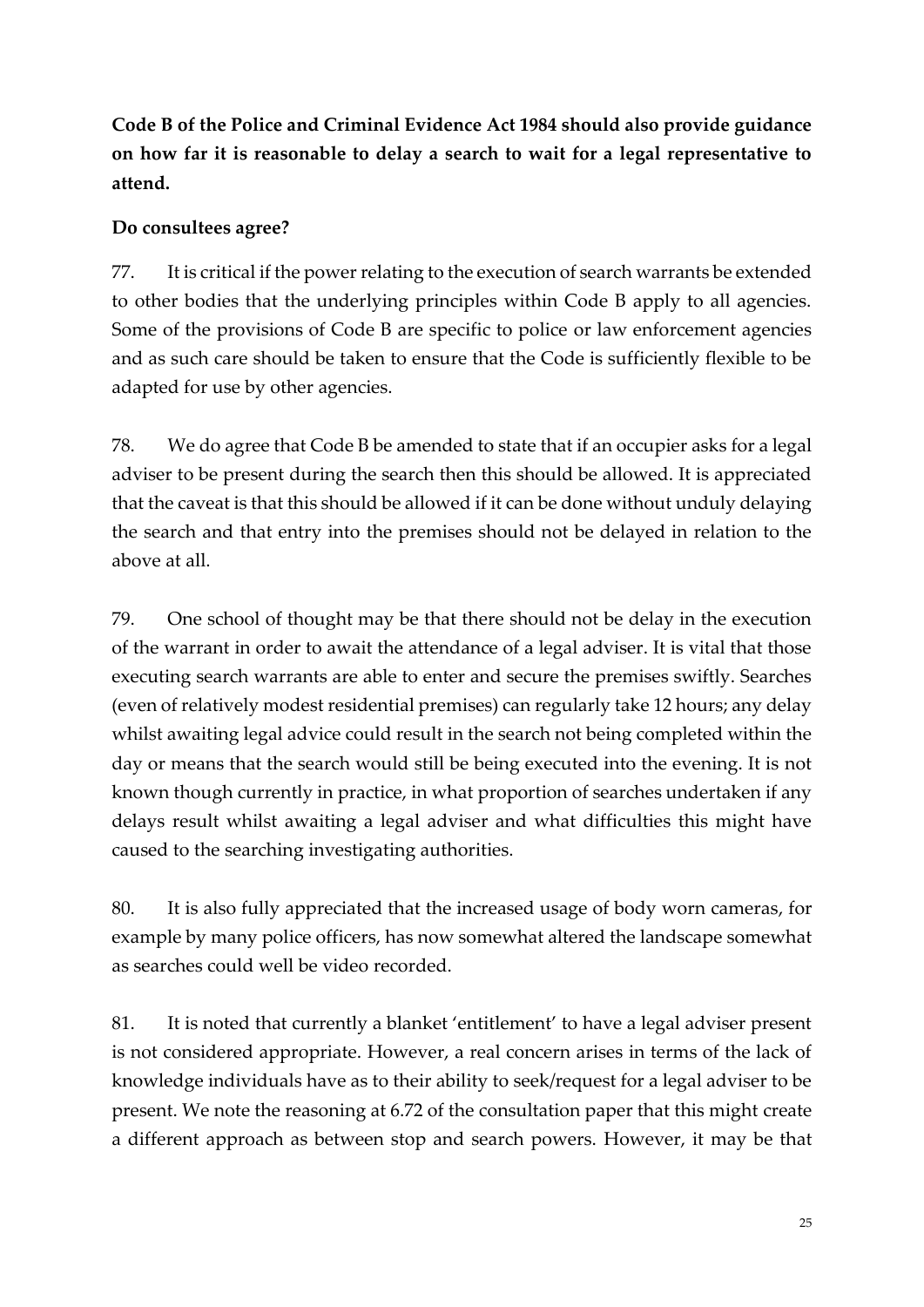individuals in residential premises simply are unaware of the ability to request a legal adviser to be present.

82. We very much endorse the use of interpreters where needed, for example as given in the illustration at 6.76 in terms of the use of British Sign Language interpreters.

83. We would also endorse the additional inclusion in PACE Code B of guidance as to what legal advisers are allowed to do at the search itself, namely being allowed to observe officers in the act of seizure, to make their own notes and advise clients accordingly. We believe this may enhance consistency in approach and clarity for legal advisers.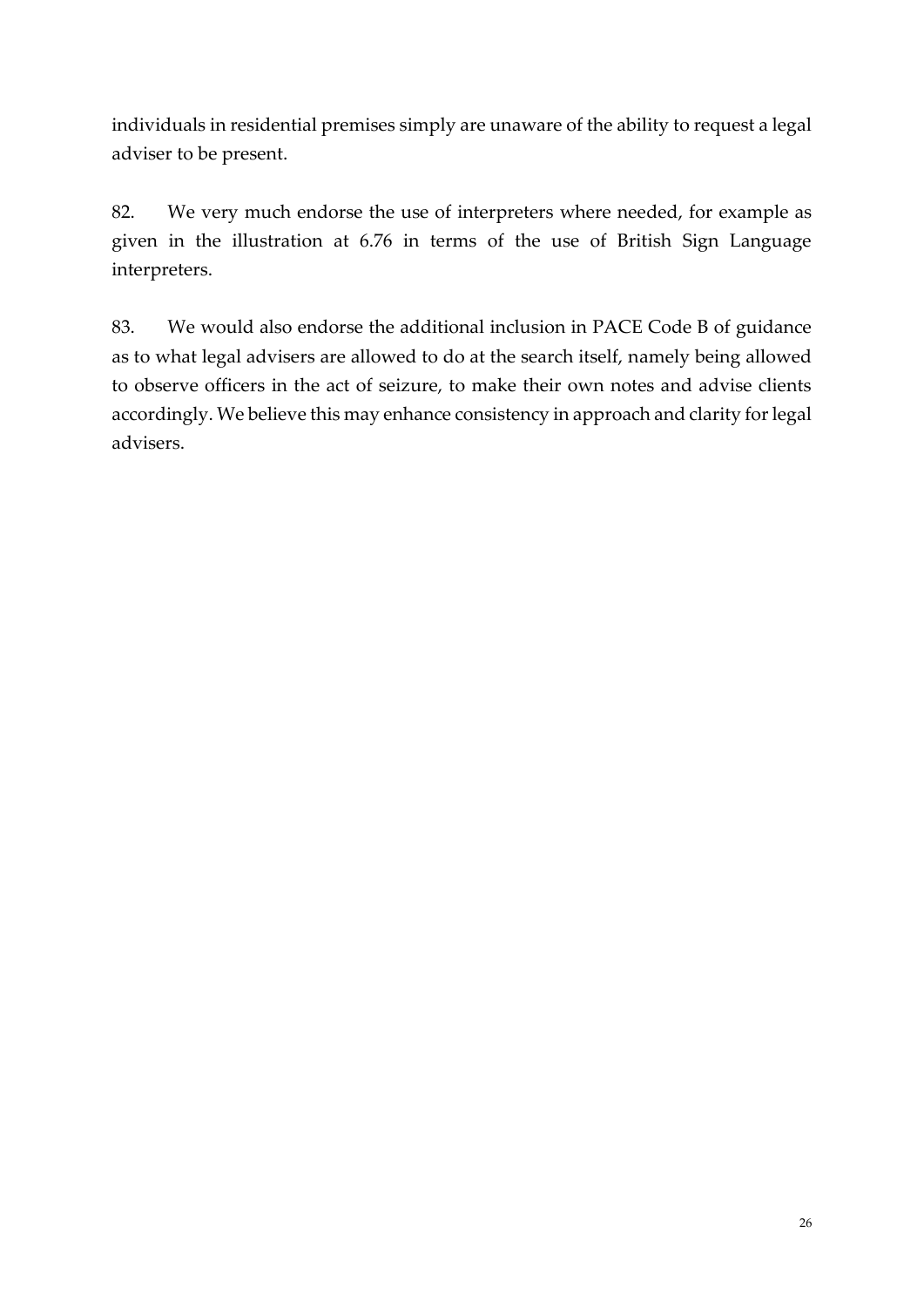### **CHAPTER 7: CHALLENGING A SEARCH WARRANT**

84. Before dealing with the specific questions under this chapter heading, we make one overarching observation in relation to the proposals for reform set out in Chapter 7.

85. One of the problems identified by the Law Commission with the current processes for challenging search warrants is that the two discrete routes of challenge – *i.e.* judicial review and applications under s.59 of the Criminal Justice and Police Act 2001 - can be used tactically, and in tandem, at least by those with the resources to do so: *"The current means of challenging search warrants, when used in combination, are far too complex."<sup>2</sup>*

86. We agree. In particular, it is noteworthy that, because of the lack of significant overlap between the routes of challenge, there is no requirement that other routes of challenge be exhausted before judicial review can be commenced.<sup>3</sup> The tactical use of both procedures contributes to the slowing down of investigations, meaning that potential lines of enquiry may be frustrated.

87. We are concerned that the introduction of a third procedure, to sit alongside, rather than replace, existing routes of challenge, is likely to exacerbate, rather than mitigate, this problem. A similar risk – that of judicial review merely being *"pushed back a step"* is identified by the Law Commission at para. 7.120.

88. While the proposed new route of challenge has much to commend it, we would view it as preferable if it were to replace the current section 59 procedure for material obtained pursuant to search warrants to which s.15 of PACE applies. Judicial review would remain as an available route of remedy, in line with paras. 7.68 and 7.69 of the consultation. Accordingly, while there would remain two routes of challenge, the cheaper and more accessible Crown Court route would be expanded, to absorb some cases that would otherwise need to be brought in the High Court, without adding to the complexity and resultant delay of the current law.

**.** 

<sup>2</sup> Para. 7.56 of the consultation paper.

<sup>3</sup> See para. 7.47 and footnotes 627 & 628 of the consultation paper.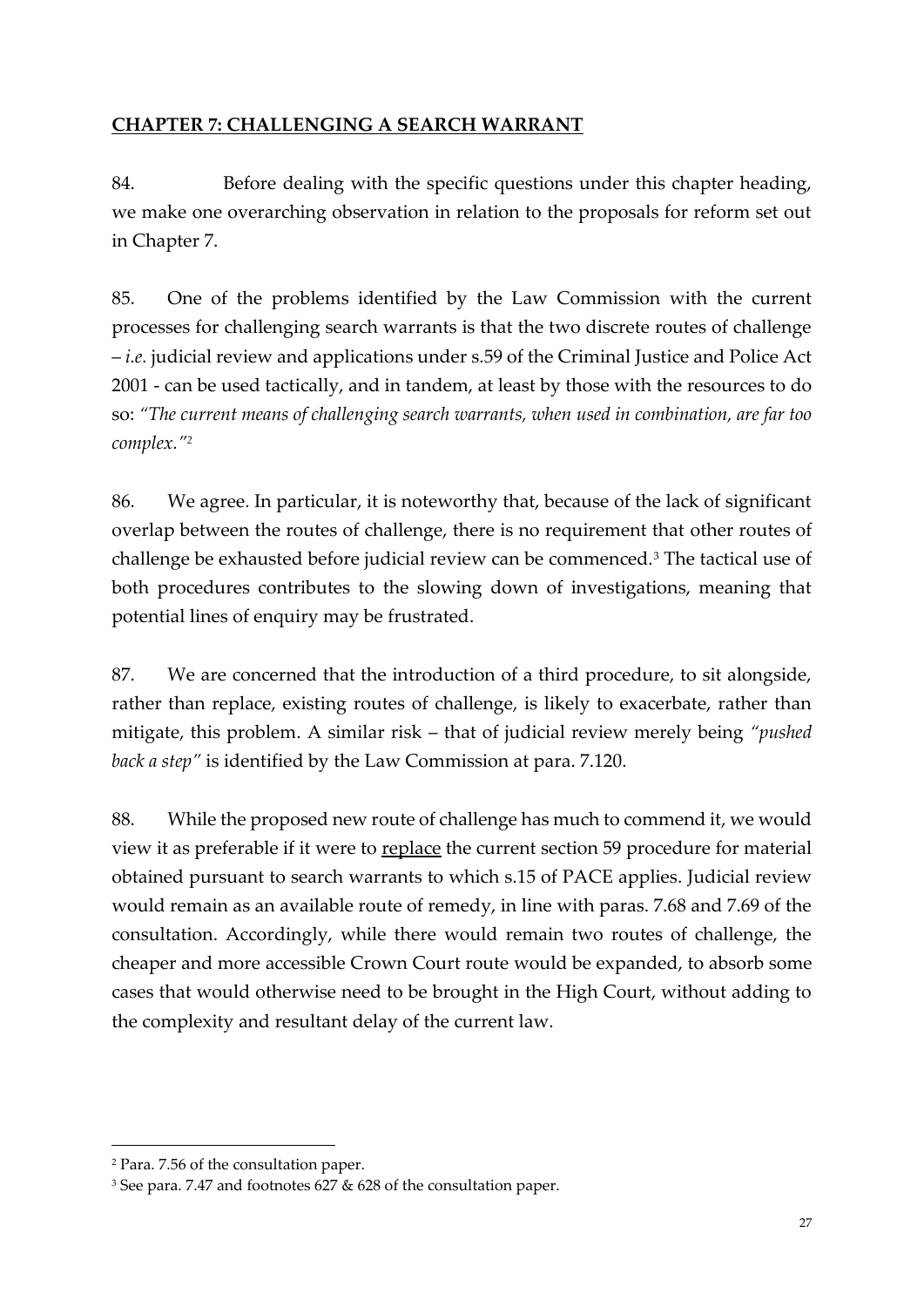**Q37: We provisionally propose that the Crown Court be able to review the issue and execution of search warrants relating to a criminal investigation, to examine: (1) whether the procedure for applying for or issuing the warrant was defective; and/or**

**(2) whether the search was properly conducted (for example, whether items seized were within the powers of seizure).**

**Do consultees agree?**

89. Yes, with the caveat that we are concerned about any increase in the volume of applications to an already overstretched Crown Court estate. We have some concern that the issues reported at paras. 7.41 and 7.42 of the consultation paper would be unlikely to disappear with the introduction of proposed new procedure.

**Q38: We provisionally propose the following new procedure:**

**Anyone with a relevant interest in property which has been seized or produced in response to a search warrant to which section 15(1) of the Police and Criminal Evidence Act 1984 applies (as defined in Consultation Question 3) should be able to apply to a judge of the Crown Court for either:**

**(1) the warrant to be set aside (resulting in the return of material seized or produced); or**

**(2) the return of material seized or produced, without setting aside the warrant.**

**The grounds on which the Court must be satisfied before setting aside a warrant and ordering the return of the material are that:**

**(1) the applicant for the warrant did not provide the information necessary for the issuing court to be satisfied that the conditions for issuing the warrant were fulfilled; or**

**(2) the provisions of section 15 of the Police and Criminal Evidence Act 1984 were not followed.**

**The grounds on which the Court must be satisfied before ordering the return of material seized or obtained by production, without setting aside the warrant, are that:**

**(1) the materials were unlawfully seized (for example because they were legally privileged, or because they were special procedure or excluded material and the warrant did not confer power to seize such materials); or**

**(2) the provisions of section 16 were not followed.**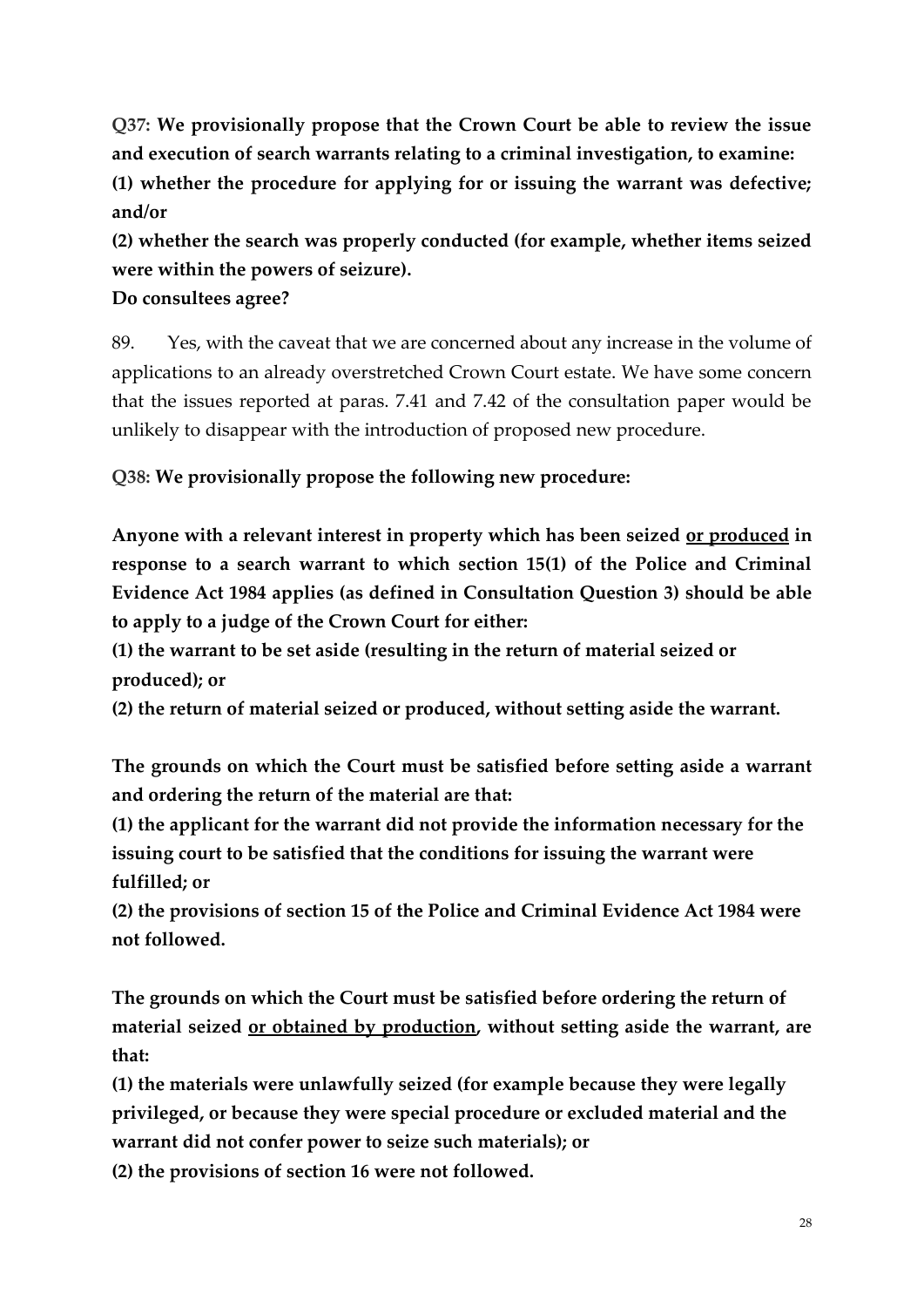**However, neither of these orders would be made if the investigator satisfied the Crown Court judge to the civil standard of proof that:**

**(1) the conditions for issuing a warrant are fulfilled, so far as they concern the subject matter of the investigation and the nature and relevance of the materials in question; and**

**(2) it is in the interests of justice for material to be retained (having regard to a nonexhaustive list of factors).**

**In an application under the new procedure, the Crown Court judge would have the power to:**

**(1) set aside the warrant;**

**(2) order the return of seized or produced material;**

**(3) authorise the retention of seized or produced material;**

**(4) give directions as to the examination, retention, separation or return of the whole or any part of the seized property;**

- **(5) order the return or destruction of copies of material; and**
- **(6) order for costs between parties.**

**The High Court when granting judicial review of the issue or execution of a search warrant should have all the powers and duties of the Crown Court in relation to the return or retention of materials, as described in the previous proposals.**

**The Criminal Procedure and Investigations Act 1996 Code of Practice ought to be amended to state that the duty on prosecutors to retain material does not apply where an order has been made for the return or destruction of the material and/or copies.**

**Legal aid funding ought to be available for the proposed new procedure.**

# **Do consultees agree that there should be such a procedure? Do consultees agree with the detail of the procedure described above?**

## **(underlining added)**

90. Subject to the caveat expressed in the overview, above, we agree that there should be such a procedure in relation to material seized pursuant to a search warrant.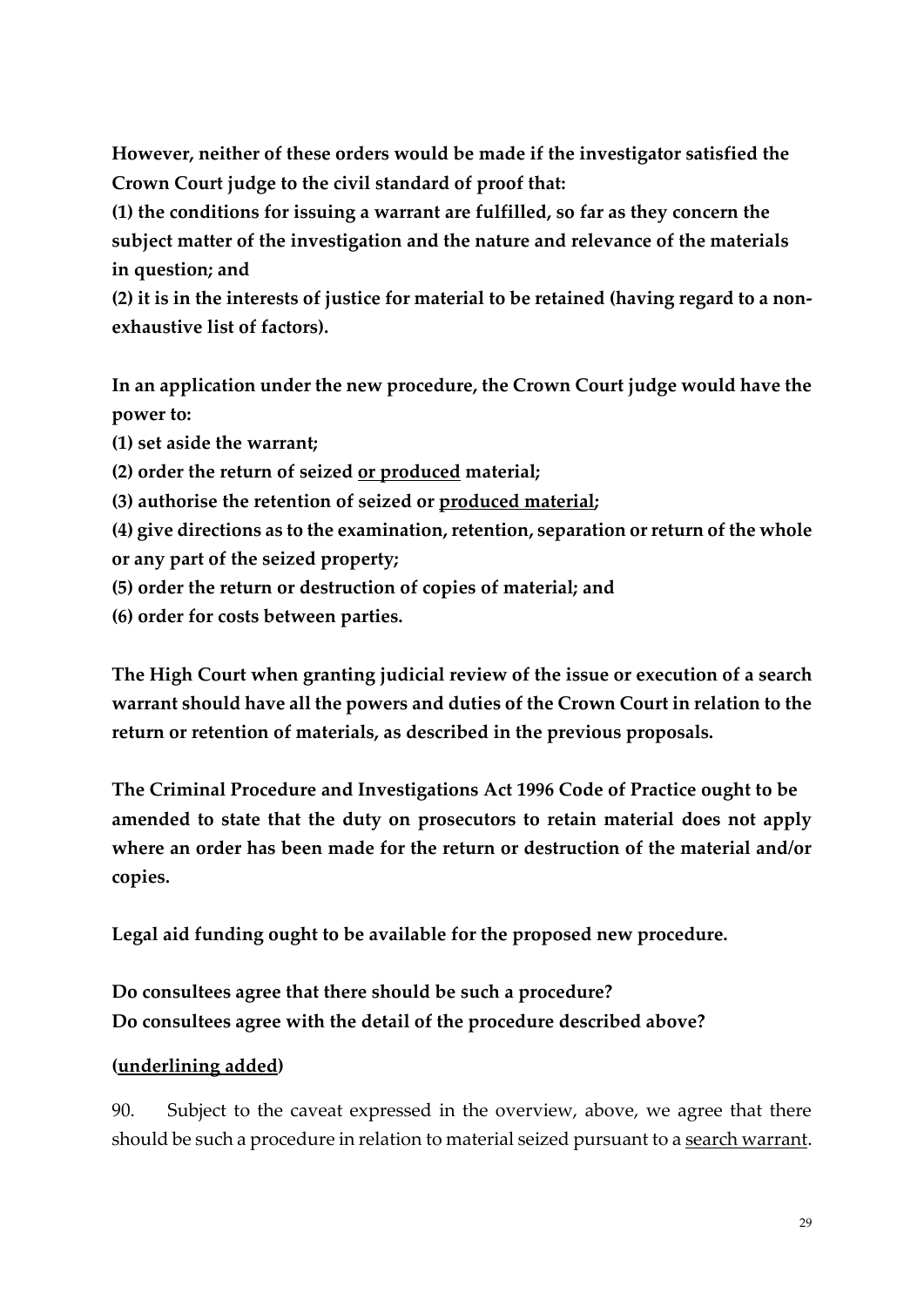- 91. We agree with the detail of the proposal set out above. In particular:
	- we agree with the proposed powers of the court, explained at para. 7.90 of the consultation, including the return or destruction of copies;
	- we agree that the High Court should have all the powers of the Crown Court, in order to reduce the risk of multiplication of litigation;
	- we agree that Legal Aid funding ought to be made available for such a procedure. Given the need for expedition on both the part of the investigator and the individual whose material has been seized, it is to be hoped that an expedited (or, better, automatic) procedure for the granting of Legal Aid could be introduced for such matters.

92. We do not, however, consider the proposal (at para. 7.77) to extend the new power of challenge to material obtained in response to production orders to be necessary or appropriate. There is a fundamental difference between search warrants and production orders, in that the former can be – and typically are – given effect to without the knowledge of the individual under investigation. In the case of production orders, the recipient of the order will generally have the opportunity to challenge the making of the order prior to the material being delivered up to the investigators. For example, application may be made to vary or set aside a POCA production order under s.351(3) of the Proceeds of Crime Act 2002. Similarly, there are a number of potential routes of challenge to a section 2 CJA notice issued by the SFO, from a simple refusal to produce the required material, to the seeking of a declaration that the material sought is protected by privilege.<sup>4</sup> Accordingly, there is not the same need for a broad mechanism of challenge.

93. We make one further observation, in relation to the proposed "non-exhaustive list of factors" (see para. 7.89) intended to assist in identifying when it is in the interests of justice to allow the retention of material despite non-compliance with either ss.15 or 16. We consider such a checklist to be both unnecessary and fraught with difficulty, as is perhaps demonstrated by the different responses of stakeholders to this issue. (para. 7.88). What is in the interests of justice in a particular case will inevitably be determined in light of the discrete factual matrix under consideration, and to

**.** 

<sup>4</sup> See, for example, the procedures adopted in *Re: Arrows Ltd. (No. 4)* [1995] 2 A.C. 75 and *Price Waterhouse v. BCCI Holdings (Luxembourg) SA* [1992] B.C.L.C. 583.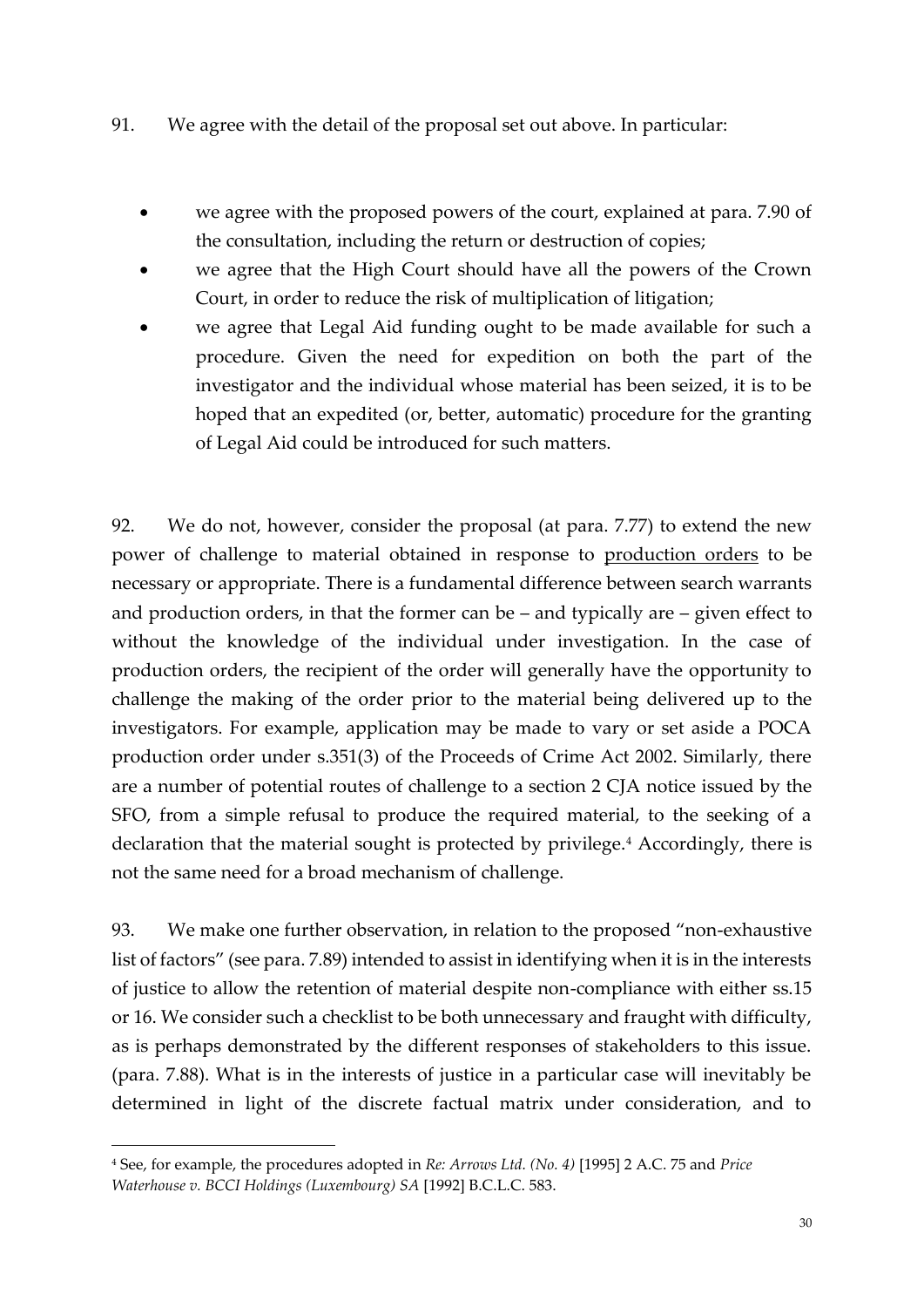introduce a checklist that – however expressed – may suggest that at least some of its contents amount to required criteria risks fettering the ability of the judge to decide what is required by the interests of justice in that particular case. If, contrary to our preference, such a list were to be adopted, we would suggest that the value of the material to the investigation might properly fall to be considered when the interests of justice are evaluated.

94. Particular care needs to be taken with legally privileged material. Unlawfully seized LPP material (*i.e.* that which does not fall within the iniquity exception) cannot be subject to an interest of justice proviso justifying its retention. It is an absolute right. This Consultation is not seeking by implication to extend the very few circumstances in which statute permits the absolute right to be abrogated (e.g. as with RIPA and IPA).

**Q39: We invite consultees' views on whether the proposed new procedure set out in Consultation Question 38 ought to include:**

**(1) a permission filter whereby an applicant must obtain permission to proceed to a full hearing; and**

**(2) a power for the Crown Court judge to award damages.**

95. We consider that the introduction of a paper-based permission filter would, on balance, be beneficial in filtering out entirely unmeritorious applications. The caveat is however that rather than streamlining the procedure, there is a risk that the introduction of a separate stage in the process of challenge might in certain cases actually increase delay.

96. As to damages, we agree that the Crown Court is ill suited to determine questions of loss and to award compensation. If a damages regime were introduced into the Crown Court procedure, we would also be concerned about diverting the resources of Crown Courts from their core business (see para. 7.117 of the consultation paper for an echo of this concern). The introduction of a damages regime might also lead to a risk of proliferation of speculative applications.

**Q40: We invite consultees' views on whether there are any aspects of the proposed new procedure set out in Consultation Question 39 that ought to be transposed into section 59 of the Criminal Justice and Police Act 2001. In particular, should a judge hearing an application under section 59 have the power to order for costs between parties?**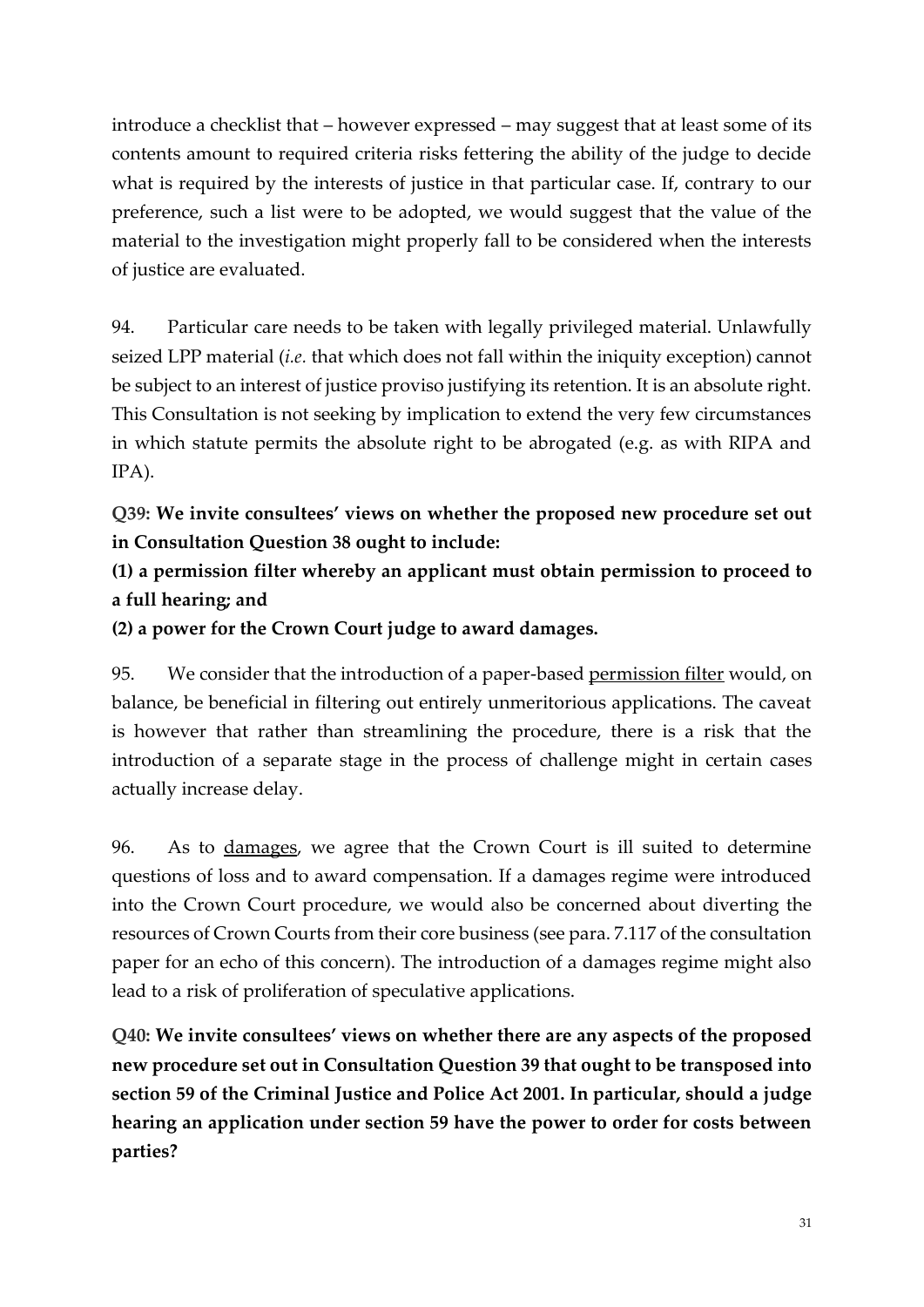97. We consider that, if (contrary to our preference) the section 59 procedure is to be retained, there would be merit in expanding its remit by introducing a costs regime, essentially for the reasons given at para. 7.57 in the consultation paper. We reiterate, however, our concern that an additional route of challenge – rather than a replacement for section 59 – could exacerbate the very problems of complexity and tactical delay that it is intended to solve.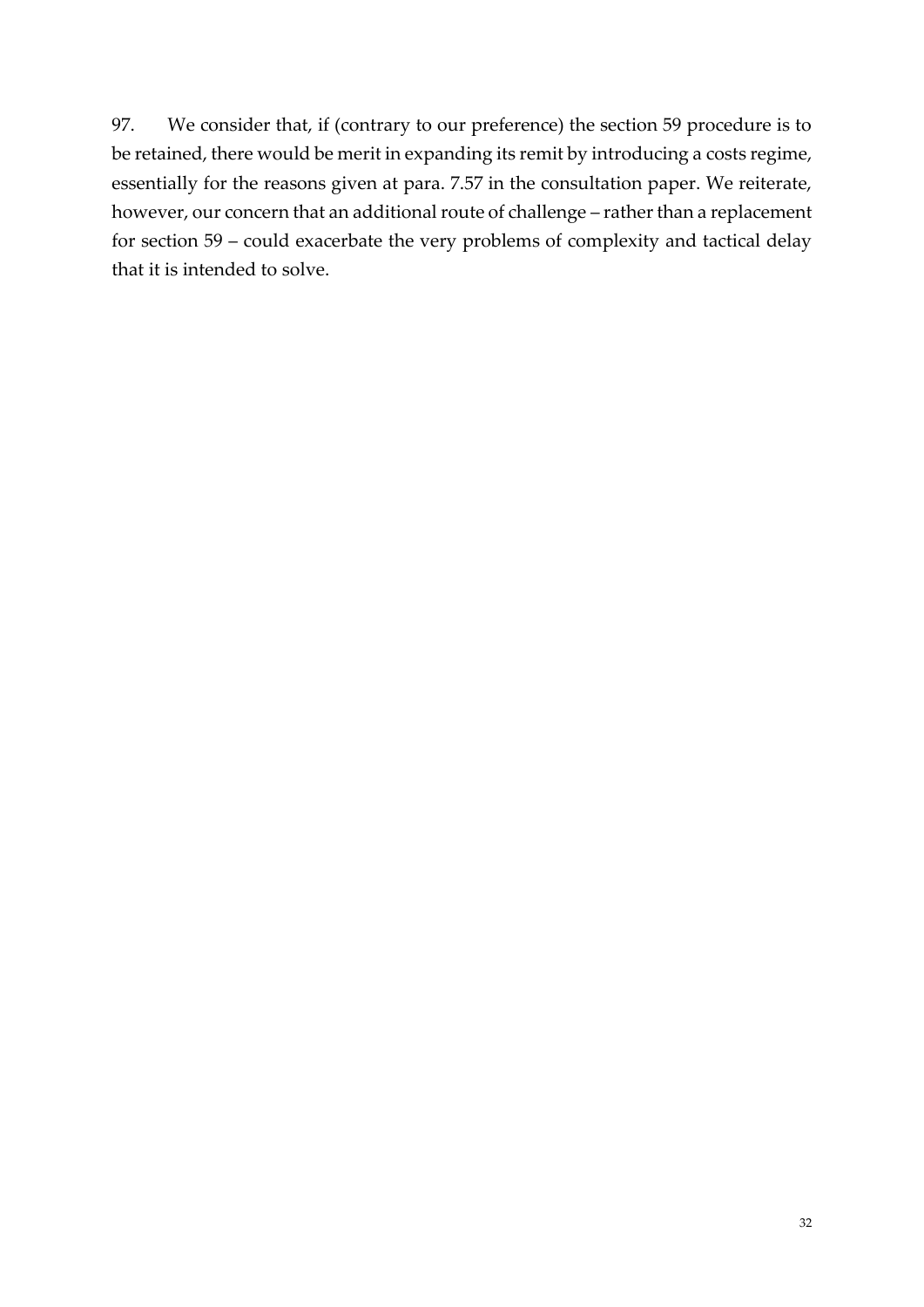### **CHAPTER 8: SENSITIVE INFORMATION AND PUBLIC INTEREST IMMUNITY**

98. The person subject to the warrant should be able to comprehend (if need be with access to reasonably available legal advice) whether to object, and whether certain items clearly fall outside the warrant but the execution of the warrant should not be delayed for legal advice to be obtained.

99. When the application for a warrant involves material subject to public interest immunity (PII), the question arises whether that material should be provided to the issuing authority (court, magistrate or authorised official) or whether such a procedure would defeat the need for urgency which exists in most cases. We agree that, as recommended in para 8.31, whatever is disclosed to the issuing authority must be endorsed and stored by the investigator for future examination if an issue arises. This may be a summary of the sensitive PII material rather than the entirety which would take a disproportionate amount of time for issuing authority to consider with the necessary detail to make a determination on what can be disclosed and what can be withheld. That process should be reserved for whenever there is a subsequent challenge to the legality of the warrant or the execution of it.

# **Q41: We invite consultees' views on whether the current procedure for dealing with sensitive information and public interest immunity in relation to search warrants requires reform.**

100. No. The current procedure is adequate.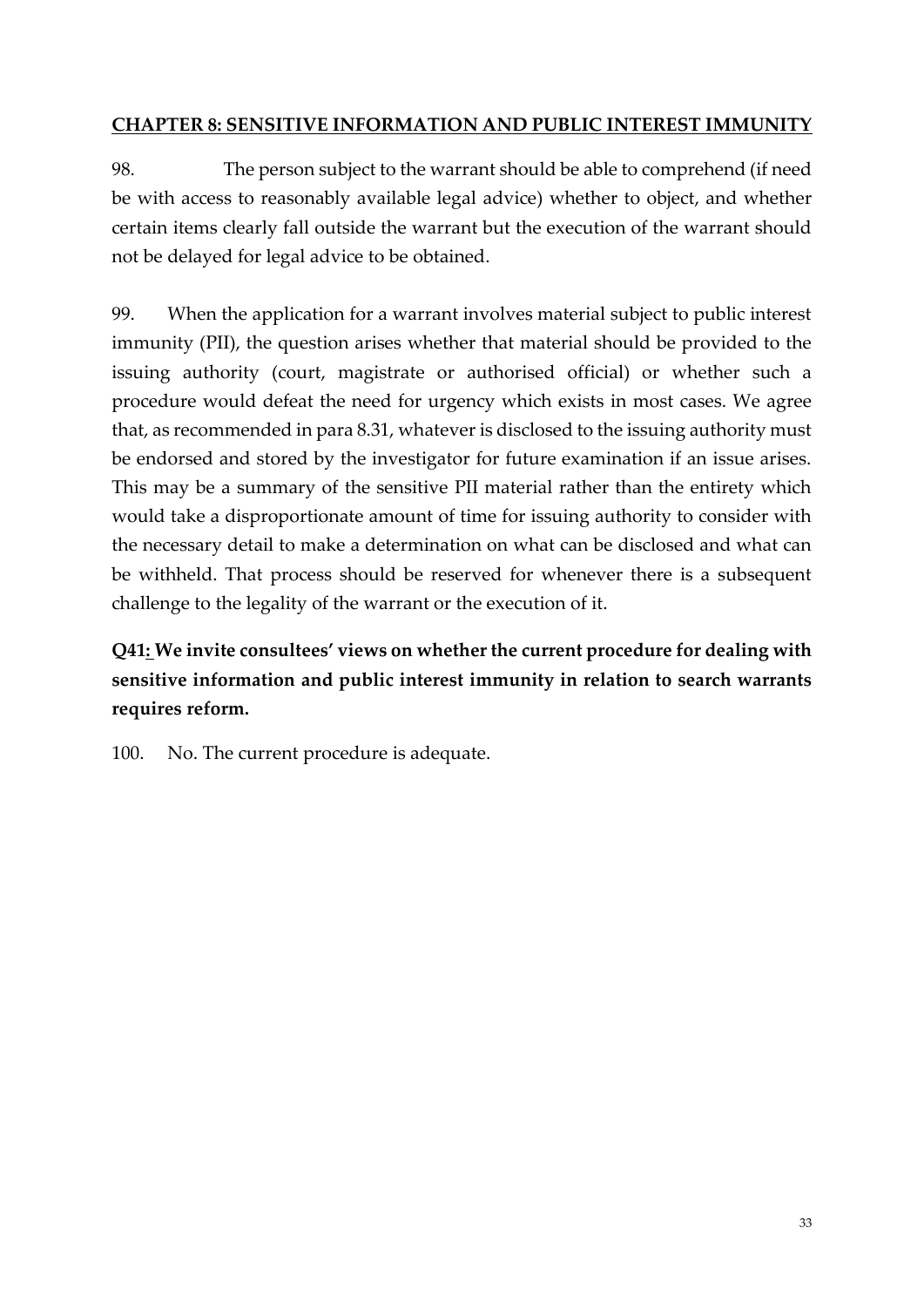#### **CHAPTER 9: MATERIAL EXEMPTED FROM SEARCH AND SEIZURE**

101. We agree "that the treatment of exempted material should be rationalised to render the law more accessible" [para 9.2].

102. Paragraphs 9.4 to 9.24 deal with material subject to legal professional privilege (LPP). It adopts the definition of LPP in s.10 of PACE, including what is known as the iniquity exception, i.e. "items held with the intention of furthering a criminal purpose". While this definition is well-known and generally causes little problem in practice, it does beg the question "held by who?" For example, should a client's privilege be lost if a lawyer is holding LPP material which he intends to use as part of a fraudulent claim under a representation order? We invite consideration of whether we should develop the principle of limited waiver which applies in cases of investigations into a lawyer's conduct by a professional disciplinary body.

103. We agree that LPP attracts the strongest protection of all exempted material and that this exemption should remain (para. 9.6). The Bar Council has taken this stance consistently e.g. on the Investigatory Powers Act 2016.

**Q42: We provisionally propose that the current procedures for instructing independent lawyers (independent counsel) or other experts to resolve issues of legal privilege ought to be enshrined in secondary legislation. Do consultees agree?**

**If so, we welcome consultees' views on the content of those rules, including whether the use of independent lawyers ought to be mandatory either:**

**(1) when a claim to legal privilege is made; or**

**(2) when no claim to legal privilege is made but there are other reasons for believing that legally privileged material may be present at the premises or form part of the material that has been seized**

104. We agree with the proposal for secondary legislation and that option (2) should apply. We consider that consistency is necessary. When searches involve large volumes of material, some of which is subject to an LPP claim, the current practice is for the questioned items to be quarantined and examined by independent lawyers to determine its status. This practice has been approved by the courts and guidance has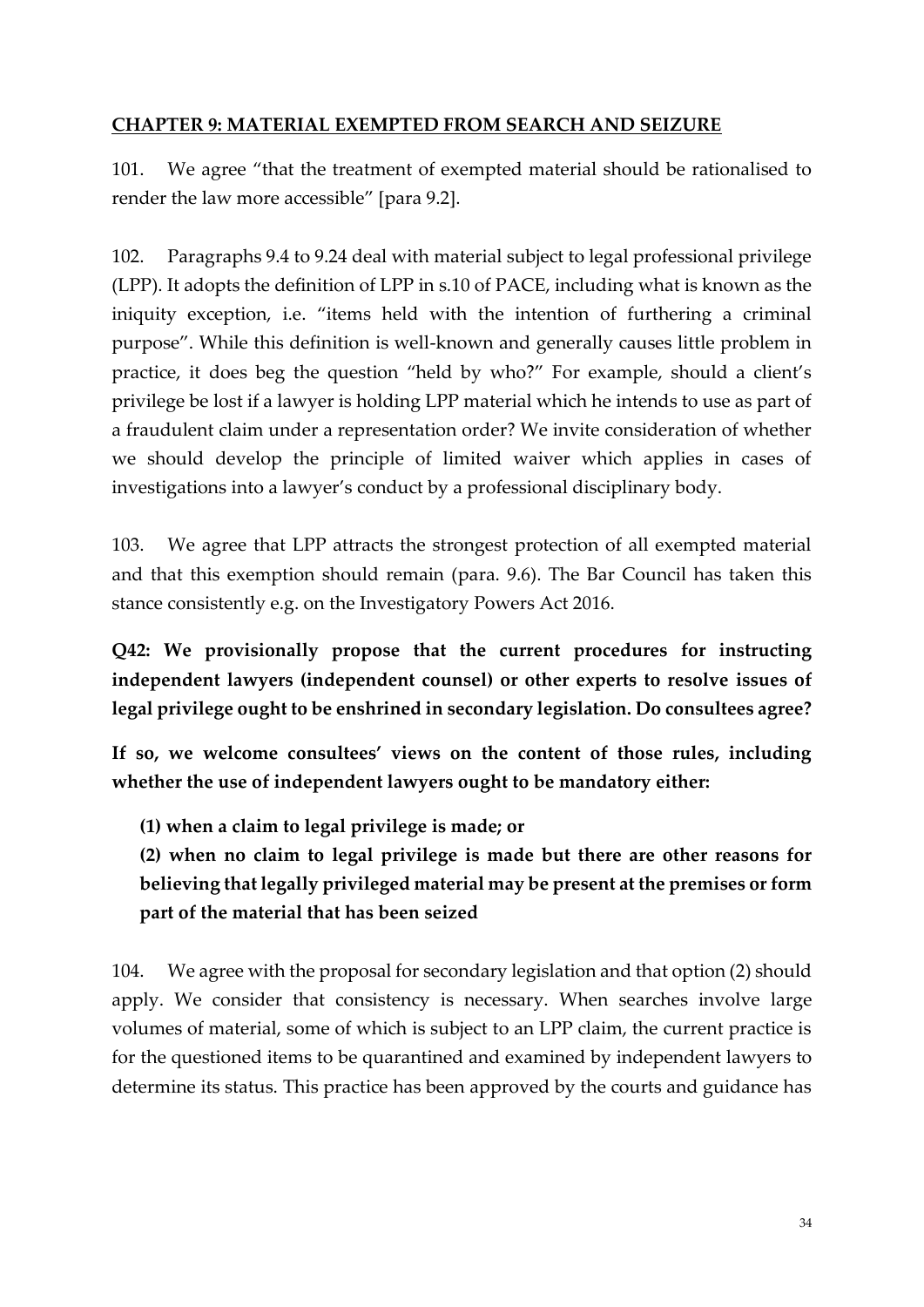been issued by the Bar Council and the Attorney-General<sup>5</sup>. It makes sense for the procedure to be enshrined in secondary legislation or Criminal Procedure Rules.

105. However the procedure is enshrined, there should be a requirement that it be subject to consultation, particularly with the legal profession; and if secondary legislation is involved, we suggest that it should require an affirmative resolution.

Q43: **To enable the swift segregation, return and deletion of legally privileged material, and examination of non-privileged material, we provisionally propose that a person claiming legal privilege in respect of material seized following the execution of a search warrant should be required to make all reasonable efforts to assist the investigators in identifying what is legally privileged.**

#### **Do consultees agree?**

 $\overline{\phantom{a}}$ 

**If so, we invite consultees' views on whether:**

**(1) this should take the form of a procedure in which a judge of the Crown Court makes an order requiring details for the identification of materials for which privilege is claimed within a specified time; and**

**(2) the Crown Court judge should have the power to order the person claiming privilege to pay the costs of the application and of the sifting procedure if the claim to privilege is clearly unfounded or the identification details supplied are too wide and not made in good faith.**

106. We agree with (1) but not (2). There is some concern that history has shown that some circuit judges may be too quick to make such an order. (2) also appears to be a litigator's paradise with huge potential for satellite litigation which would delay the investigation to no one's benefit. Any additional procedure would of course require more court time and we suspect that HMCTS may have something to say about whether such resource will be available. The wasted costs procedure should be adequate to deal with unjustified tactical obstruction. In addition in many instances the subject claiming privilege will be restrained and thus any costs order would be unenforceable because there are no available funds to satisfy it. (1) could be incorporated into the text of the warrant application as an additional part which the

<sup>&</sup>lt;sup>5.</sup> For the Law Commission's assistance, the current Bar Council guidance can be found here: https://www.barcouncilethics.co.uk/wp-content/uploads/2017/10/LPP-Independent-Counsel-inrelation-to-seized-material.pdf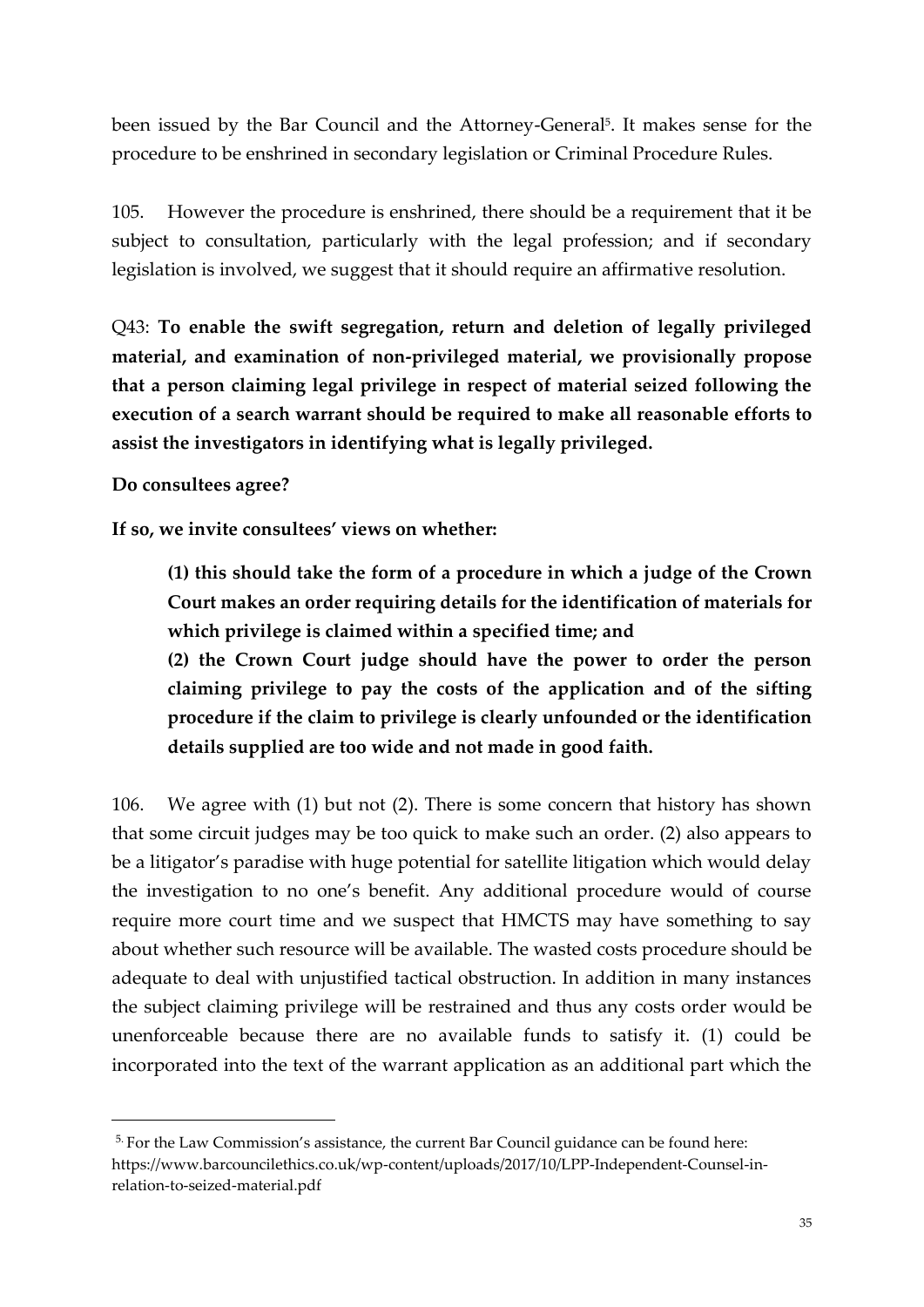applicant agency would be seeking and if granted then the text of the warrant could then specify the length of time in which the owner has to identify privileged material.

#### **Q44: We provisionally propose that:**

**(1) there should be a uniform rule for the availability of search warrants in respect of medical and counselling records, irrespective of the particular power under which the warrant is sought and the identity of the person applying for or executing the warrant;**

**(2) that rule should provide that medical and counselling records are excluded from the scope of search warrants in all cases, whatever the statutory source of the power to issue a search warrant; and**

**(3) there should be a tightly circumscribed exceptions to this exclusion in the case of investigations where medical and counselling records are central to the issues investigated.**

**Do consultees agree?**

107. In principle we agree with the three proposals. We would have concerns if the uniformity of approach in any way fettered current rights of an investigator to obtain such material under non section 8 PACE warrants. We also have concerns as to how "central to the issues investigated" is defined and would prefer the test to be where "there are reasonable grounds to believe that medical and counselling records would provide evidence relevant to an important issue in the investigation". It would then be for the applicant to satisfy the tribunal that the medical records of a non-suspect are relevant to an important matter.

**We invite consultees' views on whether:**

**(1) if medical records are to remain within the scope of search warrants, then in those instances where the patient is not the suspect, they should have the right to be informed and make representations before a warrant is issued or a production order is made; and**

**(2) a similar uniform rule ought to exist in respect of human tissue or tissue fluid which has been taken for the purposes of diagnosis or medical treatment and which a person holds in confidence under section 11(1)(b) of the Police and Criminal Evidence Act 1984.**

108. This is a difficult issue, which may be sensitive to the circumstances. It is possible to foresee, at least in theory, a significant risk of tipping-off and destruction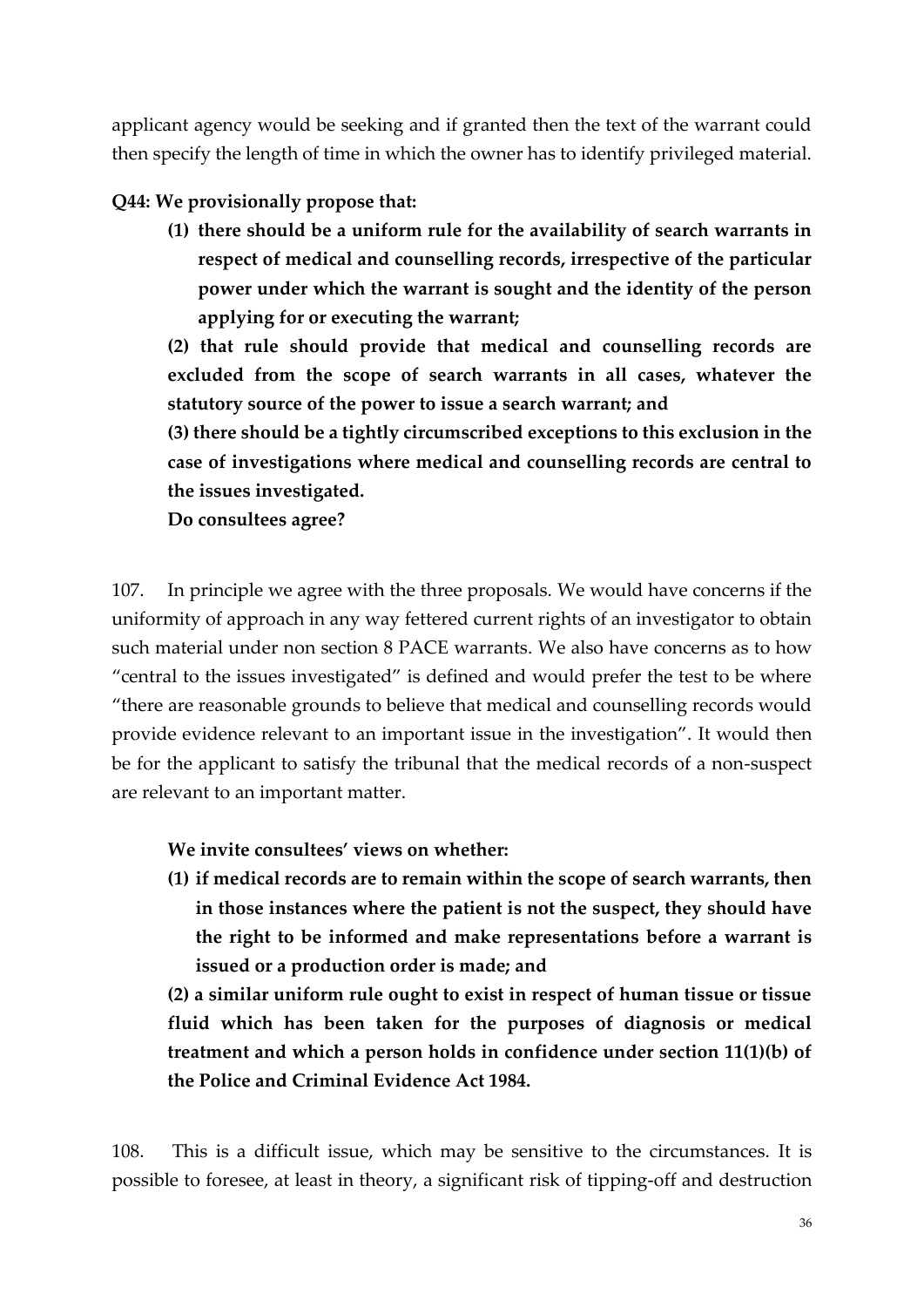of relevant material were a non-suspect to have the right to be informed of the warrant prior to its execution, but where there is no such risk, the sensitivity of the material is such that the non-suspect ought ordinarily to have the right to object. We suggest tentatively that one possible solution might be for the default position to be notification, but to allow for the court to dispense with notification (on an application without notice) if a sufficiently strong justification can be shown (such as a real risk of tipping off or destruction of material, sufficient to outweigh the patient's privacy). If that sort of approach were taken, then it would seem likely to be appropriate for both types of material.

### Q**45: We provisionally propose that:**

**(1) there should be a uniform rule for the availability of search warrants in respect of confidential journalistic material, irrespective of the particular power under which the warrant is sought and the identity of the person applying for or executing the warrant; and**

**(2) that rule should provide that confidential journalistic material should be excluded from the scope of search warrants in all cases, whatever the statutory source of the power to issue a search warrant.**

**(3) The statutory regime under Schedule 5 to the Terrorism Act 2000 ought not to be amended.**

**Do consultees agree?**

**We invite consultees' views on whether there should be any exceptions to this exclusion and, if so, what those exceptions should be.**

109. We agree in principle, though there is an argument that such material should be subject to a proportionality test, to be applied by a circuit judge rather than a magistrate. It is also inconsistent to retain the powers under Sch. 5 of the Terrorism Act but not allow similar powers in cases of murder, rape or serious offences against children.

**Q46: We invite consultees' views as to whether the second set of access conditions under Schedule 1 to the Police and Criminal Evidence Act 1984 ought to be abolished.**

110. Yes.

**Q47: We invite consultees' views on whether there are particular difficulties in practice in searches which relate to special procedure material and in particular**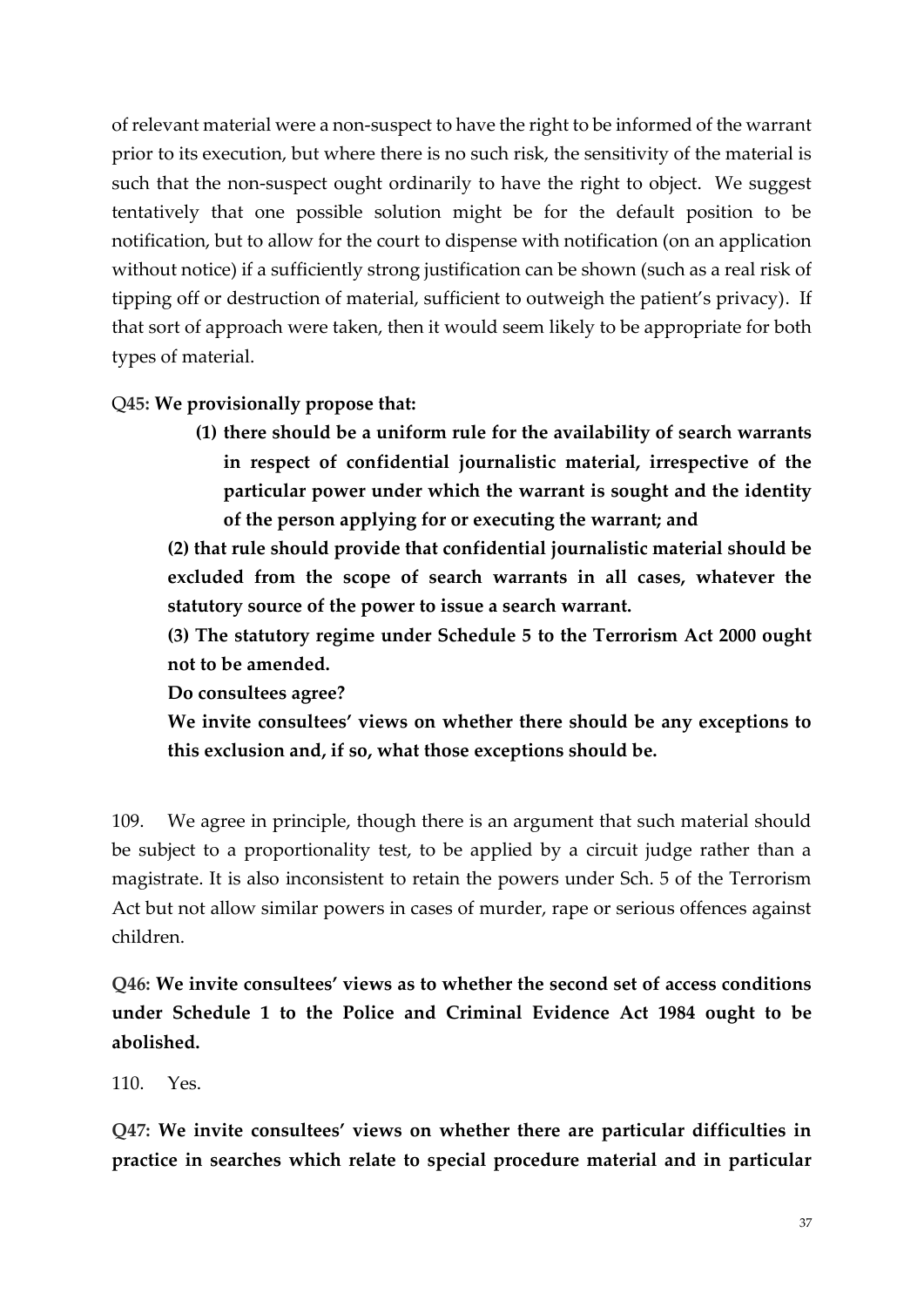**whether greater clarity needs to be introduced in defining searches for special procedure material held with the intention of furthering a criminal purpose**.

111. Yes. Subject to consideration on the iniquity exception and/or public interest.

**Q48: We invite consultees' views on whether:**

**(1) the exemption of confidential business records from search warrant powers under section 9(2) of the Police and Criminal Evidence Act 1984 ought to apply to all criminal investigations, irrespective of whether the investigation is carried out by the police;**

**(2) the special procedure for applying for production orders and search warrants in respect of confidential business records and non-confidential journalistic material under Schedule 1 of the Police and Criminal Evidence Act 1984 ought to be available in all cases in which those records are exempted from the power to issue a search warrant under (1) above; and (3) there ought to be an exception to (1) above in the case of search powers for the purposes of specialist investigation where production orders, information**

**requirements or similar procedures are available.**

112. We do not think this is a practical or sensible approach. PACE warrants are but one, albeit the most common, method used by law enforcement agencies to obtain information. Some investigating authorities have specific powers to obtain business records (CMA for one) which is directly applicable to the crimes they investigate. The ability to obtain confidential business records under such warrants should be preserved. Their remit means that confidential business records are a necessary and important category of information that will be seized when exercising warrant powers. We therefore do not agree with any amendment that would not preserve the specific powers of certain organisations to obtain confidential business records, which are often the crux of their case. We suspect that Police regional economic squads/directorates and the City of London Police would probably prefer that the exemption in s.9(2) PACE be dis-applied to their investigations and would urge that the status quo remains but that the exemption be removed (rather than extended) where the applying agency/police directorate is conducting an economic crime investigation.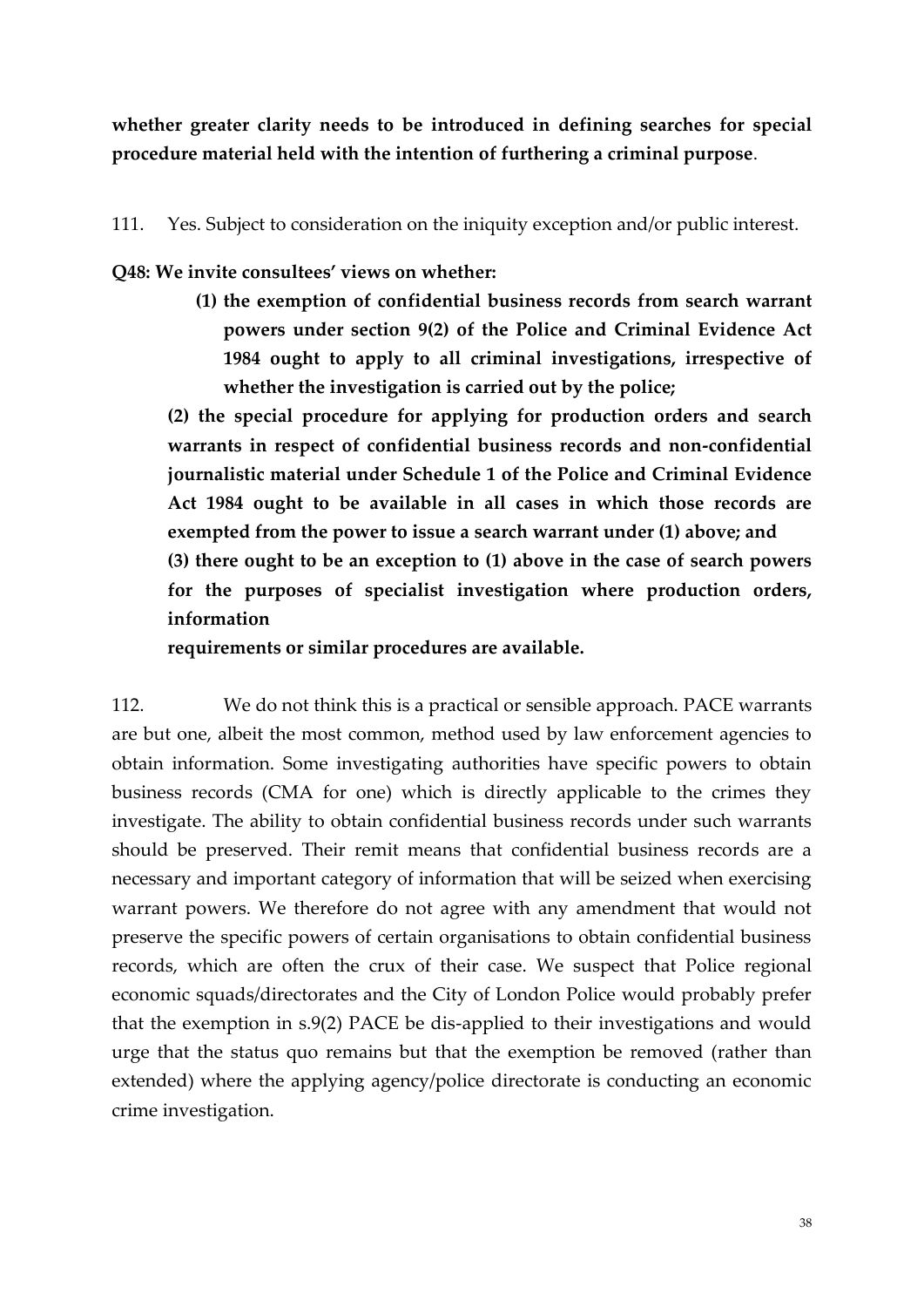113. Applying our interpretation set out above we would advise that the procedure be reserved for criminal investigations that are primarily non-economic crime in nature.

114. Exception is unnecessary assuming our proposals on  $(1)$  &  $(2)$  are adopted.

**Q49: We invite consultees' views on whether excluded and special procedure material ought to be exempted from seizure under sections 18, 19, 20 and 32 of the Police and Criminal Evidence Act 1984.**

115. We do not think this is appropriate for the reasons set out above in answer to Q49. Whilst the question focusses on PACE it has to be remembered that other law enforcement agencies are sometimes only able to progress their investigations when the Police exercise PACE powers on their behalf, such as search (and seizure) of individuals upon arrest (s19/32), in circumstances where the investigating agency does not have grounds to apply for a search warrant under another statutory power. If this exemption is applied, the CMA for instance, might be seriously hampered in a cartel investigation, where the 'doctored' company accounts only existed as an attachment to an email that was saved on a suspect's phone.

116. Exclusions for material subject to LPP should be protected and remain distinct from other types of material.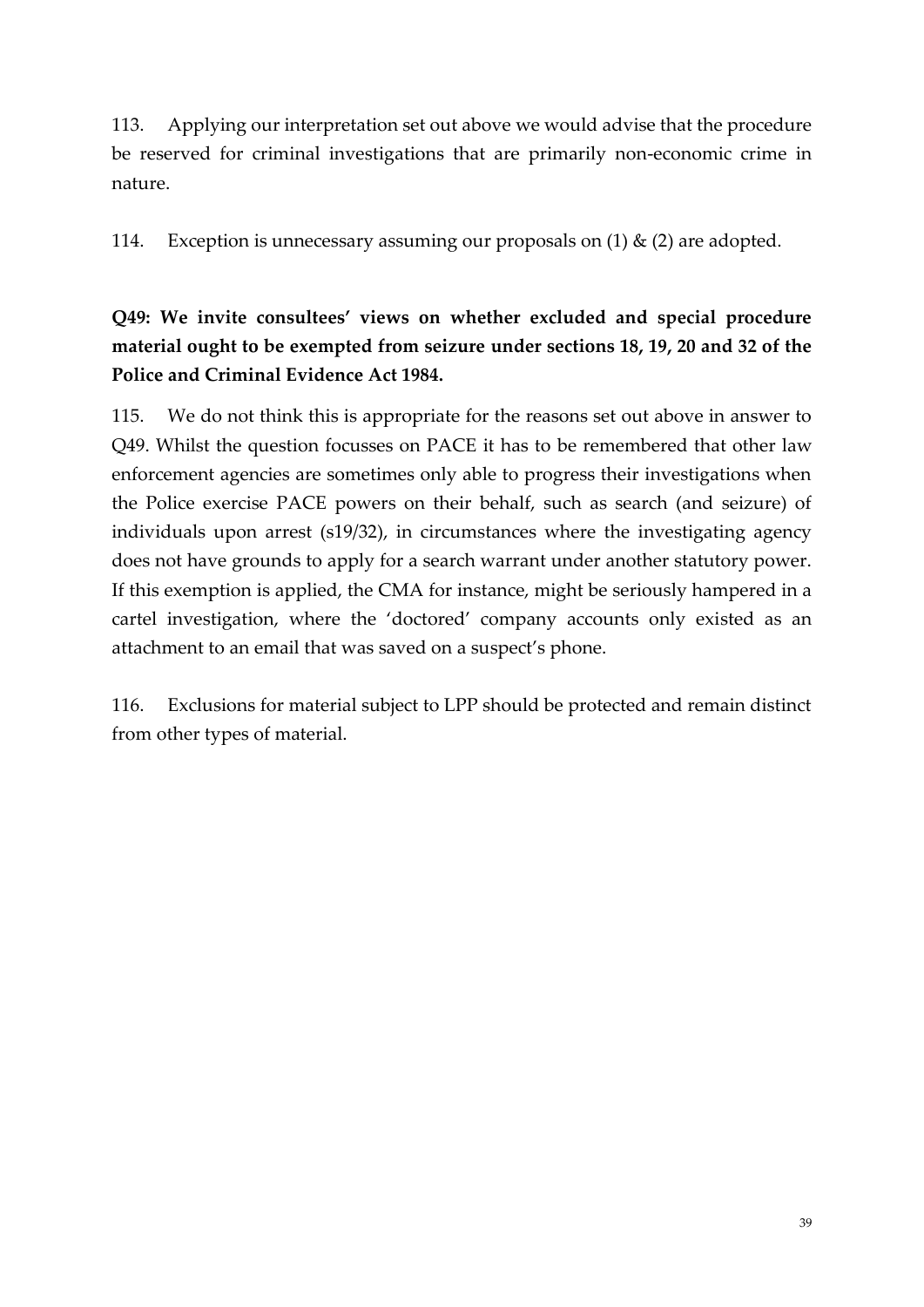### **CHAPTER 10: ELECTRONIC MATERIAL**

**Q50. We invite consultees to share examples of the types of electronic material that investigators seek under a search warrant. We are particularly interested in any examples of search warrants granted in relation to intangible material stored remotely in electronic form.**

- 117. Types of material sought:
	- Accountancy packages
	- Backups (e.g. tape drives, servers, macOS Time Machine)
	- Call recordings and logs
	- CCTV systems
	- Cloud storage (e.g. phone backups, file storage, Microsoft OneDrive, Google Drive)
	- Computer watches (e.g. Apple)
	- Customer relationship management (CRM) systems
	- Devices with dual/multi-factor authentication
	- E-mails, mail servers and web-based e-mails
	- Fitness trackers
	- Home automation devices (e.g. Amazon Alexa, Google Echo)
	- Internet of Things (IoT)
	- Logs (e.g. web server, firewall, proxy, events)
	- Mobile app cloud storage records
	- Portable scanners
	- Remote desktop and VPN login records
	- User records stored on active directory or domain controller
	- Vehicle telematics
	- Wireless routers and access points

**Q51. Where warrants are drafted in terms of "devices" rather than specifying electronic information on devices, we invite views on whether:**

**(1) exempted material is adequately protected where search warrants are drafted to authorise the search for, and seizure of, electronic devices as distinct from specified electronic information; and**

**(2) the single item theory, which treats electronic devices as a single item, works effectively and fairly in practice.** 

**Q52. We invite consultees' views on the operation of the search warrants regime where warrants are drafted in terms of "information" rather than specifying**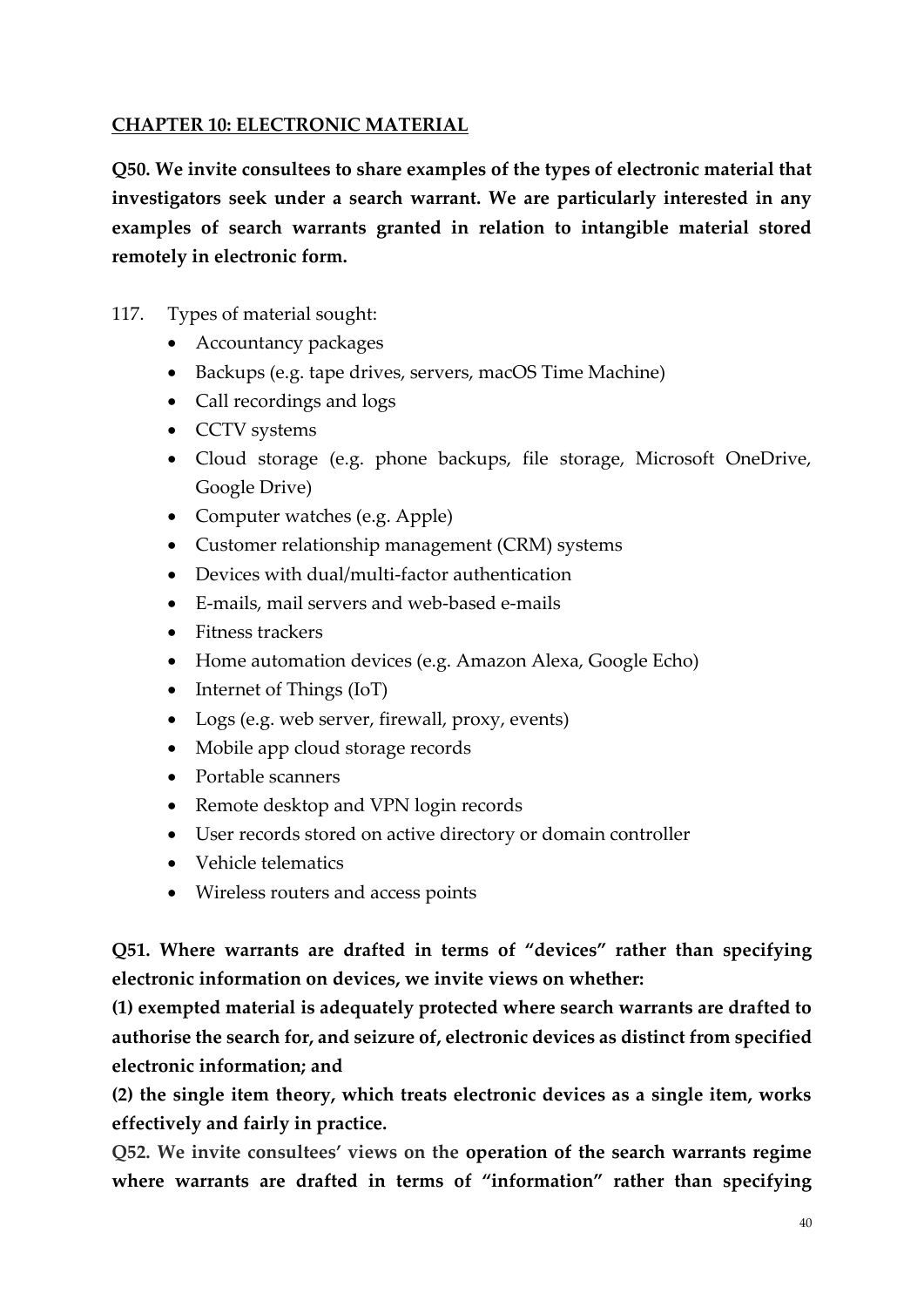## **devices. In particular, we are interested to hear of experiences where searches under warrant for information stored in electronic form have created difficulties.**

118. We recognise the importance of warrants that are clear and practicable to execute, and therefore see the good sense in warrants specifying devices rather than information. However, the law does not adequately address the consequences of seizure, namely the fact that once seized a public authority will have access to private, privileged or irrelevant information. In our view the time has come for the law to address more clearly the *treatment* of information stored in digital devices, once seized. Seizure of a device containing terabytes of data is only one step towards exploitation of the data, which requires the extraction of relevant information usually through keyword searches where huge amounts of information may never be considered. How that extraction is performed is what matters.

119. The focus of the protection therefore cannot rest merely on the correctness of seizure. This might result in an inability to seize a device because of the prospect of for example LPP material being present. We are aware of a judicial review (*Fisher v SFO*) in which the Claimant, a solicitor, challenged the seizure of an iPhone under a s2 CJA 1987 'here and now' order on the basis that the device was bound to contain LPP material. The matter settled at court on the basis that the device would be considered by independent counsel, and no judgment was given. On the other hand, it might result in the court having to reach a strained interpretation of PACE, as the Consultation Paper recognises at paras 10.48 et seq., as to which the paradox of a 'single item' containing LPP material but not itself being 'subject to LPP' is obvious.

120. One solution may be for warrants to contain two parts: one part specifying the device that may be seized; the other part specifying the way in which the information contained on the device should be treated (on the assumption that the whole device will be seized).

#### **Q 53. We invite consultees' views on:**

**(1) the current operation of Part 2 of the Criminal Justice and Police Act 2001 (CJPA) in relation to electronic material;**

**(2) whether the CJPA contains adequate safeguards where there is a search and seizure of electronic devices containing large volumes of data; and**

**(3) how, if the current safeguards are inadequate, consultees propose the scheme should be amended.**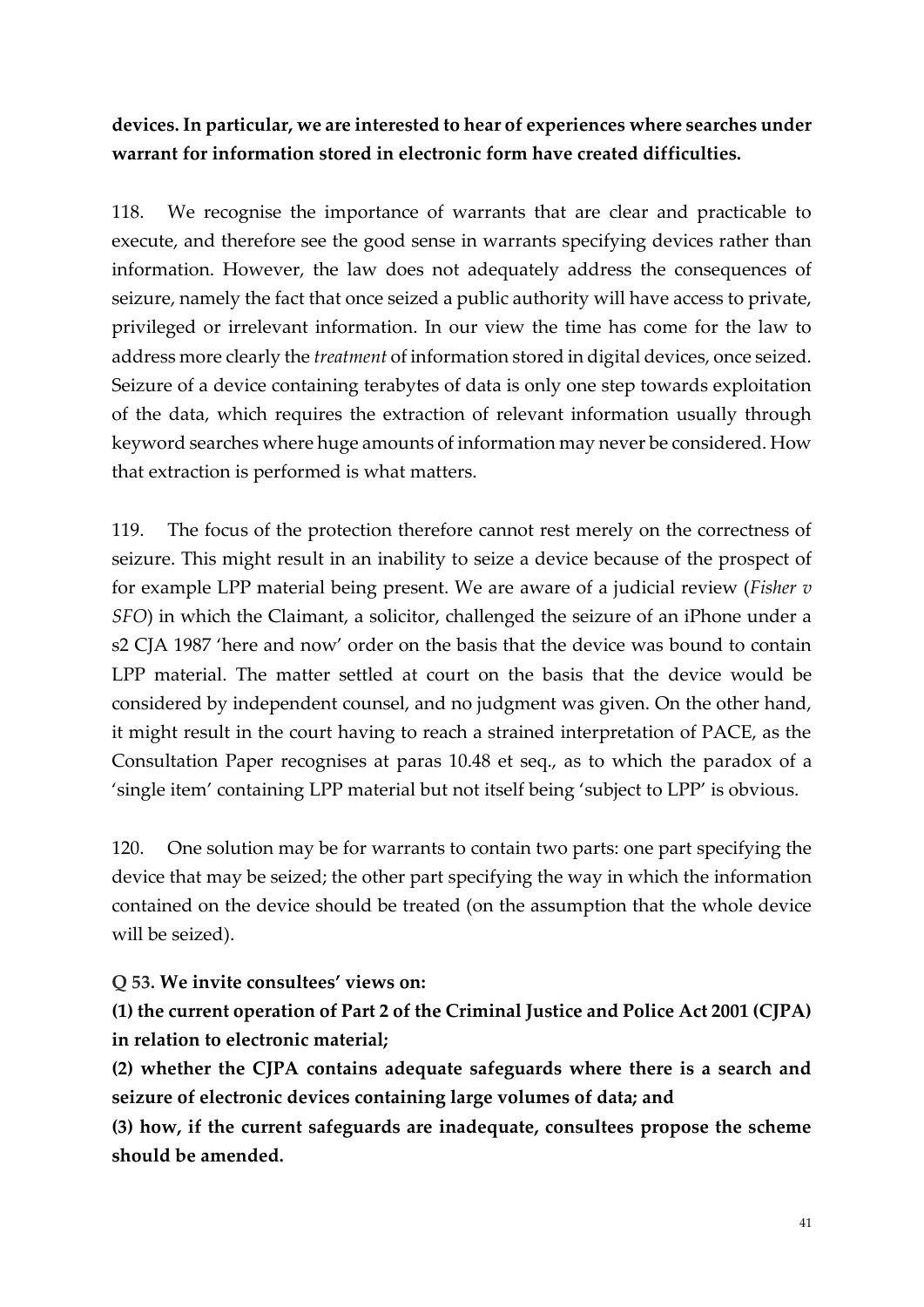121. We agree that for the time being the protections in Part 2 should be extended to cover: (i) seizure of a device specified in a s.8 PACE warrant which does not specify excluded material; and (ii) material/devices received in answer to a production order/notice including under s2 CJA 1987.

122. As set out above, the true focus in respect of electronic devices containing vast amounts of information must be on the way in which the data is treated. In relation to LPP material that has come into the possession of a public body, the Divisional Court has recognised a duty on such bodies "…to devise and operate a system to isolate potential LPP material from bulk material lawfully in its possession": *R. (on the application of McKenzie) v Director SFO* [2016] 1 WLR 1308 at para 34 (per Burnett LJ). The same duty might be identified in relation to other types of material that the authority ought not to be considering as part of its investigation. Seizing authorities should be encouraged to set out transparently how they intend to deal with the data, and the Crown Court should have the power to adjudicate on relevant disputes. We recognise that the Crown Court cannot be drawn into every dispute, especially if the need for a ruling has suspensory effect over consideration of the material. Most disputes should be capable of agreement, especially if there were a clear and open Code of Practice which authorities are obliged to take into account.

**Q54. We invite consultees' views on the operation of sections 19(4) and 20(1) of PACE in respect of electronic information when searching premises under a search warrant. In particular, whether reform of sections 19(4) and 20(1) of PACE is needed. If so, we invite further views on:**

**(1) how these provisions ought to be reformed; and**

**(2) whether there is a need to reform these provisions beyond the context of searches of premises (which is the extent of the scope of this project).**

123. In light of the Administrative Court's decision on the SFO's powers of production in *KBR v SFO* [2018] EWHC 2368 (Admin), it is more than arguable that s19(4) extends to information held remotely and in other jurisdictions. We note that s19(4) PACE was amended in 2001 from 'contained in a computer' to 'stored in any electronic form'. In *KBR*, the court decided that the Criminal Justice Act 1987, s.2(3), 'extends extraterritoriality to foreign companies in respect of documents held outside the jurisdiction where there is a sufficient connection between the company and the jurisdiction' (para. 71). The 'control' against exorbitant jurisdiction is the need for the material to be accessible from the premises, although we recognise that more certainty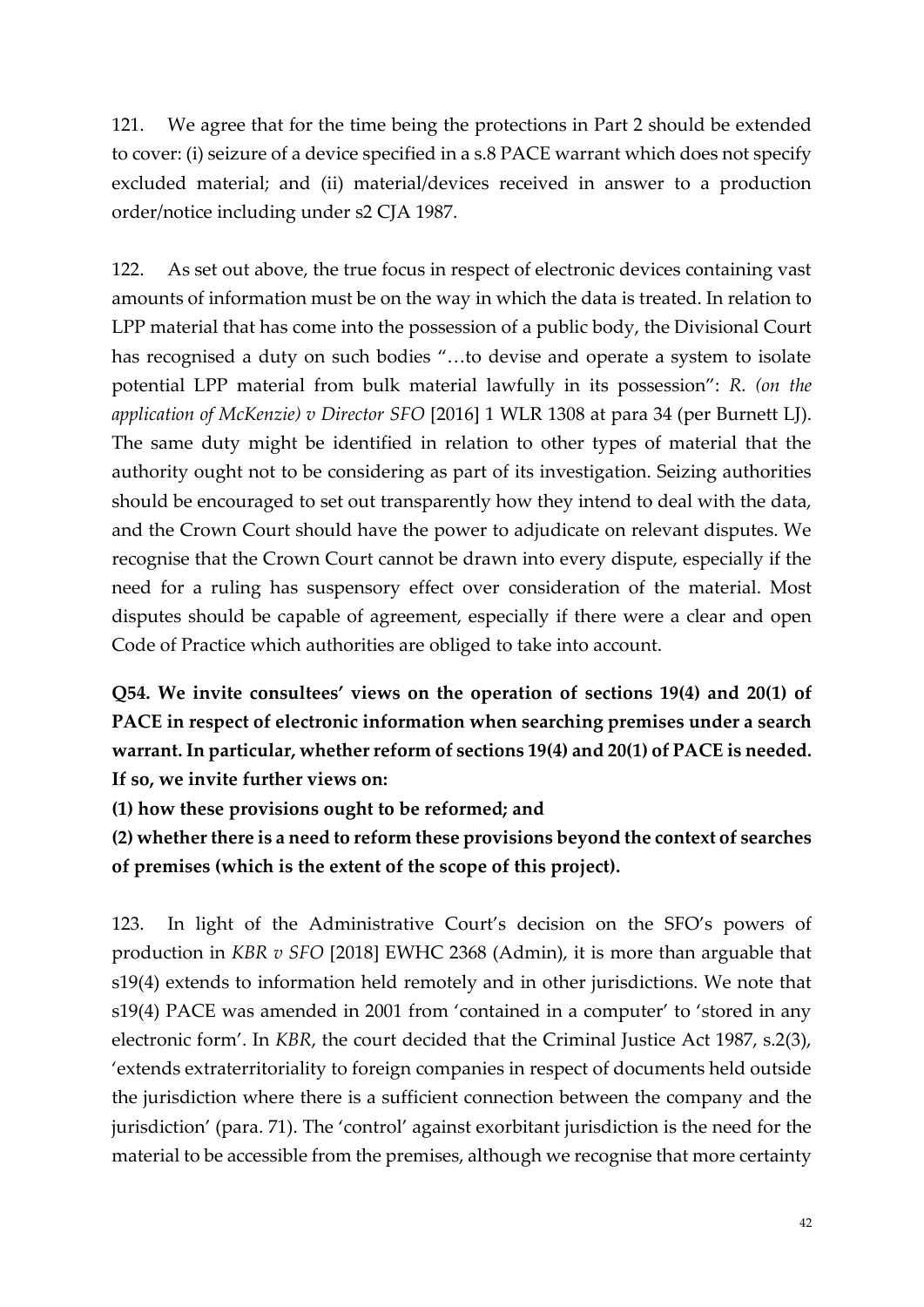is required about what 'accessible' actually means – it suggests at the very least a substantial connection between the device on the premises and the material held remotely.

124. We note that the Crime (Overseas Production Orders) Bill will give prosecutors and law enforcement officers the ability to obtain data needed in a criminal investigation from overseas providers - where an international arrangement exists by means of an application to a UK judge for an Overseas Production Order ("OPO"). If granted, the order must be served by the Secretary of State within 3 months. Mutual Legal Assistance ("MLA") will remain available where there is non-compliance or a risk of the provider concealing, destroying, disposing or altering the data. This Bill together with the transnational retention power in section 97 of the Investigatory Powers Act 2016 - mirrors developments in the US and EU, all of which are identified in the consultation paper, namely:

- a. The European Investigation Order by which the Secretary of State may request evidence from another state's central authority, effectively requiring it to apply for a search warrant or production order, and vice versa, pursuant to the Criminal Justice (European Investigation Order) Regulations 2017, regs. 38-41.
- b. The CLOUD Act, signed into US law in March 2018, which authorises the USA to conclude international agreements through which foreign governments can seek data directly from US companies and vice versa.
- c. The European Commission's proposals in April 2018 for a 'European Production Order' which will allow a judicial authority in one member state to request electronic evidence directly from a service provider established or represented in another member state, regardless of the location of the data *quaere* whether this will be extended to the UK after Brexit.
- d. A second protocol to the European Council's Cybercrime Convention which will widen the powers of transnational search and seizure.

125. This identifies the absence of procedural protective requirements, which ought to be present as a matter of constitutional propriety. We invite the Law Commission to consider this concern in the context of all search warrants and not only for search warrants in the criminal law context.

126. However, it is clear that the OPO Act will not be a solution for the routine access that investigators will need.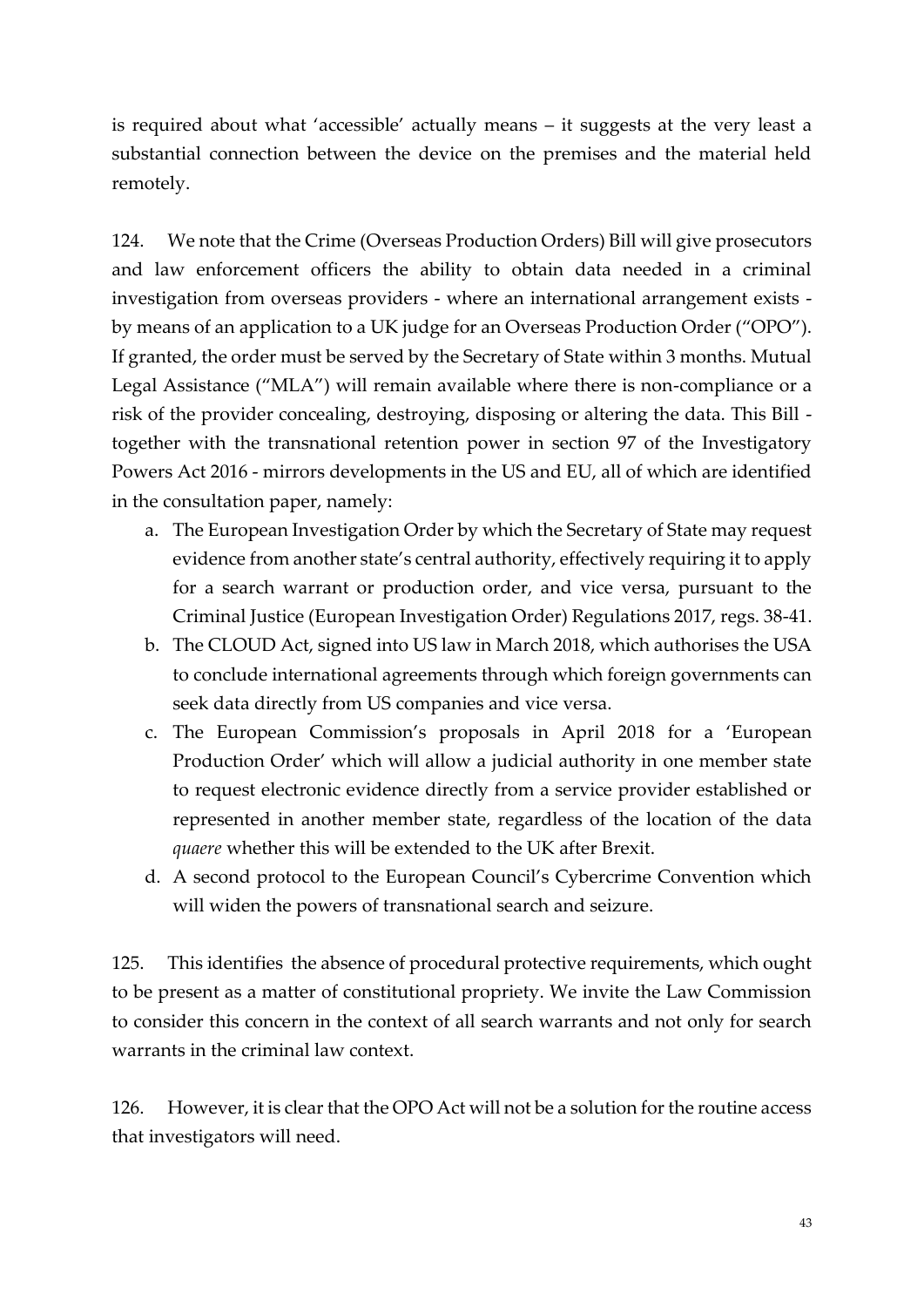127. We do not agree that there is any in principle objection to the s19(4) power being used to compel the surrendering of passwords. It does not appear that RIPA Part III, with its significant maximum sentence for non-compliance, provides the only means by which passwords may be required.

**Q55. We invite consultees' views on whether existing search warrant powers provide law enforcement agencies with sufficient powers to ensure the effective investigation of crime in the digital age. In particular, we invite views on:**

**(1) whether law enforcement agencies require powers of extraterritorial search, seizure and production under warrant;**

**(2) if so, when in practice there may be a need to engage in the extraterritorial search, seizure or production of electronic information under warrant; and**

**(3) whether reform to the Police and Criminal Evidence Act 1984 is required to permit any such investigative measures.**

128. See above. In our experience there has been a risk averse approach to obtaining access to material held overseas, as to which *KBR v SFO* represents a significant and common-sense step forward. We suggest that the significance of international law concerns may have been overstated in the past. The risk with attempting to reform the law in this field 'top-down', that is, starting with general international law principles and then working downwards, is (a) that those principles are not clear in the cyberfield (b) to the extent that attempts have been made to formulate them, they appear to be routinely ignored in practice because in day to day life people access information online without regard to where it may be stored (c) it risks ignoring the scope of existing legislation which may already (see *KBR*) authorise investigations with extraterritorial impact. It is suggested that until the true scope of the current law is properly understood, it may be dangerous to attempt to reform the law, in particular if the hunt for international law 'purity' results in greater reliance on MLA which, as will be obvious, may not be practicable or, with respect to certain jurisdictions, available.

**Q56. We provisionally propose that additional steps should be introduced to require investigators and issuing authorities to consider the necessity and proportionality of the seizure of electronic devices. Do consultees agree? If so, we invite consultees' views on whether:**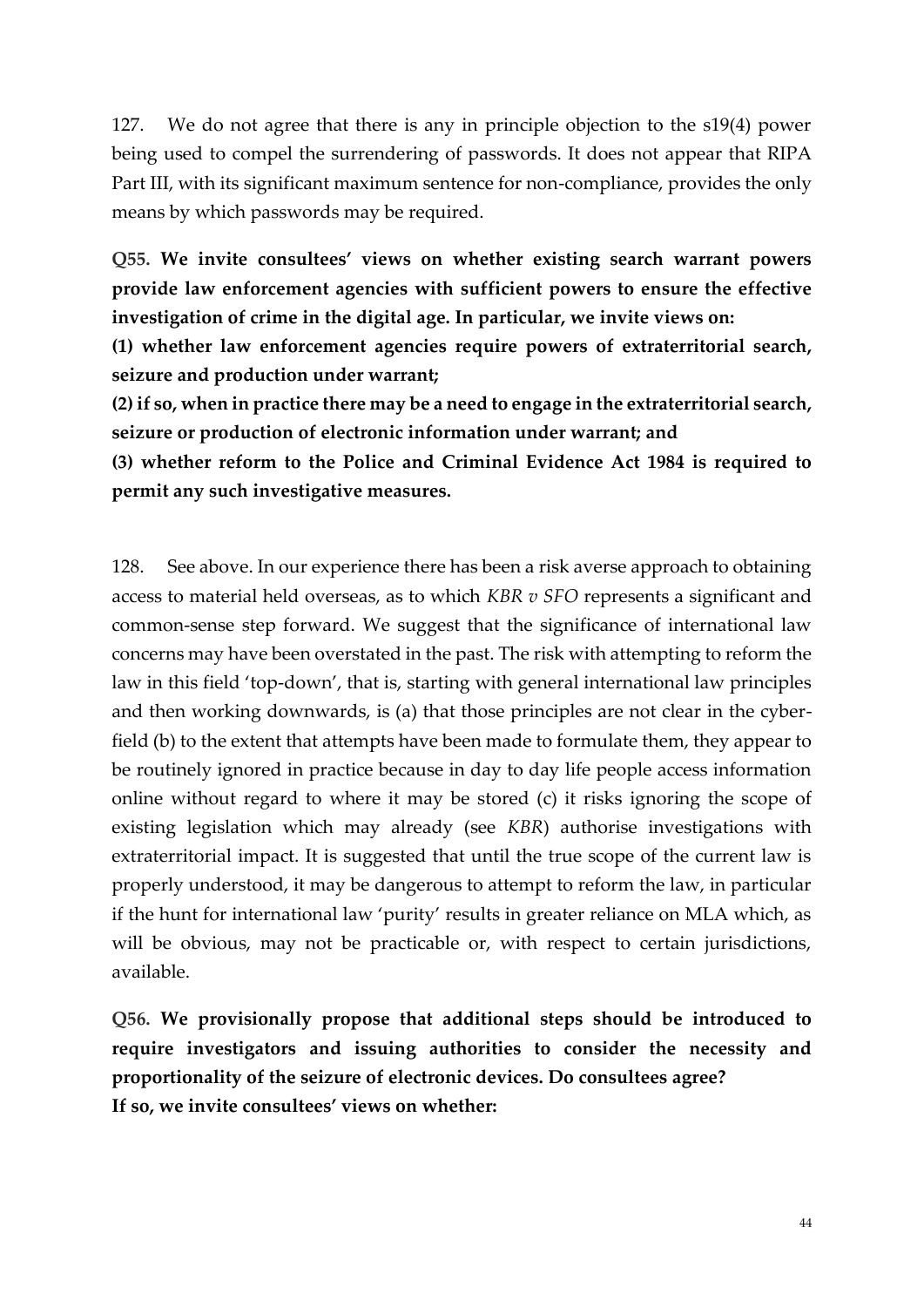**(1) the legislative framework for applying for search warrants in relation to electronic devices ought to be clarified in order to ensure that this type of search warrant can be granted;**

**(2) additional criteria ought to be satisfied during the application stage and, if so, what; and**

**(3) investigators should have to present search protocols to the issuing authority in relation to electronic devices to be seized.**

129. We agree to some extent. The single item theory works best and it may be too difficult to anticipate exempted material or the proportionality of seizing a device. There is considerable merit in investigators being required to formulate protocols, or demonstrating an ability to comply with a new Code of Practice, as the price of seizing certain devices. We note that the academic literature in the US is divided as to the value and practicality of judges sanctioning and overseeing ex ante protocols and suggest that further work may be required taking account, for example, of the role played by judges in England and Wales in scrutinizing draft Anton Piller orders. We are particularly concerned that the standards should be published, so that affected individuals know what to expect and if necessary to seek legal advice on noncompliance.

**Q57. We provisionally propose that, in principle, the procedures and safeguards in the Criminal Justice and Police Act 2001 ought to apply whenever electronic devices are seized pursuant to a search warrant. Do consultees agree? If so, we invite consultees' views on which procedures and safeguards ought to apply.**

130. We agree. See answer to Q53 above.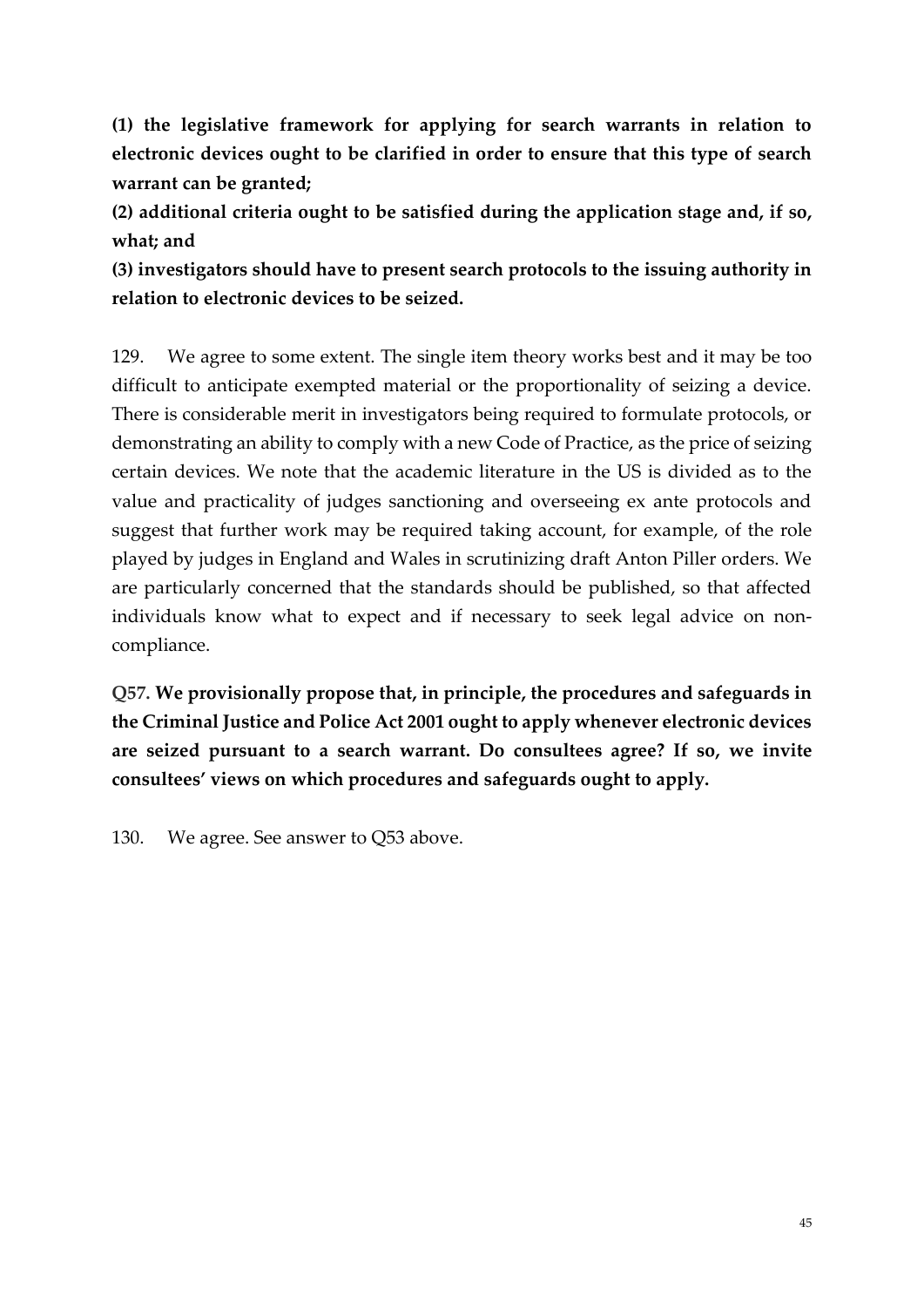#### **CHAPTER 11: CONSOLIDATING SEARCH WARRANTS**

## **Q58: We invite consultees' views on whether there are any search warrant provisions that are unnecessary and therefore ought to be repealed.**

131. We have not undertaken an exhaustive analysis of the multitude of search warrant provisions. We consider that this question is better answered by individual agencies who apply for warrants. We agree that HMCTS should collect statistics on the types of search warrants applied for and that consideration could be given in due course to the repeal of powers which are not used or exist in duplicate. The individual investigative agencies are best placed to identify powers they do not use and are no longer required.

**Q59: We provisionally conclude that there should not be a single statute consolidating all search warrant provisions. Do consultees agree?**

132. Yes.

**Q60: We invite consultees' views on whether there would be advantages in pursuing some degree of consolidation of those search warrant provisions concerned with finding evidence relevant to suspected criminal offences.**

**Q61: We invite consultees' views on whether there would be advantages in pursuing some degree of consolidation of those search warrant provisions concerned with preventing or remedying dangerous or unlawful situations.**

**If so, we invite consultees' views on the extent to which consolidation ought to take place.**

**Q62: We invite consultees' views on whether there would be advantages in pursuing some degree of consolidation of those search warrant provisions concerned with investigations in which production orders or similar procedures are available.**

**If so, we invite consultees' views on the extent to which consolidation ought to take place.**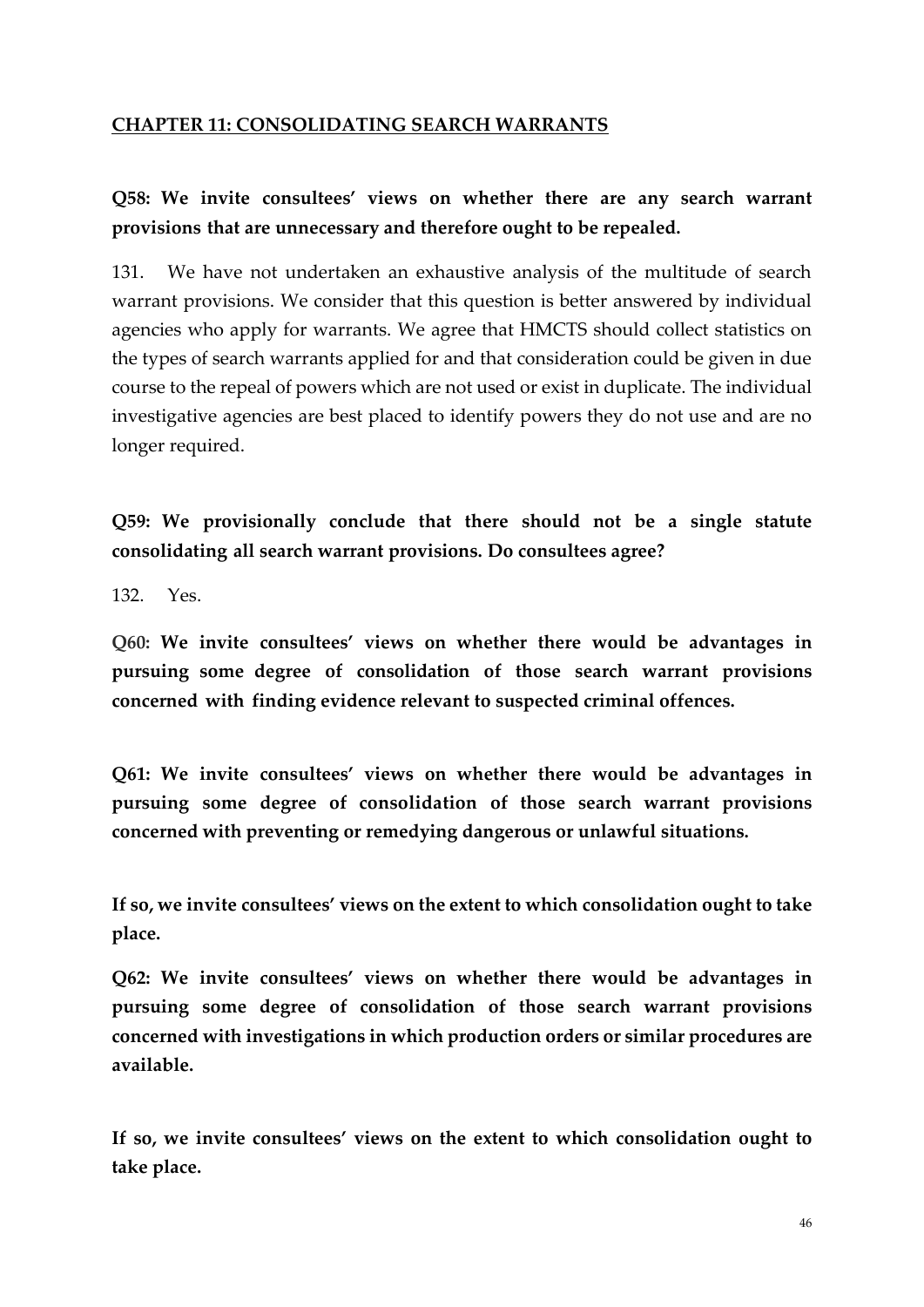133. We answer consultation questions 60 to 62 together. Our preliminary view is that there is no advantage to this and the different powers available to different agencies who seek warrants to search for evidence relevant to suspected criminal offences makes consolidation unwelcome.

**Q63: Do consultees favour any schemes of consolidation of search warrants other than those described in the previous consultation questions, and if so what?** 

134. No.

**Q64: We provisionally propose that there should be a standard set of accessibility conditions for a l l search warrant provisions. Do consultees agree?**

**If so, we i n v i t e consultees' views on whether those accessibility conditions should include:**

- **(1) reasons for believing that, without a warrant, the investigator could not obtain access to the premises within a reasonable time or at all (and it is not reasonably practicable to identify or have access to the required material without access to those premises);**
- **(2) reasons for believing that, without a warrant, the investigator could not obtain access to the materials within a reasonable time or at all; and**
- **(3) reasons for suspecting that, unless a warrant is issued, the materials might be destroyed, tampered with, concealed or removed or the purposes of the investigation might be otherwise impeded or frustrated.**

**We also invite consultees' views on whether, in appropriate cases, there should be further alternatives, depending on the purpose of the power, such as that:**

- **(1) a production order has been made and not complied with; or**
- **(2) there are reasonable grounds for suspecting that immediate access to the premises or the materials is required to prevent a dangerous situation or rescue a person or animal.**

135. We have concerns that a uniform set of access conditions would not cater for every available access condition available under current legislation which are currently deemed necessary. The standard set of access conditions may still require a number of bespoke variations for individual statutory regimes. The preferred course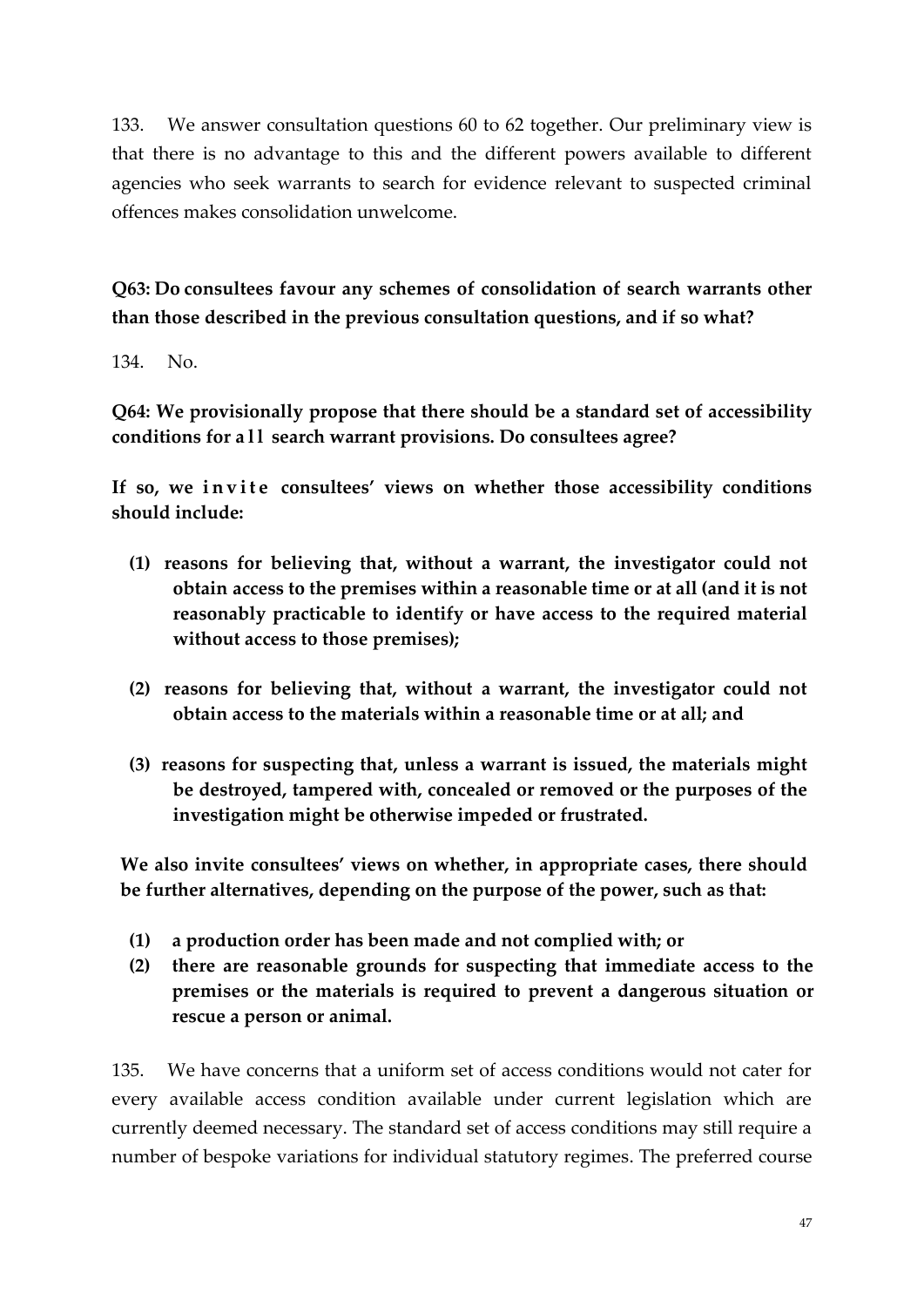is for the access conditions to remain within the legislation creating the particular search power.

### **Postscript**

**.** 

136. This consultation is focused upon warrants relating to criminal investigations, and closely related situations.

137. We suggest that the Law Commission should also consider the position relating to warrants of other sorts. As the Law Commission has identified, there are many pieces of legislation that provide for search warrants. These provide for a range of different levels of procedural protection for those who are subject to such warrants and, indeed, for third parties (such as third parties who are entitled to assert privilege over documents that might be found during a search), without any obvious rational basis for the distinctions.

138. The Bar Council can give a specific example, relating to the Bar Council itself. The Legal Services Act 2007 (Warrant) (Approved Regulator) Regulations 2015 give the Legal Services Board search warrant powers which it can exercise in relation to Approved Regulators. In the course of lengthy consultations about these regulations when in draft, the Bar Council expressed concern about the absence of sufficient procedural or protective requirements, but the concerns came up against the absence of explicit provisions or powers in the enabling legislation. By way of example, our key concerns were summarised in one of our consultation responses 6 , relating to a second draft of the regulations:

"First, the revised draft regulations omit provisions designed to confine warrants within their proper scope under the Act. The February 2010 draft regulations did contain some such provisions, although they needed improvement; but even these have now been removed. Second – but with some overlap with the first concern – the revised draft regulations omit provisions in the February 2010 draft regulations which were designed to ensure that warrants are obtained only where appropriate, and are restricted to the purposes for which they were needed. This has removed important safeguards and protections. It has also left significant gaps."

<sup>6</sup> P3, Bar Council (2012) '*[The General Council Of The Bar Response Of The Bar Council to the Draft Legal](https://www.barcouncil.org.uk/media/161819/bar_council_response_to_lsa_warranrt_regulations_consultation_august_2012_final.pdf)  [Services Act 2007 \(Warrant\) Regulations 2012'](https://www.barcouncil.org.uk/media/161819/bar_council_response_to_lsa_warranrt_regulations_consultation_august_2012_final.pdf)*